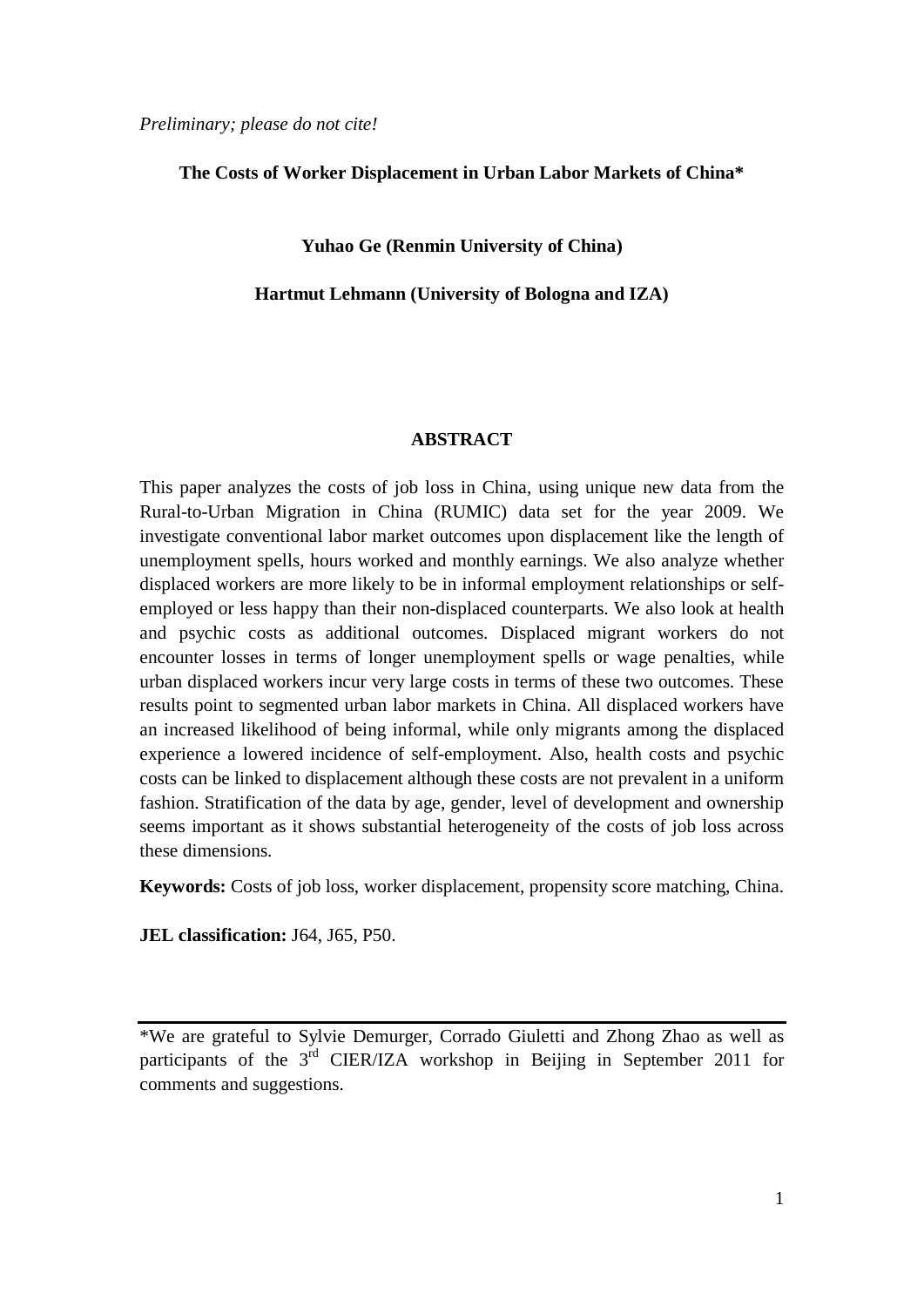### **The Costs of Worker Displacement in Urban Labor Markets of China**

### **1. Introduction**

In most OECD countries the costs of job loss are large for displaced workers, but these costs differ in their nature across countries. For example, in the U.S. labor market these costs are long-term even for displaced workers who find re-employment, with relative wage losses estimated to lie between 7 and 35 percent even several years after finding a new job (see Couch and Placzek 2010, Table 1). In contrast, most studies on displacement in Continental Europe do not find large relative wage losses for displaced workers who have found re-employment; instead the main costs of job loss consist in foregone earnings due to periods of non-employment (see, e.g., Kuhn 2002 and Hijzen et al. 2010).

Due to a lack of appropriate data, the consequences of job loss in transition and emerging economies have received scant attention in the literature in spite of large restructuring and labor reallocation since the beginning of economic reform (Djankov and Murell 2002). Rigorous studies on worker displacement in transition economies are few: Lehmann, Philips and Wadsworth (2005), Lehmann, Pignatti and Wadsworth (2006) and Lehmann, Muravyev, Razzolini and Zaiceva (2011) discuss the incidence and the costs of worker displacement in Estonia, Ukraine and Russia. In these studies, the authors find no relative wage losses of re-employed displaced workers, but establish large foregone earnings due to long unemployment spells for a substantial fraction of displaced workers. In contrast, the study by Orazem,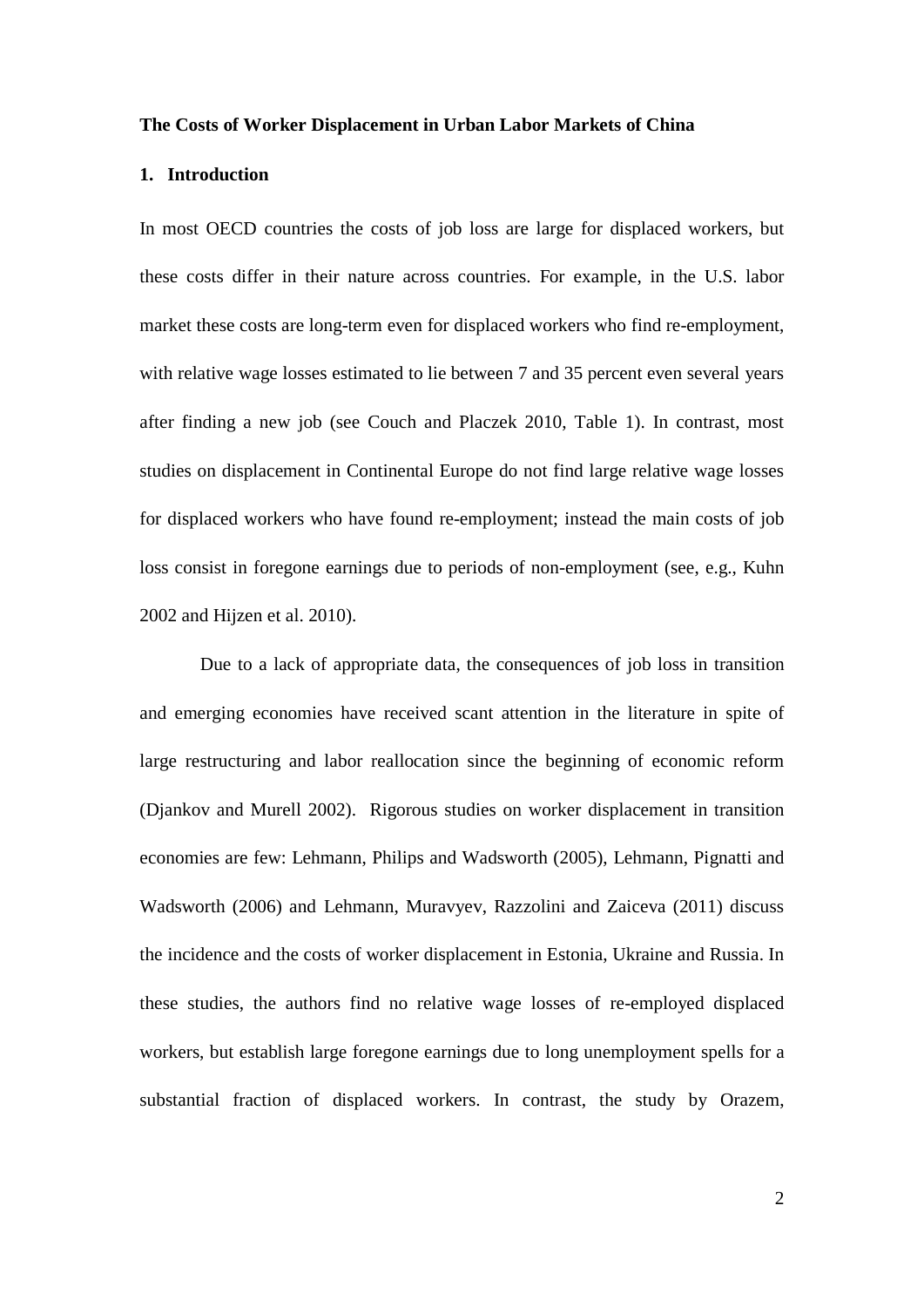Vodopivec and Wu (2005) on Slovenia finds lasting relative wage losses of reemployed displaced workers.

The small existing literature on worker displacement in China focuses on the incidence and the costs of the large retrenchment that occurred in the latter half of the 1990s. This retrenchment was connected to the restructuring of State-Owned Enterprises (SOEs), which prior to restructuring exhibited substantial labor hoarding, a phenomenon prevalent in command economies (Kornai 1992). To improve the financial position and labor productivity of SOEs, the Chinese government insisted on large labor shedding amounting to about 25 percent of the workforce in these firms (Appleton et al. 2006a). The available evidence points to very large costs for displaced workers especially in terms of foregone earnings since many of these workers had extremely long non-employment spells. In addition, those workers who found reemployment also experienced large wage penalties.<sup>[1](#page-2-0)</sup>

The analysis of worker displacement in this paper is more general for several reasons. First, it covers involuntary separations not only from SOEs but also from private firms and considers both urban workers with urban "hokou" and rural-urban migrants as populations at risk. Second, we look at the period 2003 to 2009, which is not dominated by massive government-sponsored layoffs but entails a more "natural" pace of job and worker reallocation. Third, the 2009 wave of the Rural to Urban Migration in China (RUMIC) data set that we use covers 15 urban labor markets, embedded in regions, which vary substantially regarding their level of development,

<span id="page-2-0"></span><sup>&</sup>lt;sup>1</sup> See, e.g., Appleton et al. (2006a), Giles, Park and Cai (2006) and Betcherman and Blunch (2006).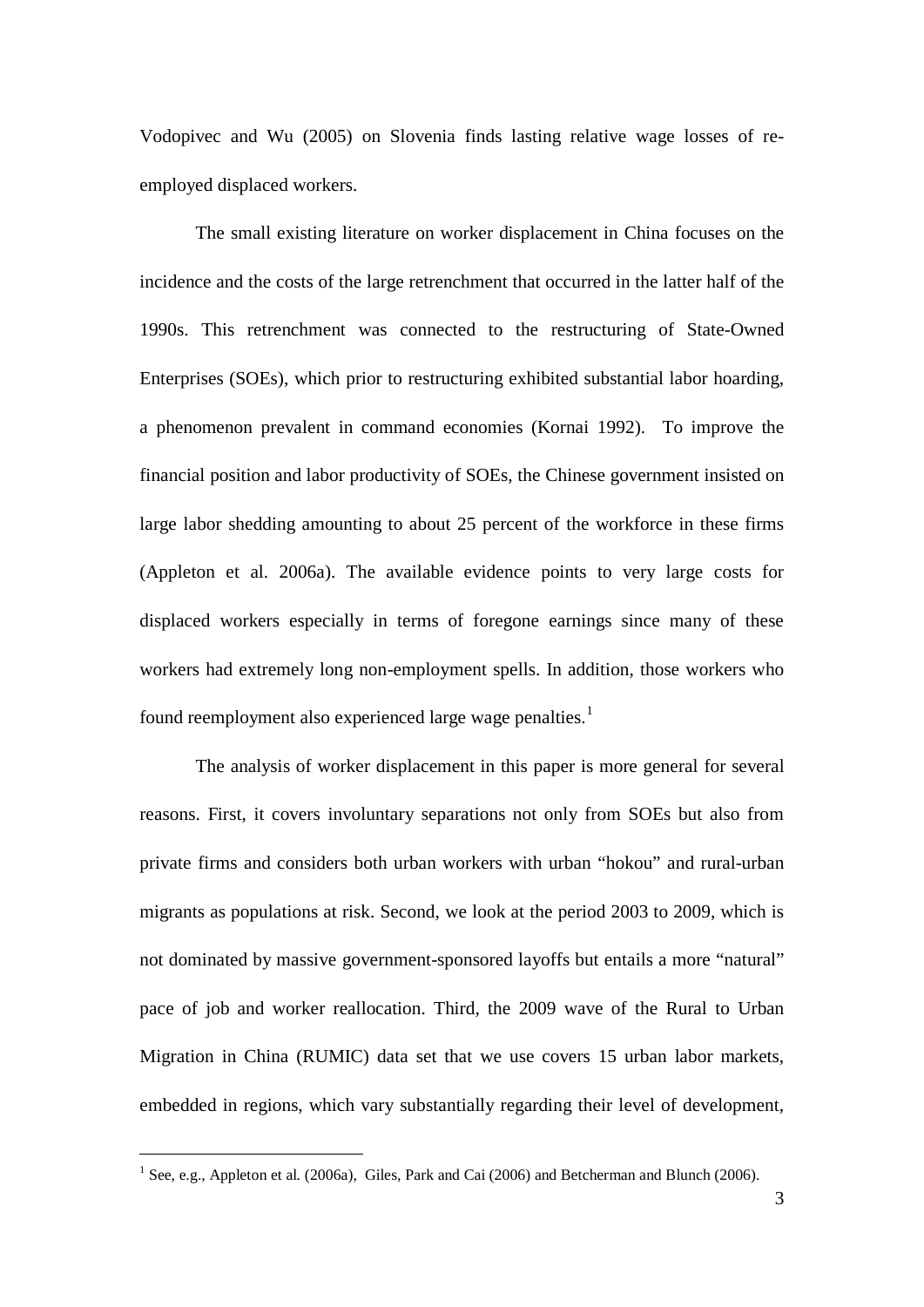and thus allow a broader regional coverage than previous studies.<sup>[2](#page-3-0)</sup> The employed data also permit a precise definition of the control group, which enables us to evaluate the costs of displacement in a rigorous fashion.

We look at traditional labor market outcomes in connection with displacement like the length of the unemployment spell, earnings upon reemployment as well as hours worked. We also analyze whether informal or self-employment is disproportionally associated with involuntary job separations as shown by Lehmann, Razzolini and Zaiceva (2012) for the Russian labor market. We investigate whether displacement has an impact on happiness and how it affects physical and mental health. With the latter outcomes, we thus also contribute to a strand of the literature that has started to look at non-conventional outcomes that are related to workers' welfare as well as the welfare of their families. For example, Sullivan and von Wachter (2009) analyze life expectancy as an outcome and establish that displacement at age 40 will shorten the life expectancy of an average worker in the United States by 1 to 1.5 years. Lindo (2011) investigates parental job loss and infant health in the United States. His analysis reveals that husbands' job losses have significant negative effects on infant health. Liu and Zhao (2011) study a similar issue in China, looking at the effects of the mass layoff of parents in the mid-1990s on their

<span id="page-3-0"></span><sup>&</sup>lt;sup>2</sup> Guangzhou, Shenzhen, Dongguan, Shanghai, Nanjing, Wuxi, Hangzhou and Ningbo are the surveyed cities located in developed regions, while the cities Zhengzhou, Luoyang, Hefi, Bengbu, Chongqing, Wuhan, Chengdu are found in less developed regions.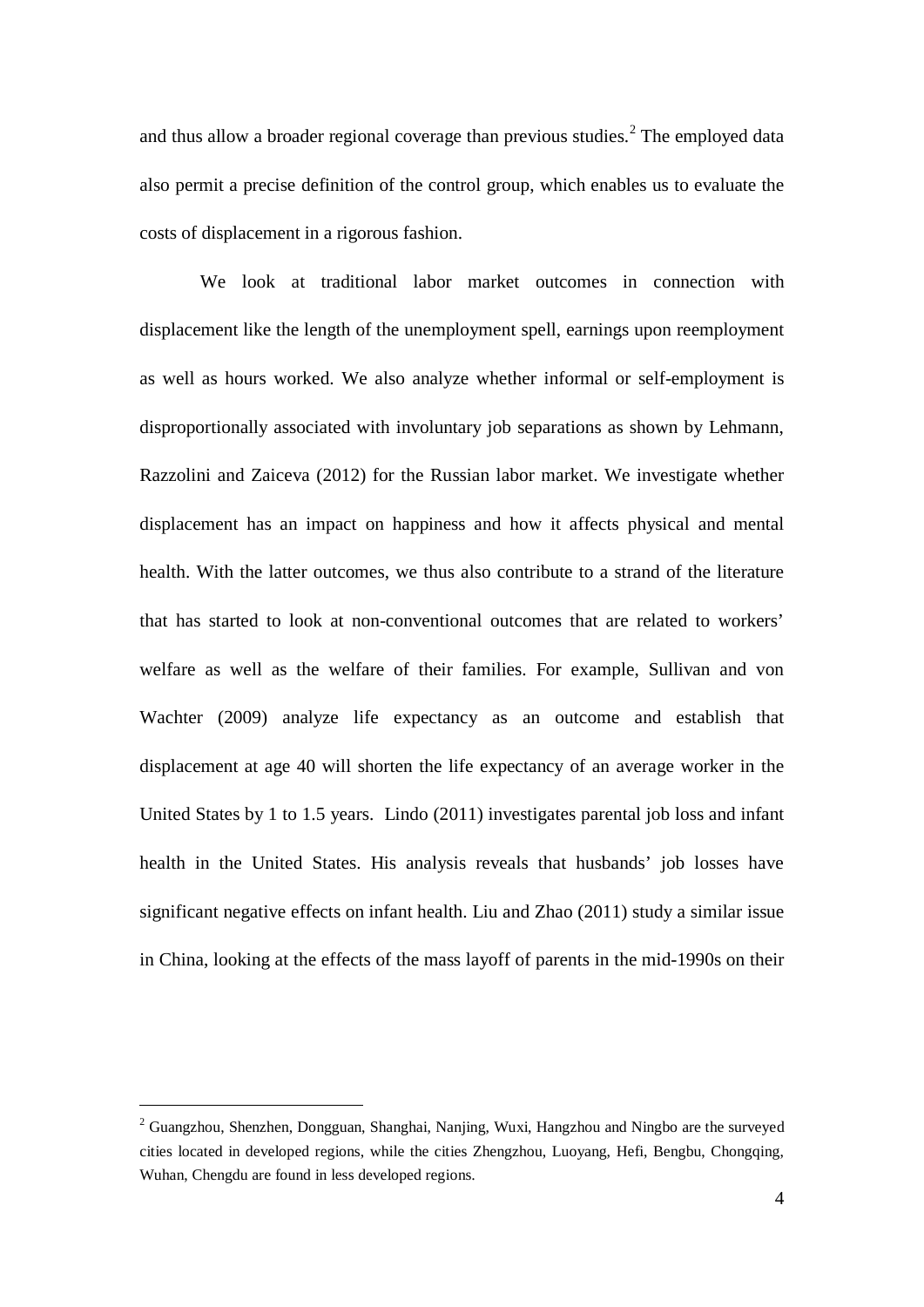children's health. They find that paternal job loss affects children's health negatively while maternal job loss does not show any significant effect.<sup>[3](#page-4-0)</sup>

The reform of labor relations that essentially abolished guaranteed life-long employment picked up speed in the 1990s (Dong and Xu 2009). It led to the emergence of three distinct types of workers in the urban labor markets of China: workers employed in SOEs and private firms who have never been laid off, laid-off workers who are urban residents, and rural-urban migrants (Appleton et al. 2006b). In the wake of the reforms, have the latter two groups of workers exerted pressure on the wage level and wage structure of continuously employed urban workers? In other words, does the evidence point to an integrated urban labor market, or do we observe a dual labor market with a competitive segment for migrants and a primary segment where urban workers, who have not been laid off, can extract some rent and some of the laid-off urban workers are rationed out of this segment? Nearly two decades into labor market adjustment we can investigate this policy relevant research question by comparing the costs of displacement of migrants and urban workers in terms of the length of unemployment spells and of monthly earnings upon reemployment.

The remainder of the paper has the following structure. The next section discusses the data and gives a descriptive analysis of worker displacement in China. In section 3 we briefly sketch the empirical models used, followed by the presentation of the main results in section 4. Finally, robustness checks are discussed in the penultimate section, while in section 6 we draw some conclusions.

<span id="page-4-0"></span><sup>&</sup>lt;sup>3</sup> There are many more studies on the health costs of displacement; this growing literature is discussed in Lindo (2011).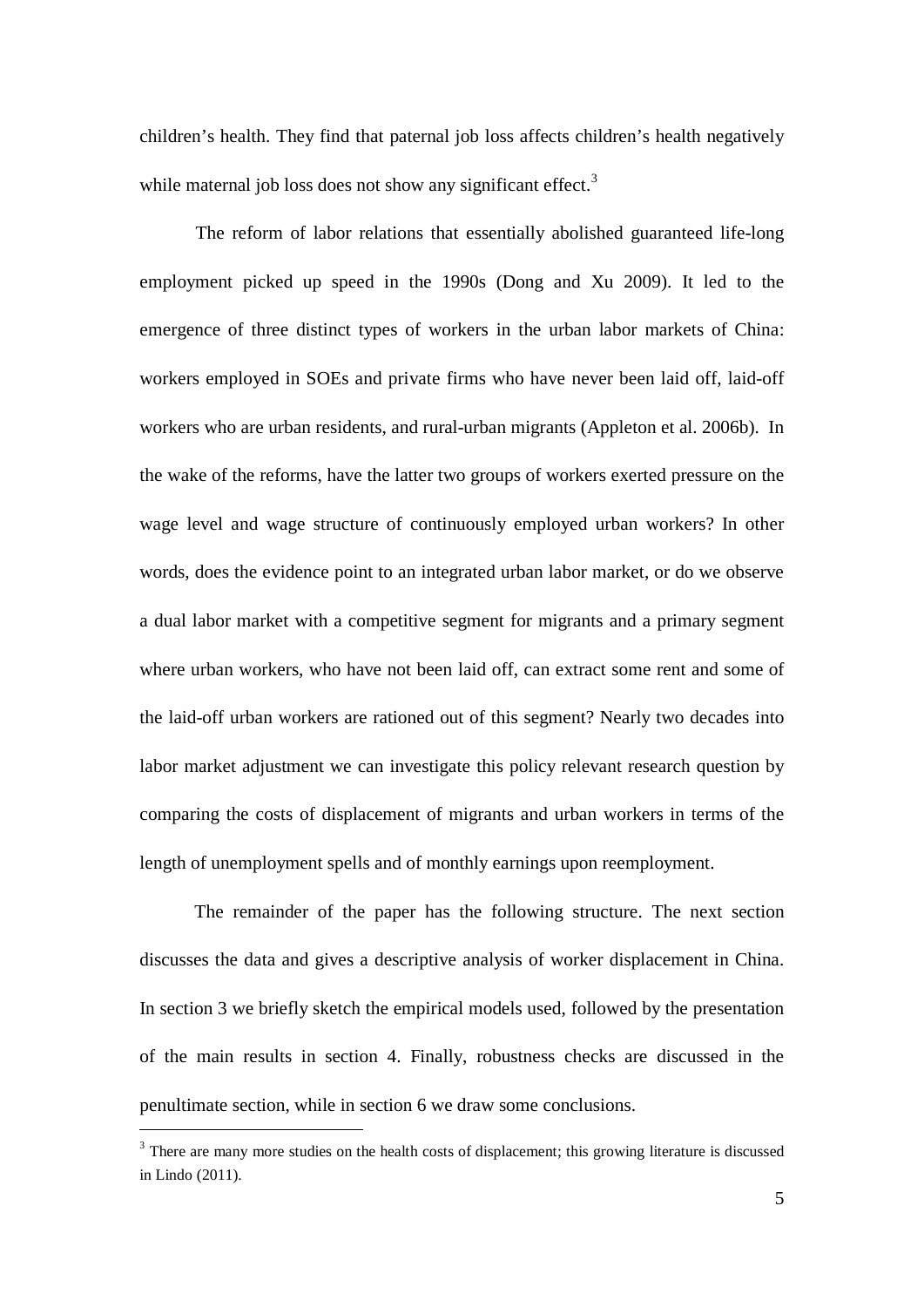### **2. Data and descriptive analysis**

This paper uses the Rural to Urban Migration in China (RUMIC) dataset, which is administered by the Australian National University and Beijing Normal University of China. The RUMIC dataset has as its main focus rural-to-urban migrants. However, for comparison purposes there is also a sample of urban residents who possess urban "hukou", i.e. who have the right to reside in urban centers. The data set is conceived as a panel and thus far the two waves of 2008 and 2009 have been made available to researchers. However, only in the 2009 wave do we have precise information on the reason for job separation; so we only use this cross section of the data. We concentrate on individuals of the working age population, that is we restrict the age span to 15--65 years, resulting in 8436 and 4527 respondents in the urban sample and in the migrant sample respectively.

Vital for our analysis is, of course, information on the reason for separating from a job. The possible answers given in the supplement are reproduced in table A1. They are taken from standard answers in labor force surveys administered in OECD countries but adjusted to the specifics of the Chinese labor market. As respondents are told to only give one answer it is relatively straightforward to classify job separations into quits and displacements.<sup>[4](#page-5-0)</sup> Answers 1 through [5](#page-5-1) in table  $A1<sup>5</sup>$  are in

<span id="page-5-0"></span><sup>&</sup>lt;sup>4</sup> For a discussion of the pros and cons of using survey data to define displacement see the introductory chapter in Kuhn (2002).

<span id="page-5-1"></span><sup>5</sup> These answers are: (1) *Factory bankruptcy or closure*; (2) *Moving of enterprise/organization*; (3) *Factory acquisition, restructuring and privatization*; (4) *Laid off collectively*; (5) *Dismissal intiated by employer*.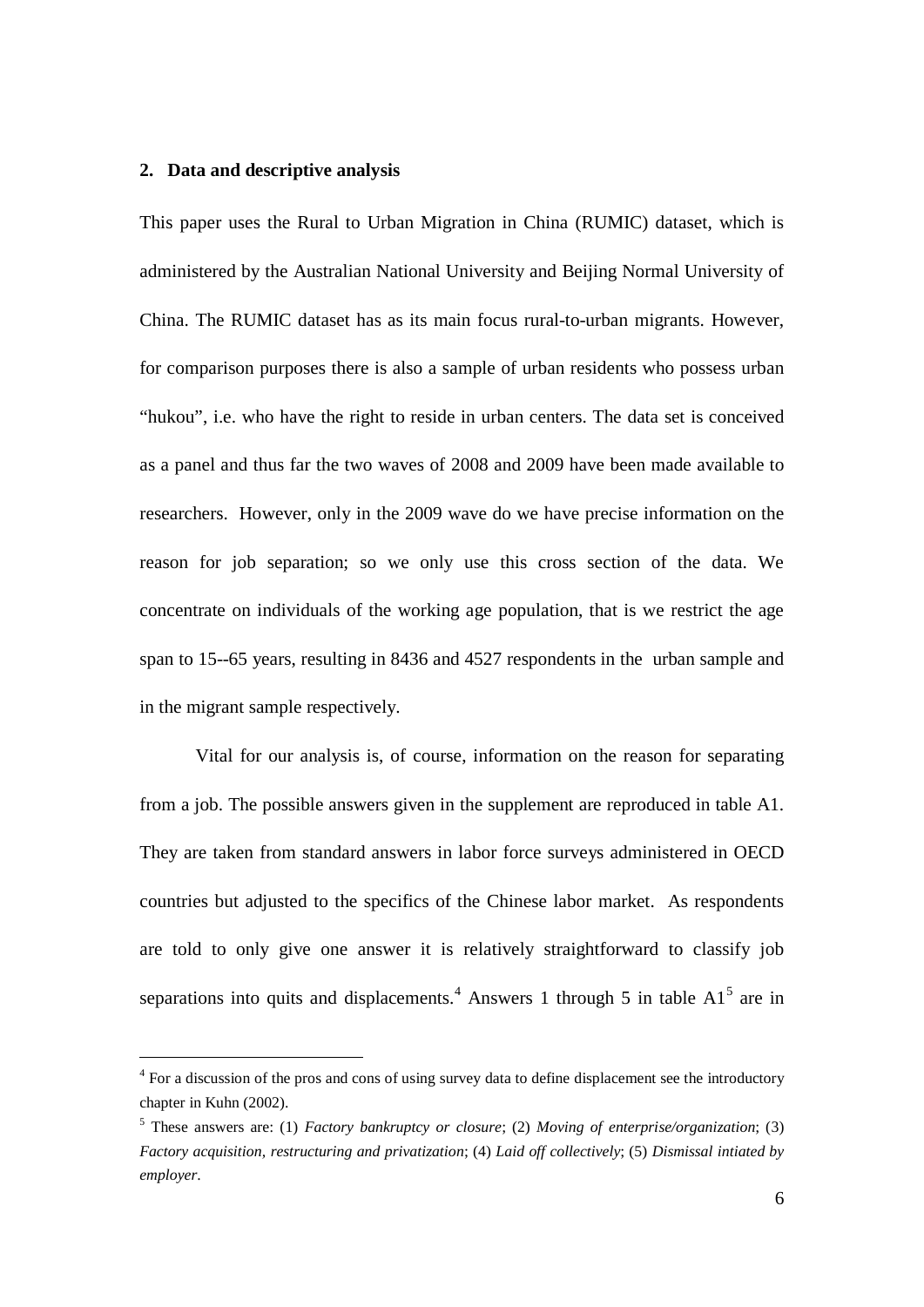most cases related to involuntary job loss, although answer 5 might involve individual dismissals connected to improper behavior requiring disciplinary action. In our main analysis we classify answers 1 through 5 as involuntary job loss; we also perform robustness checks where we tighten the definition of displacement by dropping respondents giving answer 5. We find no substantial differences to our main analysis with the migrant sample, although, as we can infer from table A1, those giving answer 5 are roughly 19 percent of migrant displaced workers. On the other hand, among the urban displaced only about 4 percent experience individual dismissals initiated by the employer.

The RUMIC dataset provides detailed information on demographic characteristics, happiness, health conditions, labor force status, industry affiliation and occupation, salary, formal, informal and self-employment. In this paper, we will analyze the losses of displaced workers taking quitters and still-employed workers as the control group. In the questionnaire of urban sample, we use the question "So far, have you ever changed a job, resigned, retired or become unemployed". If the answer to this question is "No", then this person is identified as a still-employed worker (a stayer). If the answer to this question is "Yes", then this person is identified as a displaced worker or a quitter depending on the reason given why she or he left her/his last job. In the questionnaire for the migrant sample, the corresponding question asks "Is your current job the first job after migration". If the answer to this question is "Yes", then this person is identified as a stayer. A negative answer to this question identifies this person as a displaced worker or a quitter depending on the reason given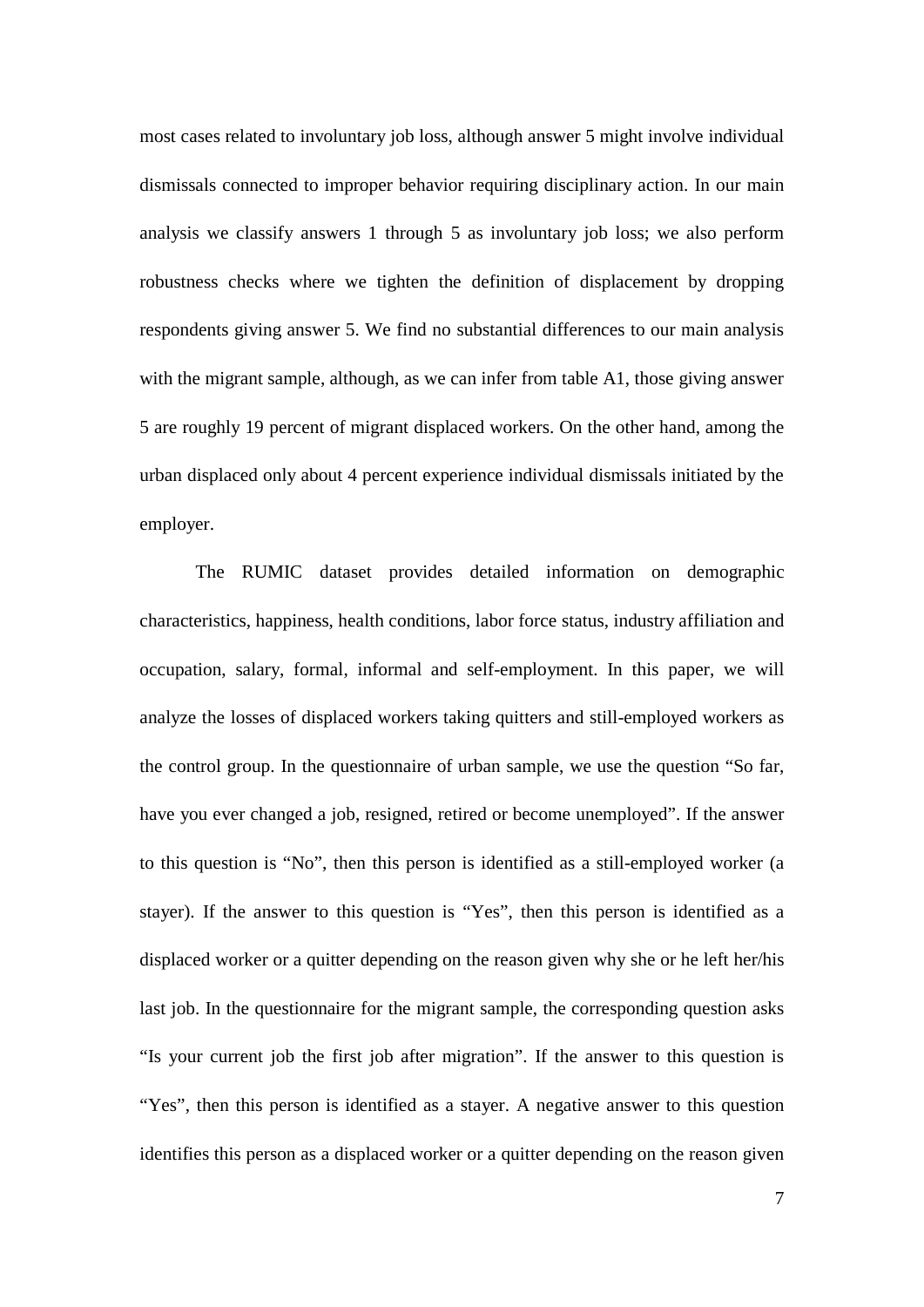for the separation from her or his last job. We are able to establish the unemployment spell of each workers who separates since we know (up to a month) the end of the previous job and the beginning of the new job.<sup>[6](#page-7-0)</sup> For those who separate from a job we are thus able to calculate the months of the most recent unemployment spell.

The empirical literature on displacement points to a strong correlation between industry affiliation and occupation on the one hand and the incidence and costs of job loss on the other hand. There are two problems with the migrant sample of the RUMIC dataset regarding industry affiliation and occupation. First, questions on working industry and occupation in the migrant sample are open questions and we have to encode them. There are more than 500 items in the variable of industry affiliation and more than 900 items in the variable of occupation. We integrate them into 9 broad industry and 5 broad occupational categories, respectively. These categories do not coincide completely with the industry and occupation codes that are given to us in the urban sample. Second, respondents in the migrant sample are reluctant to give information on, or do not know, their industry affiliation and occupation. So, once we control for these variables, the number of observations used in the analysis of the migrant sample falls substantially. We, therefore, provide both the results with only demographic and ownership controls and with industrial and occupational controls added. The latter augmented empirical models also include

<span id="page-7-0"></span><sup>&</sup>lt;sup>6</sup> We can determine each spell if there is no recall error on the part of the respondents. Given the data we have we are not able to pin down the existence of recall error, but we prefer to think that in a country where life-long employment has been the rule such a dramatic event as job loss or job change can be recalled by virtually all workers with some precision.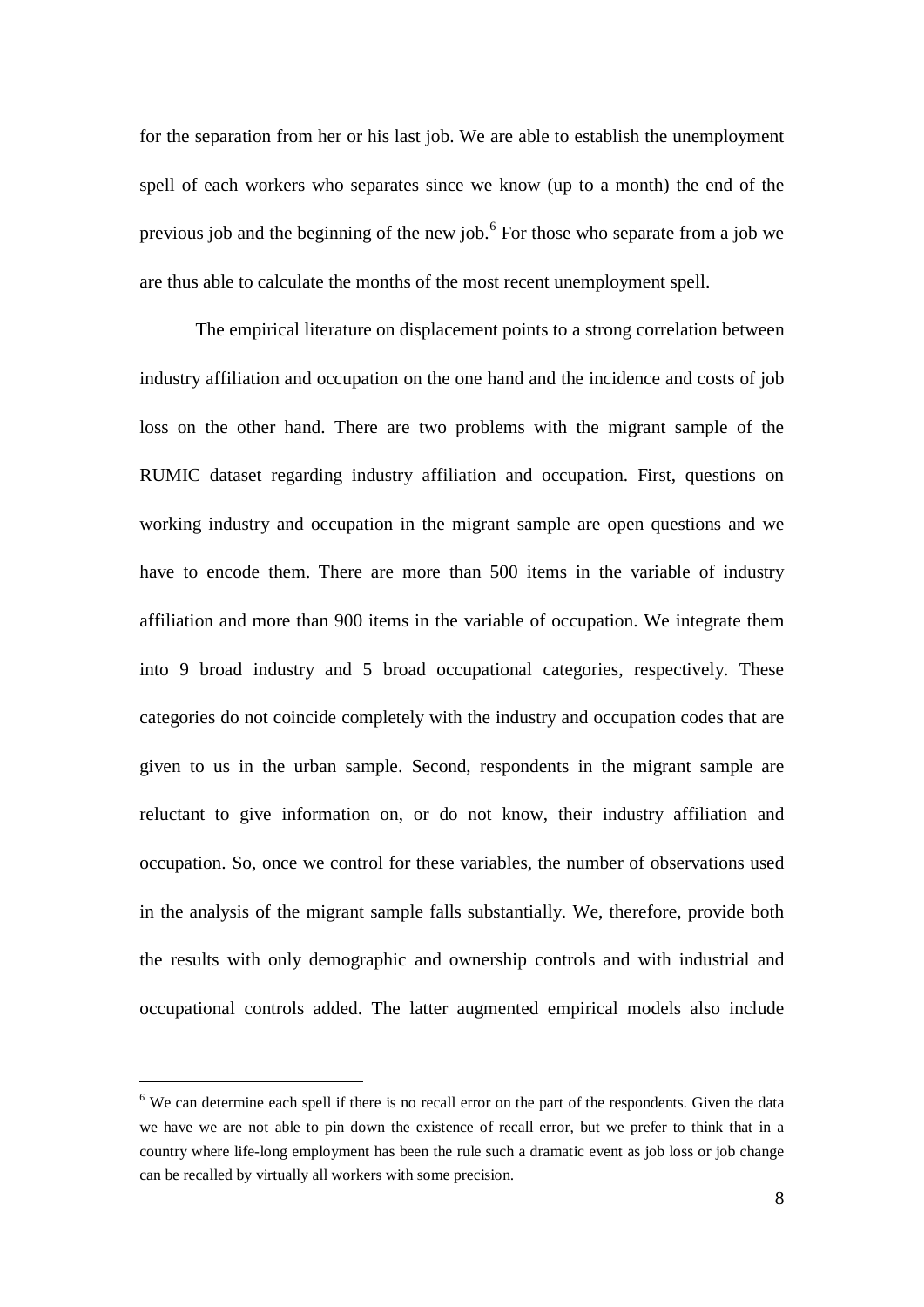controls for local labor market conditions, which are crucial determinants of labor market outcomes (Heckman et al. 1999) and which we proxy here with city dummies.

The number of observations in the urban sample depends crucially on how we treat retirements. Inspection of table A1 leads us to conclude that roughly half of all quits among urban workers are retirements or early retirements. For our analysis, we exclude these observations from the subsample of quitters since we are only interested in those workers separating voluntarily from their jobs who remain in the labor force. It is noteworthy but, of course, expected that migrant workers have an extremely low incidence of retirement, amounting to no more than half a percent. When we exclude retirees and early retirees the urban sample is reduced from 8436 to 6382 observations, while the change of the migrant sample is a negligible 13 observations.

Table 1 presents summary statistics of the three mutually exclusive subsets of the migrant and urban samples: displaced workers, quitters and stayers. The variables related to demographics, ownership type of the firm and outcomes are of particular interest and will be discussed in some detail. The distributions of industry affiliation, occupation and location are also shown for completeness. Since they are better discussed within a regression framework we postpone their descriptive analysis until the discussion of the performed multinomial logit estimations.

Urban workers are about 7 years older on average than migrants; in both samples displaced workers are somewhat older than their non-displaced counterparts. Among urban workers the shares of females and males are more or less equal, while in the migrant sample male workers are disproportionately represented, in particular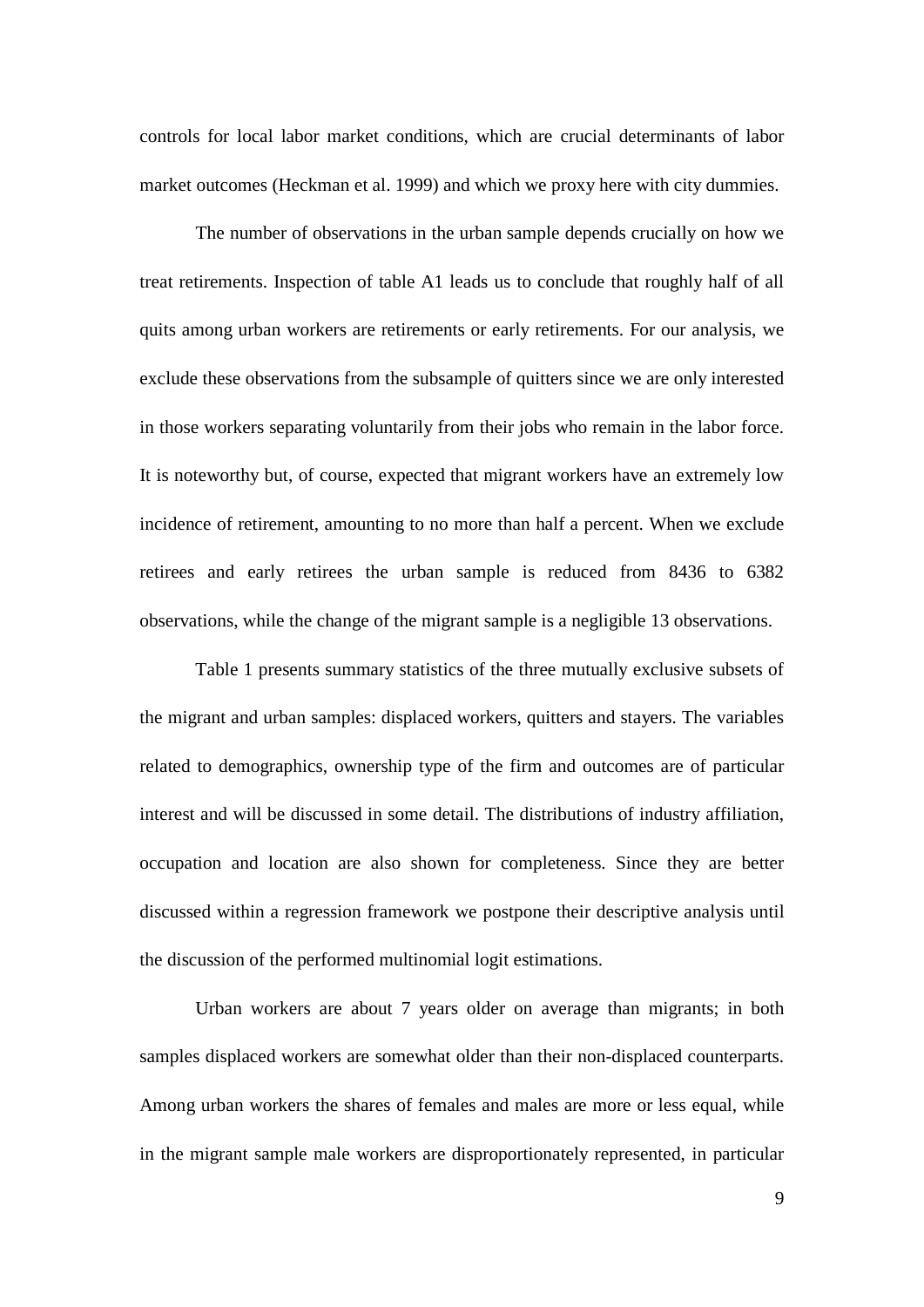in the subset of the displaced. A majority of all workers is married; however, urban workers have an incidence of marriage that is up to 20 percentage points larger than migrants. Unsurprisingly, urban workers are on average more educated than migrants, with the difference in years of education being particularly large for the stayers of the two samples. It is also noteworthy that displaced workers on average have the least education whether we look at migrants or urban residents.

There is a huge divergence between the two samples if we look at the ownership type of the firm in the last job (for displaced and quitters) and in the current job (for stayers). More than 80 percent of migrants worked or work in private firms, while a large majority of urban workers had the last job in an SOE or are still working in such a firm. As far as the urban sample is concerned, it is also striking that displaced workers originate much more from SOEs than quitters; so, for urban workers the state sector still drives displacement, hinting at an ongoing restructuring process of this sector.

The block of variables headed *outcomes* requires a particularly careful discussion since we focus on these variables when evaluating the costs of worker displacement in urban China. We are able to establish the unemployment spell of each workers who separates since we know (up to a month) the end of the previous job and the beginning of the new job. Inspection of the spell length of unemployment produces two important results. First, migrants who separate from jobs have much shorter spells than their counterparts in possession of urban "hukou." Second, the average spell length of displaced and quitting migrants do not really differ while a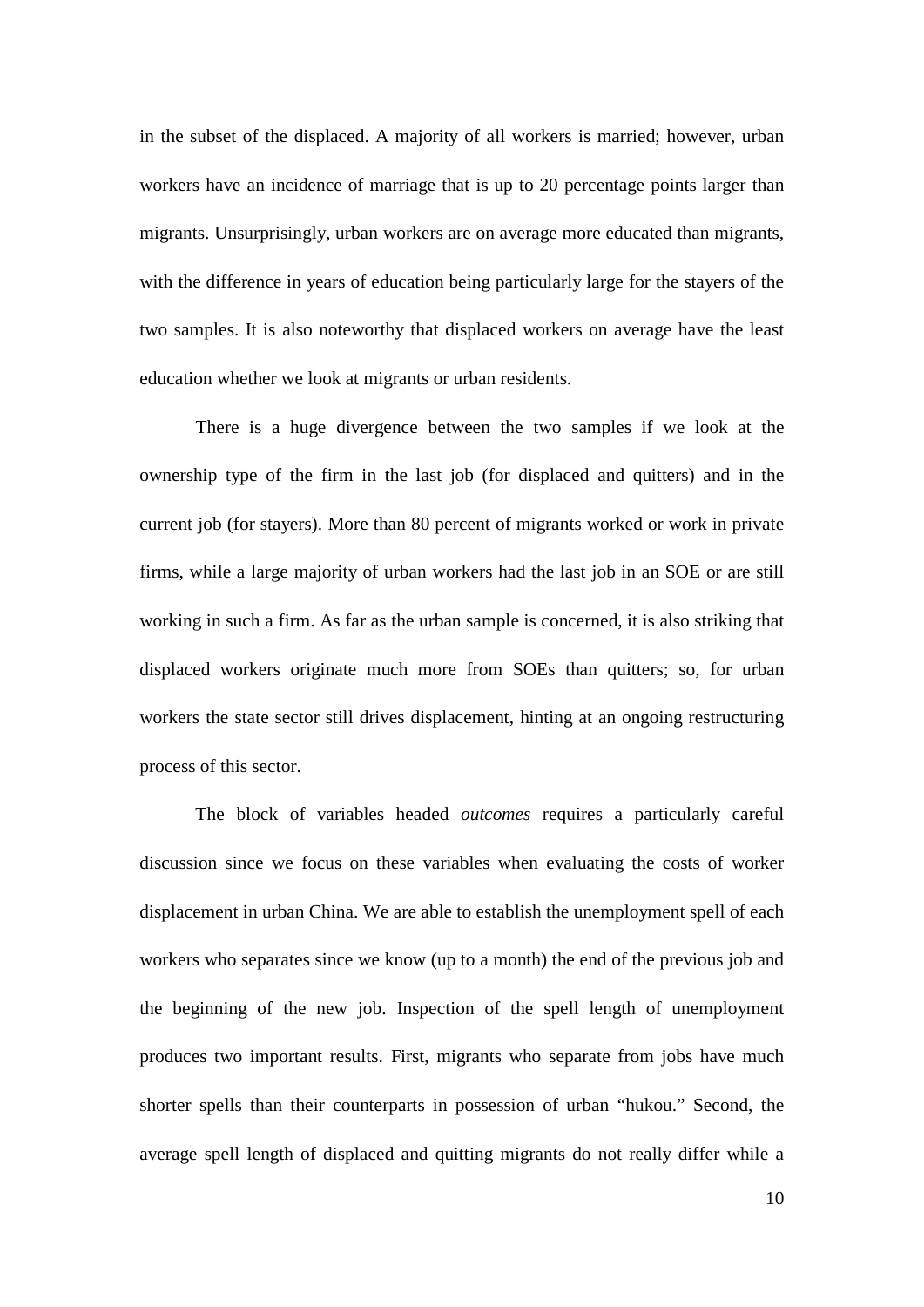displaced worker in the urban sample experiences extremely long and far longer spells than urban quitters. The average completed duration of more than two years for displaced urban workers is in line with, e.g., the findings of Betcherman and Blunch (2006) who, let us recall, looked at the impact of retrenchment in two large Chinese cities. So, our numbers suggest that the average laid off urban worker, if displaced from an SOE in the years 2003 to 2008, faces similar disadvantageous labor market prospects as the workers experiencing mass layoffs in the latter half of the 1990s, when the government-inspired retrenchment program was at its peak.

Table 1 also reports the four outcomes *hours*, *salary*, *informal employment* and *self-employment* in the current job for stayers and separators. These outcomes, therefore, are used to establish potential costs of displacement upon re-employment. The hours, which are worked hours per day, are surprisingly somewhat smaller for the migrant sample, while among urban quitters the working day is especially long. The average monthly salary is very similar for the three subsets of the migrant sample, while upon re-employment the urban displaced seem to incur a large wage penalty relative to quitters and stayers. The incidence of informal employment, which we define as an employment relationship without contract<sup>[7](#page-10-0)</sup>, is higher among migrants by more than 20 percentage points and reaches nearly 40 percent among displaced migrants. In contrast, urban displaced workers have with 12 percent an incidence that is only 1 or 2 percentage points higher than urban quitters or stayers. Finally, more

<span id="page-10-0"></span> $<sup>7</sup>$  The literature on informality uses essentially a legalistic definition or a productivity based definition.</sup> Here we use the legalistic definition. For a discussion of definition issues regarding informality see chapter 1 of Perry et al. (2007).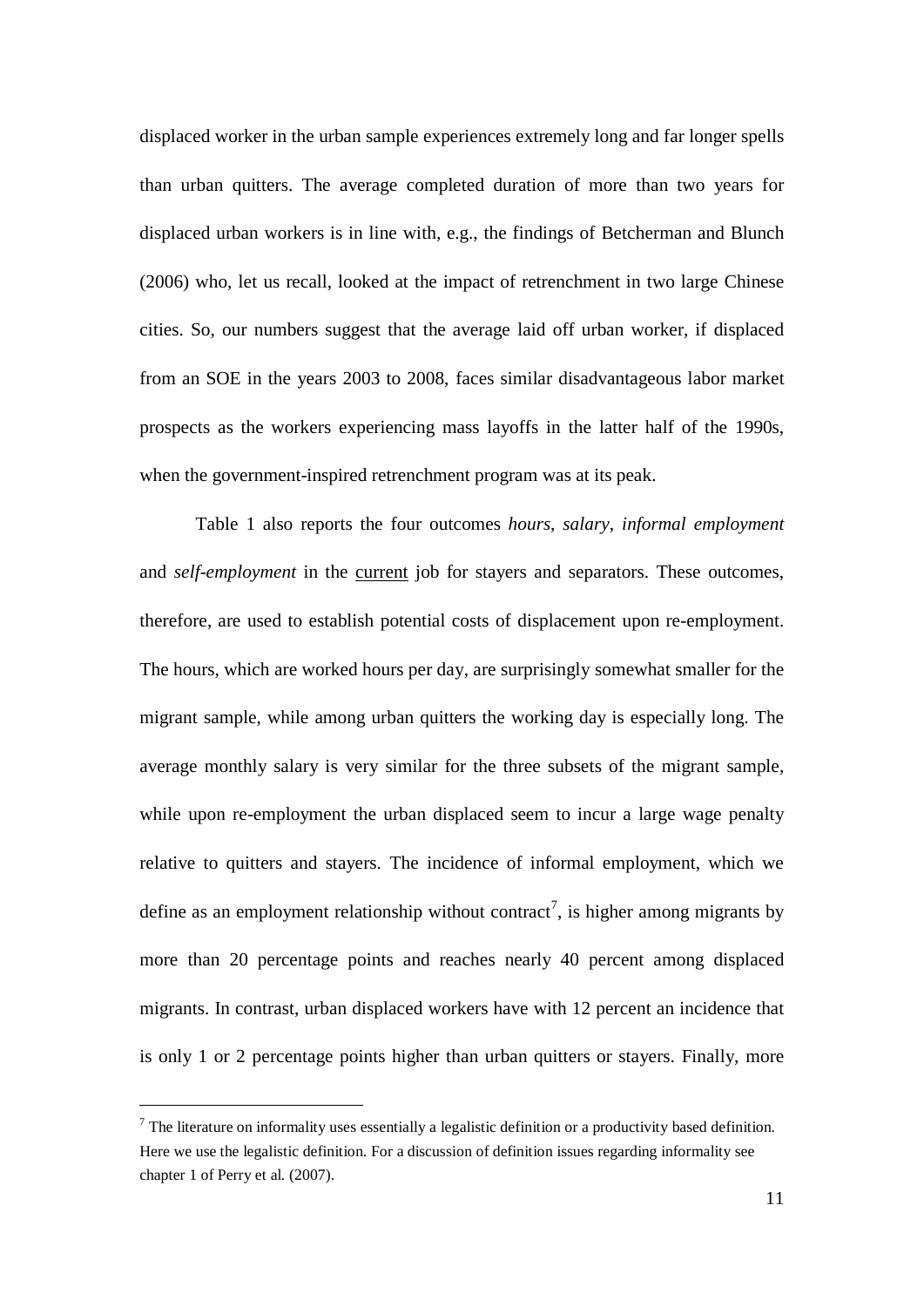than one fifth of all non-displaced migrants are self-employed, while displaced migrants like all three categories of urban workers on average have a percentage of self-employment that remains in the single digits.

The incidence of excellent, good or average self-assessed health<sup>[8](#page-11-0)</sup> is high in all subsets of the two samples and there are no discernible differences between the displaced and their non-displaced counterparts. Taking the Body Mass Index (BMI) as a measure of objective health we see that the average respondent is well within the norm even if urban workers have a slightly higher value. Also, there are no differences between the three categories within migrant and urban workers. So, at least as far as these unconditional statistics are concerned there seems to be no correlation between displacement and health status whether of a self-assessed or of an objective nature. When we turn to self-professed depression and happiness<sup>[9](#page-11-1)</sup> the picture is clearly different. Displaced workers have roughly twice the incidence of feeling depressed relative to quitters and stayers in both samples, with migrants in general feeling more depressed than urban workers. A mirror image of this is happiness, since in both samples displaced workers are on average roughly 5 and 3

<span id="page-11-0"></span><sup>&</sup>lt;sup>8</sup> Respondents when asked about their current state of health can choose between five answers: *excellent, good, average, poor* and *very poor*. We take the first three answers as an indication of assessing oneself as being healthy.

<span id="page-11-1"></span><sup>9</sup> When asked whether they feel depressed individuals can respond *not at all, a little bit, fairly seriously* and *very seriously*. We take the last two answers to determine the incidence of feeling depressed. The way the survey solicits information, we cannot state that we are dealing with clinical depression here. The question on happiness asks: "Are you happy when you consider each aspect of life?" We take the first two answers of the possible answers *very happy, fairly happy, not very happy* and *not happy at all* as an indication of happiness.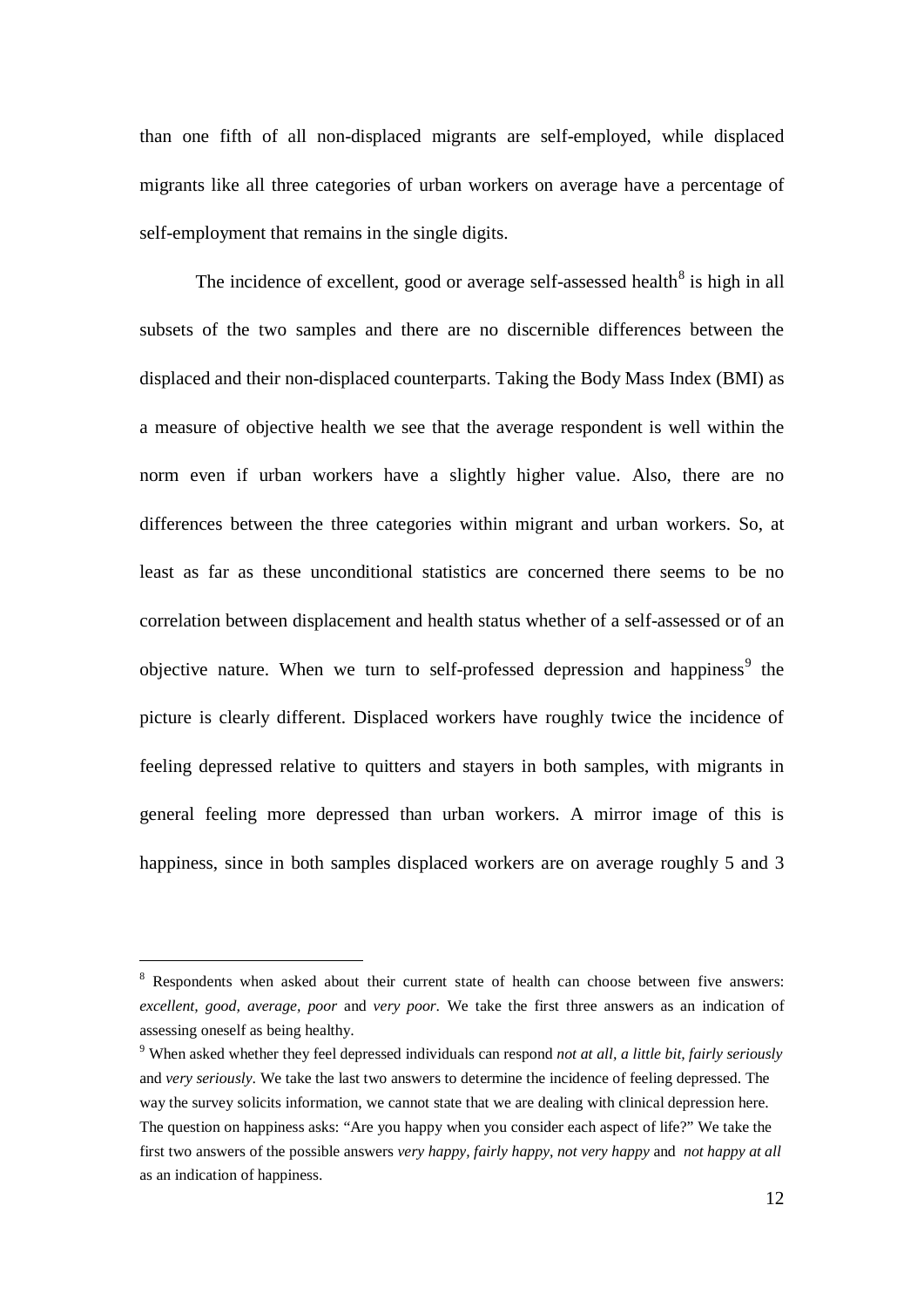percentage points less happy than stayers and quitters respectively. As we would expect urban resident workers seem in general happier than migrants.

The multinomial logit results for the migrant sample confirm that males and older workers have a higher probability to be displaced although these effects are quite small. They also show that married and more educated migrant workers have a lower propensity to be displaced. The marginal effects on industry affiliation demonstrate on the other hand that migrant workers have an especially high probability to be displaced from the manufacturing sector while being affiliated with public management and social organizations reduces the likelihood of being displaced the most. The marginal effects on the city dummies show no clear pattern since in most cities displacement is lower than in Guangzhou (the omitted category), no matter whether the city is located in a developed or less developed region.

Turning to the results for the urban sample, being married and having more education lowers the probability of being displaced while older workers are more affected by layoffs. The most striking results are, however, linked to ownership of the firm and industrial affiliation. With working in a private firm and in agriculture as reference categories, working in an SOE and in manufacturing raises the likelihood of being displaced by 22 and 19 percent respectively, while working in financial intermediation or in health lowers it by 21 percent. So, it is above all being tied to an SOE and to manufacturing that is associated with a layoff event. We also see that some occupations are an important predictor of layoffs pointing to the importance of controlling for occupation when evaluating the costs of job loss. Finally, in the urban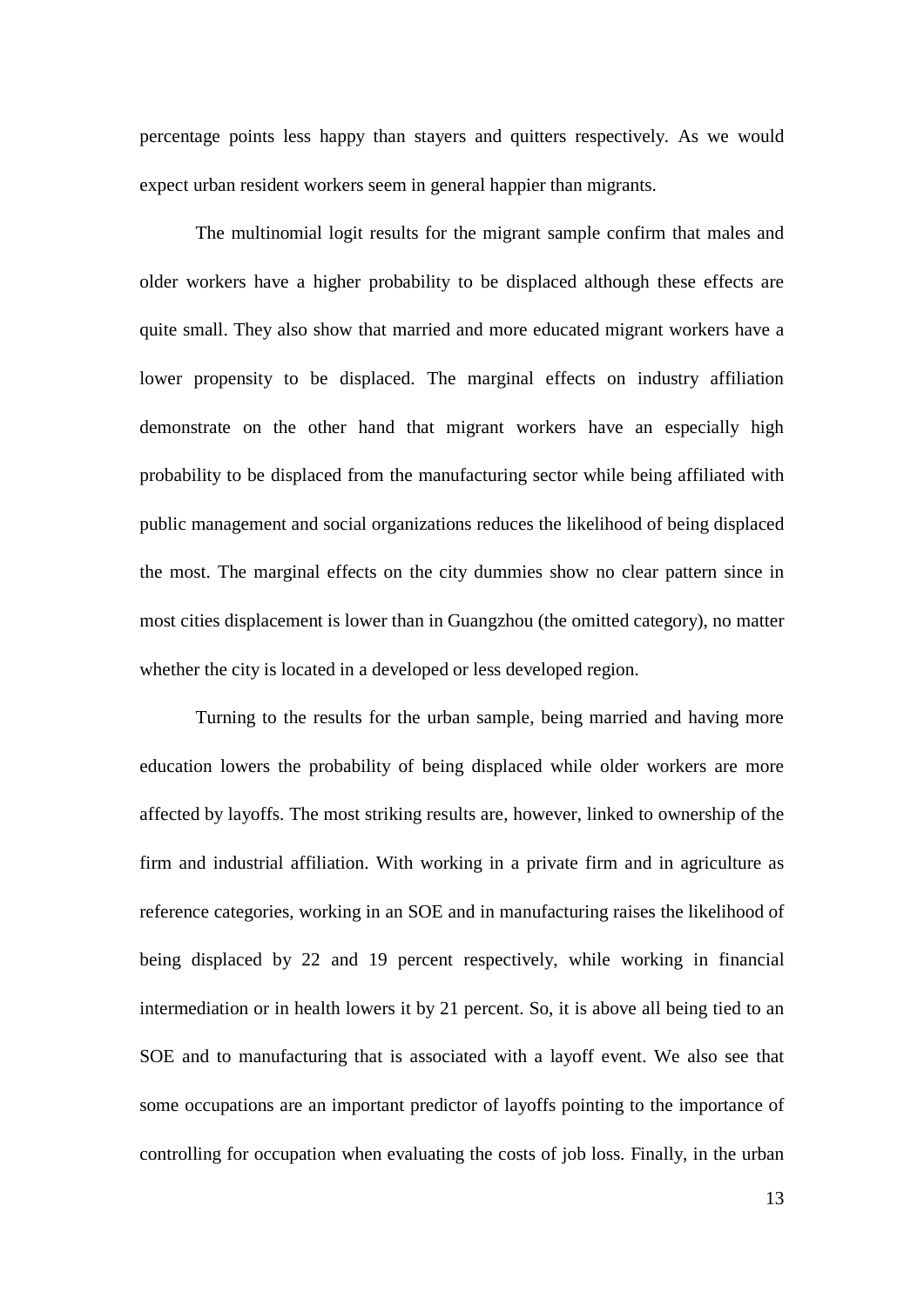sample relative to residing in Guangzhou workers residing elsewhere are more affected by displacement. Like in the migrant sample, a clear regional pattern cannot be made out since some of the cities with larger displacement are high growth regions (e.g., Shanghai) and some are located in less developed areas (e.g., Luoyang and Bengbu).

So, are displaced workers systematically different from non-displaced workers? The information thus far collected allows us to infer that displaced workers are more likely to be male, be less educated, to be older and to work disproportionately in manufacturing and in SOEs. The latter factor, however, only plays a role for the sample of urban workers. It is also noteworthy that factors related to the firm and to the job have more predictive power than demographic factors as the much larger marginal effects on the dummies for ownership type, industry affiliation and occupation attest. So, while we have a broader coverage of displacement than the previous literature we still find that most of displacement takes place in the manufacturing and the state sectors pointing to ongoing restructuring in this part of the Chinese economy. However, as an additional result we establish that the laying off of less productive workers is not confined to the state sector but economy-wide.

We report the cumulative return rates to employment, conditional on unemployment duration, of migrant and urban displaced workers and compare these to return rates of those who quit. These rates are based on the complement of the Kaplan-Meier estimator of survivor functions (Smith 2002). The estimates of survival in unemployment for displaced and quitting workers of the two samples are presented

14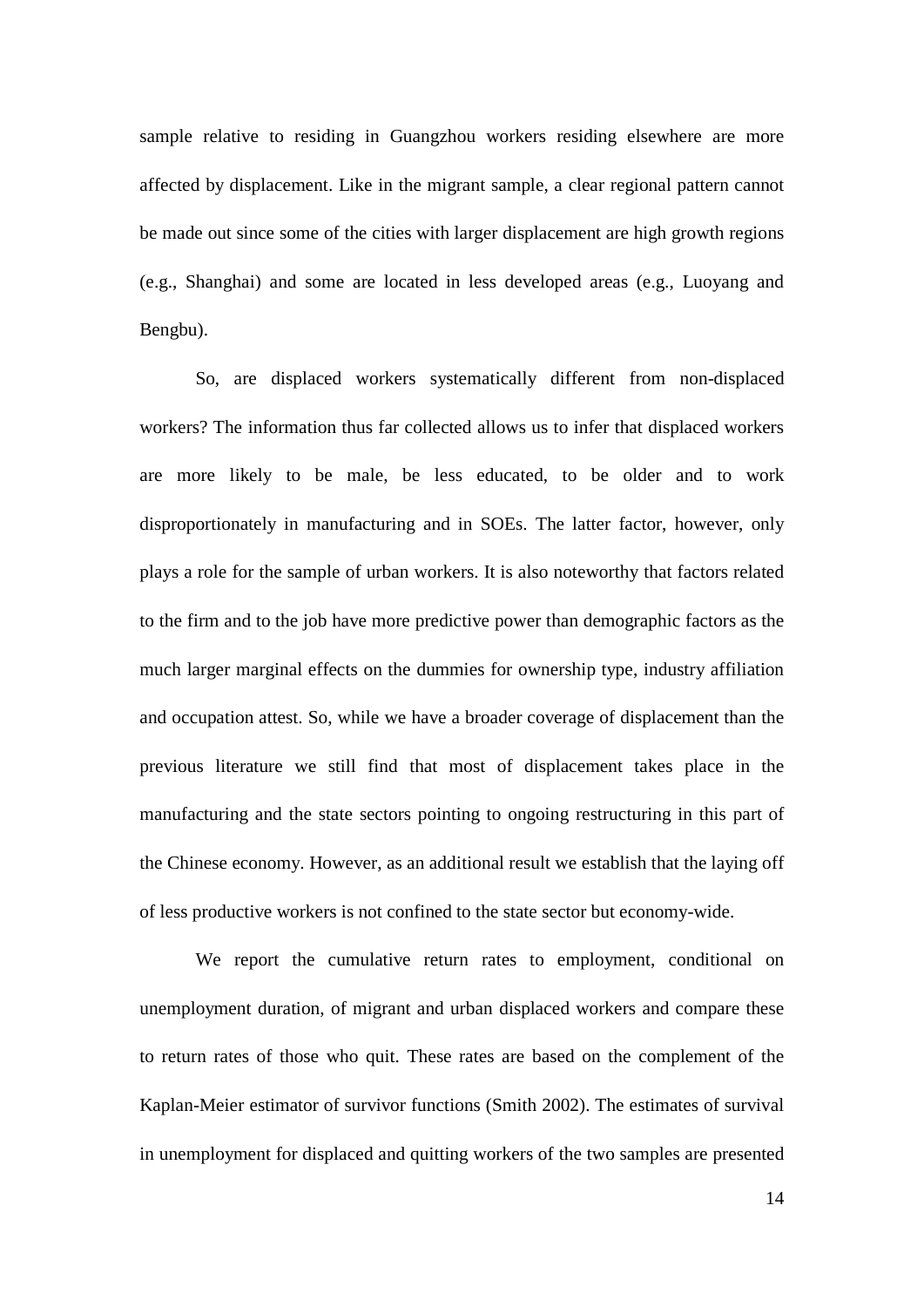in figures A1 and A2 in the appendix. The most striking result is the large difference in the return-to-employment pattern of migrants and urban residents. Nearly half of all displaced migrant workers return to employment within a month, i.e. they experience a job-to-job move, and 90 percent are absorbed into employment within a year. It is also noteworthy that among migrants the displaced do not face more difficulties in finding reemployment than those who quit. For urban residents who separate from a job the situation is very different. Only a quarter of urban displaced workers experiences a job-to-job move and, what is even more striking, less than half are able to find reemployment within a year leading to very long average unemployment spells. Essentially, a minority immediately finds a new job while the rest lingers on in unemployment. For urban quitters the difficulties are less severe although only roughly two thirds find reemployment within a year.

Contrasting the cumulative return rates to employment and the survival patterns in figures A1 and A2 of the migrant and urban samples we can make two inferences. First, for migrants the costs of job loss in terms of unemployment spells are mild, while they are extremely severe for urban residents. Second, the observed patterns lead us to moot that we are confronted with two distinct segments of the labor market in the cities under study: one segment for migrants, which seems quite competitive insofar as job separators are not rationed out of the market, and one segment for workers with urban "hukou" where many job separators seem to be blocked from reentering employment. We take this as a first piece of evidence that urban labor markets in China are dualistic and not integrated.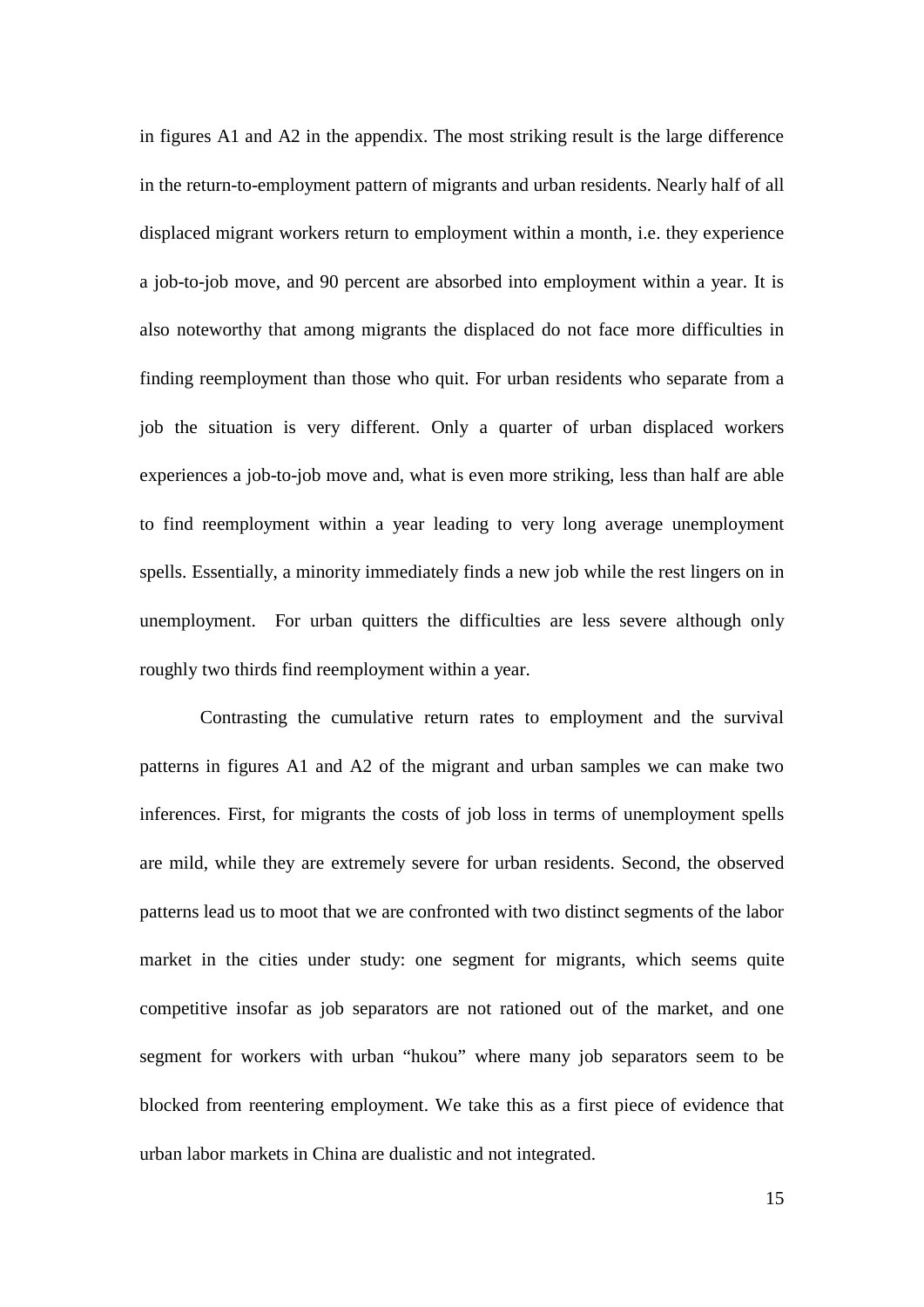### **3. Our research approach**

Our options of empirically modeling the costs of job loss are quite limited given that we can only use the cross section of 2009 of the RUMIC data set. We unfortunately cannot use a fixed effects regression, which is one of the workhorses in the displacement literature. Instead we start out with simple OLS regressions of the following type:

$$
y_i = X\beta + DIS_i\delta + \varepsilon_i \tag{1}
$$

where  $y_i$  is labor market outcome for individual i an element of the set {unemployment spell, monthly earnings, hours worked, the incidence of informal employment, the incidence of self-employment, the BMI, the likelihood of being in good health, of feeling depressed, and of being happy}. The vector *X* contains demographic variables, the ownership, industry, occupation and city dummies shown in table 1. *DIS* is a dummy set equal to 1 if worker i was displaced any time between 2003 and 2009. In our simple OLS specification, the coefficient  $\delta$  thus captures the average effect of any displacement in the indicated period on the outcome variable. Finally,  $\varepsilon$  is a white noise error term. In the case that there are no unobserved heterogenous factors that impact on the probability to be displaced and on the outcome variables of interest the average displacement effect is identified with the coefficient  $\delta$ . However, it is unlikely that controlling for the above mentioned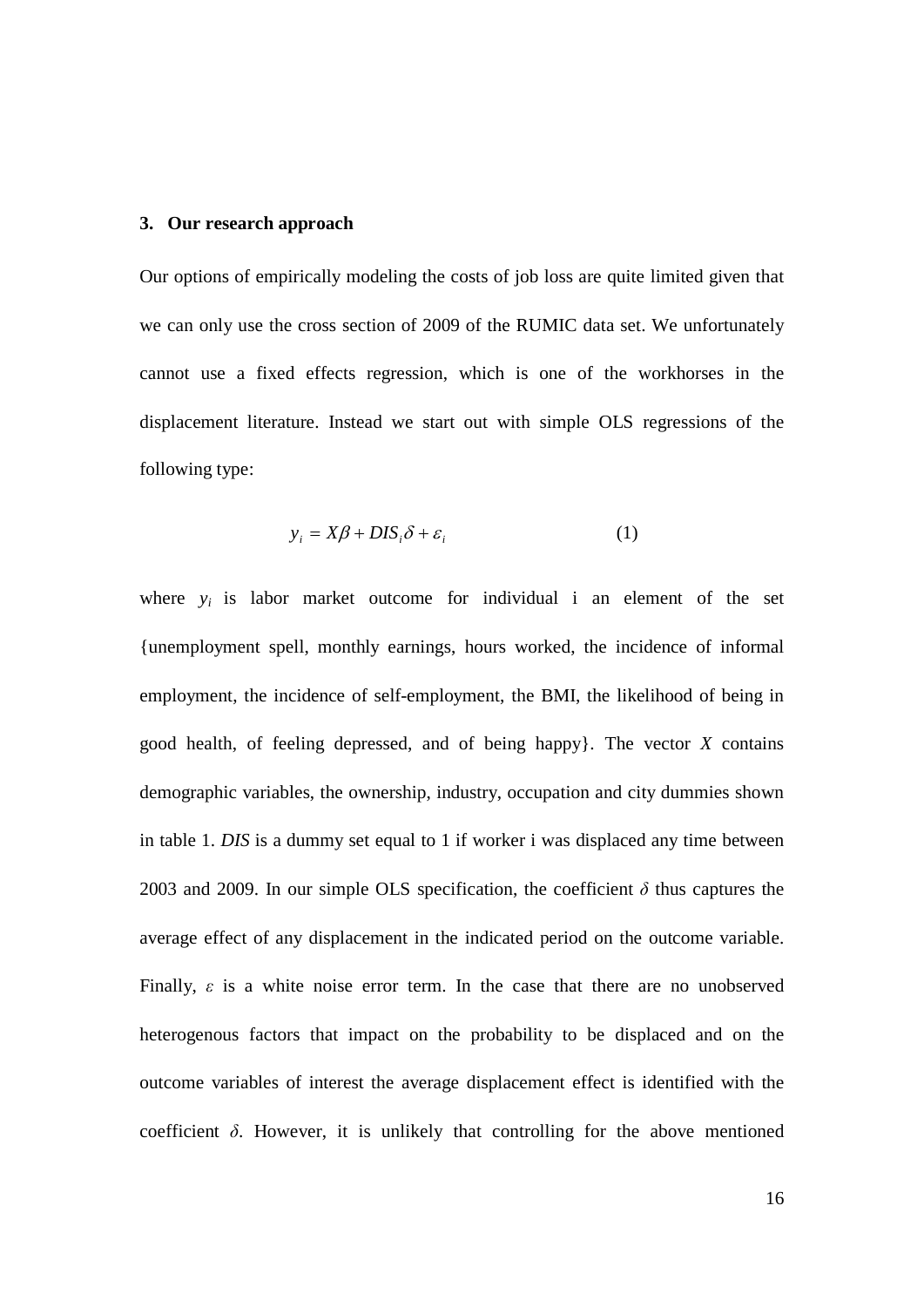conditioning variables will eliminate all selection problems. Nevertheless, while we treat our OLS results with caution, we can point out that the multinomial logit regressions show very strongly that observed firm and job related factors are far more important than observed personal characteristics, and thus probably also unobserved personal characteristics. In addition, one of our robustness checks consists in looking only at the subset of displaced related to firm closure. This scenario of displacement is often considered to have less selection problems than when predominantly redundancies are involved. As we will show, we get very similar results when only considering this subset of the displaced.

We extend our analysis at any rate, hoping to get closer to a causal effect of displacement, by employing a matching estimator, using propensity score matching. When evaluating the costs of worker i's displacement we essentially ask the question that is posed in the evaluation literature: What is the outcome (e.g., monthly earnings, unemployment spell, etc.) of worker i who is treated (here: displaced) relative to the hypothetical outcome that would have prevailed if the same worker had not been treated (displaced)? Since the treated worker can never be observed in the nontreatment state the problem arises how to construct a credible counterfactual. When the treatment is randomized, under certain assumptions it is sufficient to compare the average outcome of the treated  $(E(Y<sub>i</sub>(1) | D<sub>i</sub> = 1))$  and the average outcome of the control group (i.e. the non-treated)  $E(Y<sub>i</sub>(0) | D<sub>i</sub> = 0)$ . The difference in these two average outcomes will identify the average treatment effect of the treated (ATT):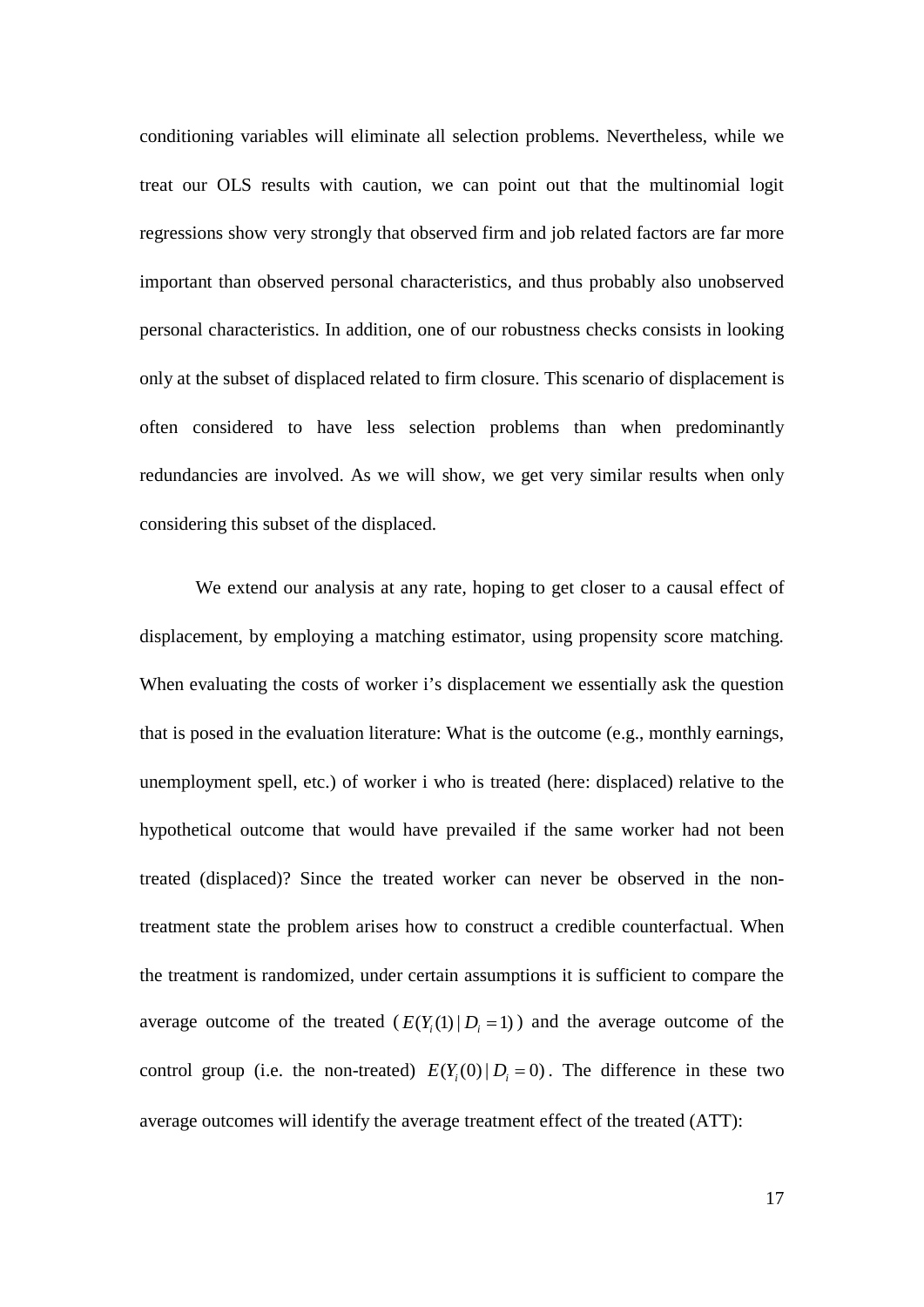$$
ATT = E(Yi(1) | Di = 1) - E(Yi(0) | Di = 1)
$$
 (2),

With randomized experiments, if we do not encounter "randomization and substitution biases" (Heckman and Smith 1995),

$$
E(Y_i(0) | D_i = 1) = E(Y_i(0) | D_i = 0),
$$

i.e. the average outcome of the non-treated is a consistent estimate of the counterfactual  $E(Y_i(0) | D_i = 1)$ .

Alas, displacement is never a randomized treatment and we need to employ those techniques of the evaluation literature that are applied to observational data (see, e.g., Heckman, Lalonde and Smith 1999). Essentially these techniques try to get  $E(Y_i(0) | D_i = 0)$  as close as possible to the counterfactual  $E(Y_i(0) | D_i = 1)$ . In this study, we employ the propensity score matching procedure proposed by Rosenbaum and Rubin (1983). For identification of a causal treatment effect they invoke the conditional independence assumption (CIA): conditional on workers' characteristics, the potential outcome in the non-treatment scenario is independent of the treatment status, i.e.

$$
E(Y_i(0) | D_i = 1, P(X)) = E(Y_i(0) | D_i = 0, P(X))
$$
\n(3)

where  $D_i$  is the treatment variable that takes the value 1 under treatment and the value 0 if the individual is in the non-treatment state, while  $Y_i(0)$  is the outcome variable for individual i in the non-treatment state.  $P(X)$  is the propensity score, estimated with the probit model:

$$
P(X) = Pr(D = 1 | X)
$$
 (4).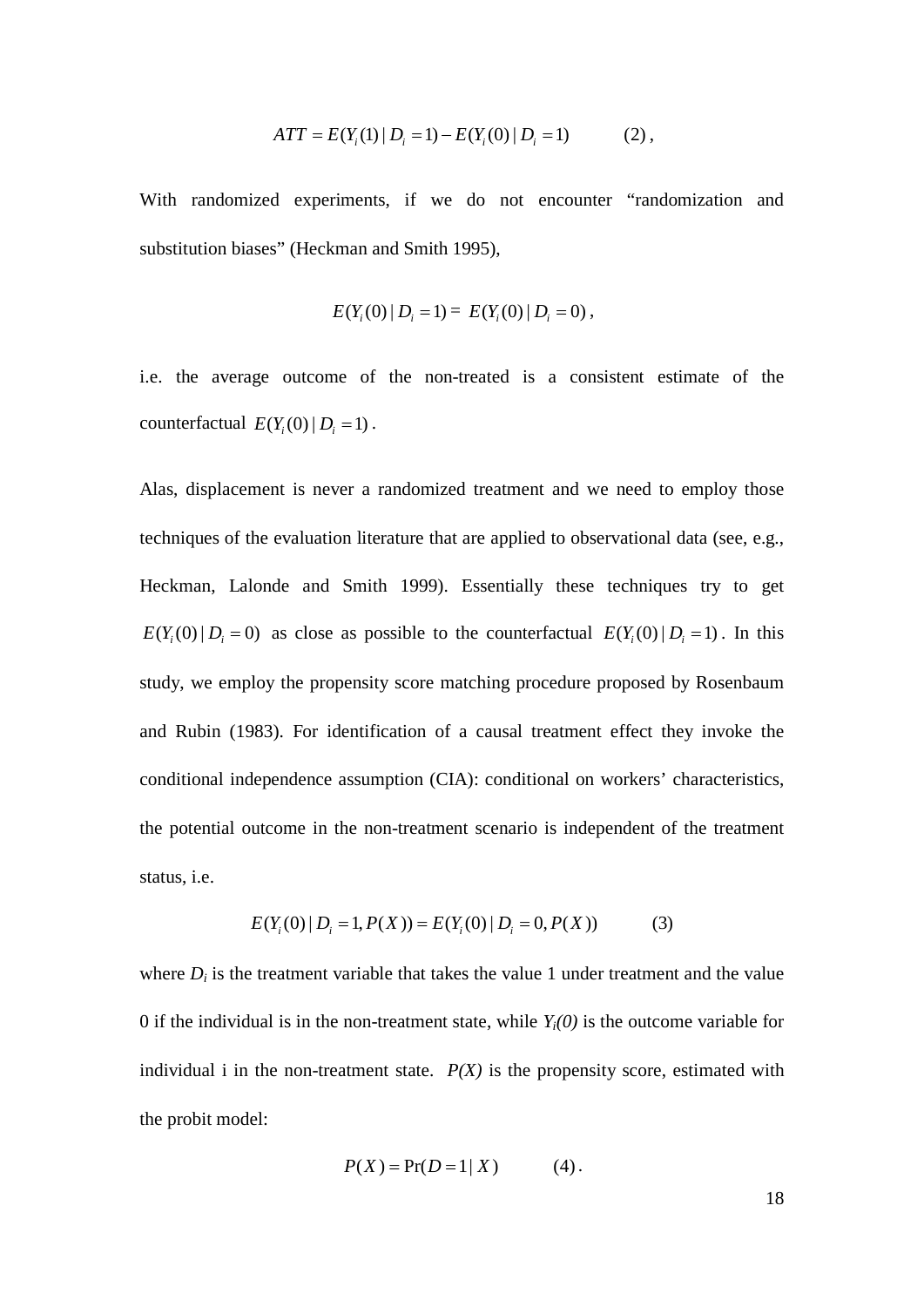Matching takes place on the propensity score using the nearest neighbor method. As controls we take those who remain in their jobs (stayers) and those who quit (quitters).<sup>[10](#page-18-0)</sup> The covariates presented in table 1 are used for our propensity score matching procedure and are checked for standardized biases after matching has occurred. The post-matching biases, not shown here but available upon request, are not significant in virtually all cases.

At an intuitive level, propensity score matching attempts to balance the unobserved characteristics of two samples by balancing the observed characteristics. This works particularly well when the number of covariates is large and includes those variables that are potentially correlated with the outcome variable of interest. Given the relatively large number of such variables shown in table 1 we can have some confidence that we balance the unobserved characteristics with our matching procedure and thus reduce selection biases. The difference in the average outcome of those displaced and the average outcome of the controls might thus get us close to the causal effect of displacement:

$$
\Delta = E(Y_i(1) | D_i = 1, P(X)) - E(Y_i(0) | D_i = 0, P(X))
$$
\n(5).

Analytical standard errors are calculated using the algorithm developed by Lechner (2001).

<span id="page-18-0"></span><sup>&</sup>lt;sup>10</sup> The recent literature selects both stayers and quitters as controls, since choosing only stayers as controls might lead to an upward bias of displacement effects. However, Davis and von Wachter (2011) find it preferable to use only stayers. As one of our robustness checks we will employ only stayers as controls.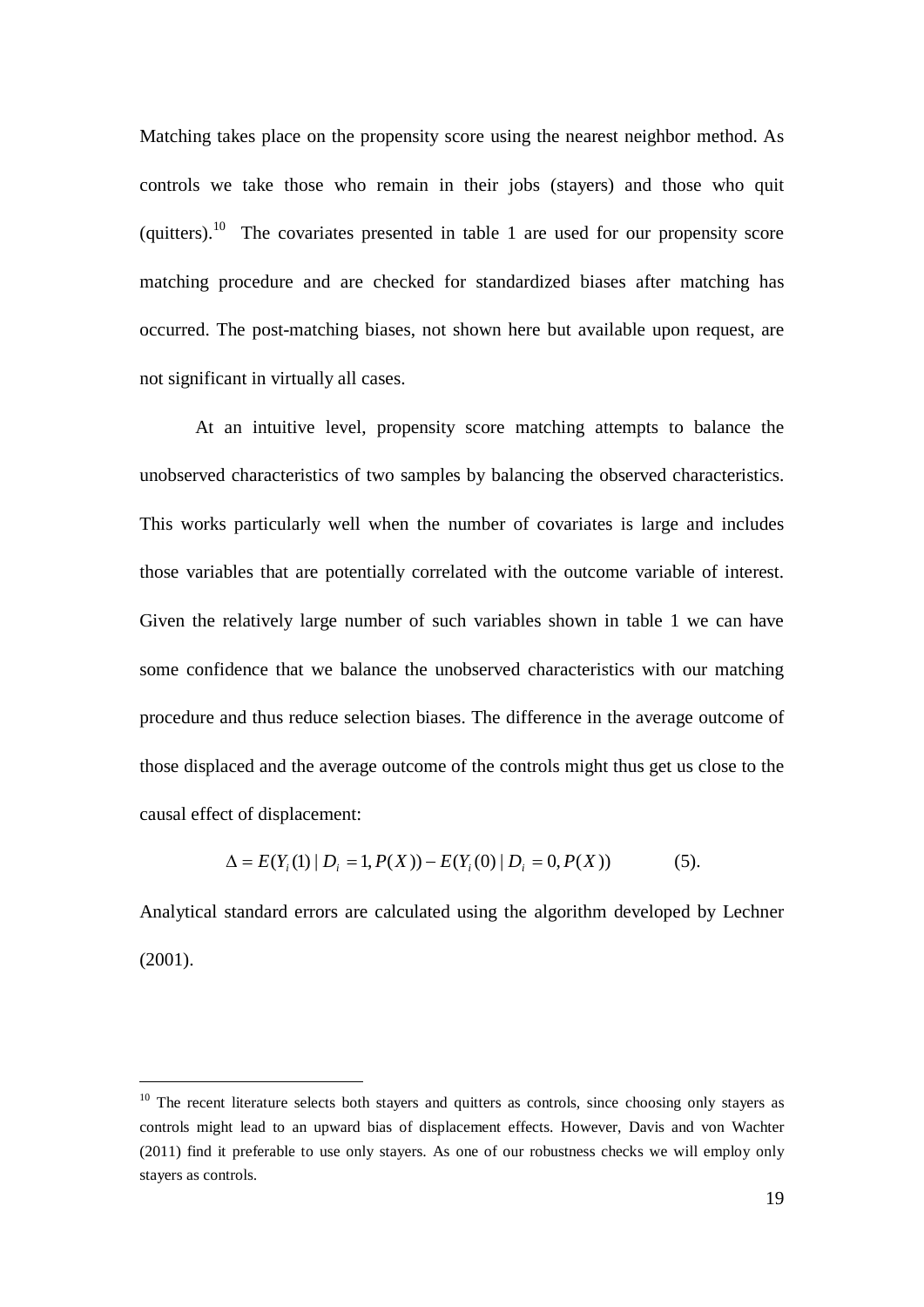### **4. Empirical findings on the costs of displacement**

Table 5 presents the nine outcomes that we predominantly associate with a loss brought about by displacement for the migrant and the urban samples. The results related to unemployment spells confirm what we have learned about cumulative return rates to employment. For migrants there is no penalty associated with displacement as far as the duration of unemployment is concerned, while this penalty is between 11.5 and 8 months for the displaced among the urban residents. Putting more trust in the matching results with the full set of control variables we find that urban displaced workers have unemployment spells that are nearly three quarters of a year longer than their quitting counterparts. We also establish no wage penalty upon reemployment for migrants, while for urban residents displaced workers experience a monthly earnings loss of between 233 and 349 Yuan. Worked hours per day, on the other hand, are little affected by displacement status.

The first two results of our analysis strongly hint at segmentation of urban labor markets. We have a competitive segment for migrants where a new job can be found easily and where the labor supply curve is highly elastic, i.e. the new job offers in essence the same salary as the lost job, and a non-competitive segment where incumbents and quitters can extract rent while displaced workers are either completely rationed out of this part of the market or upon reemployment have to accept substantial wage cuts. The results, of course, also imply that urban displaced workers will not be hired into the competitive segment or are not willing to perform the tasks that migrant workers are asked to do.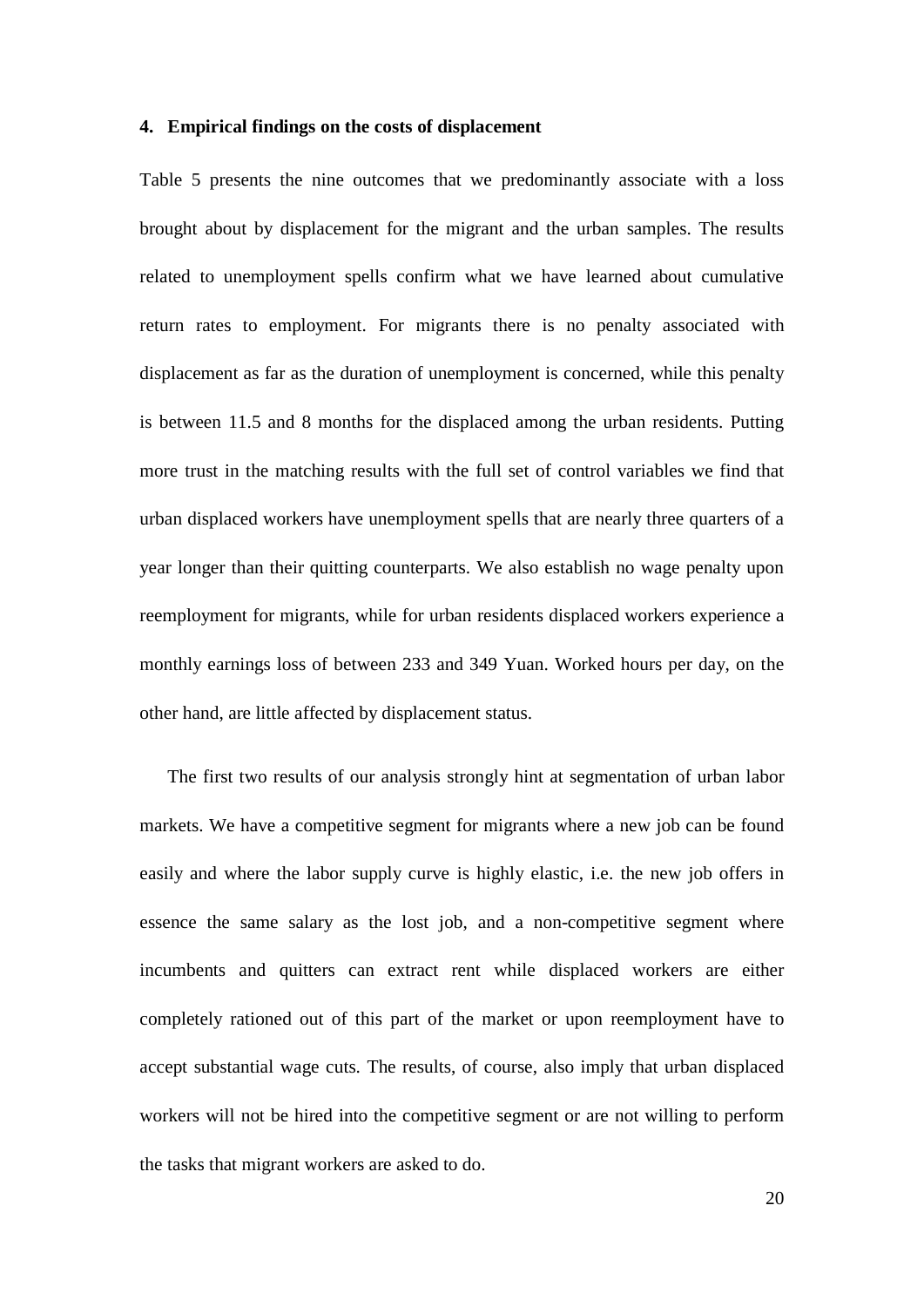Several studies on informal employment in emerging economies find that this employment state is undesirable for a majority of workers since they associate job insecurity, poor working conditions and lack of social protection with it (see, e.g., Lehmann, Razzolini and Zaiceva 2012). Thus perceived, the higher incidence of informal employment due to displacement imposes especially large costs on migrant workers while these costs are modest for the urban sample. It is worth recalling from table 1 that informal employment, defined as working without a contract, is rather the exception than the rule even for migrant workers. Self-employment is often thought to be a desirable state. Consequently displaced migrant workers incur a cost in terms of a lower incidence than non-displaced migrants. The matching results for the urban sample show a slight increase in self-employment associated with displacement, which cannot readily be explained if self-employment is a desirable state.

Self-assessed health is not affected by displacement in the case of migrants while urban residents who are displaced are slightly less healthy. In contrast, taking the body mass index (BMI) as an objective measure of health, when we use for the matching estimator the whole gamut of controls the index falls by nearly one unit in the case of displaced migrants. This might point to a precarious nutritional situation of many migrants and in particular of the displaced among them. It is noteworthy that there is no association between the BMI and displacement as far as urban residents are concerned.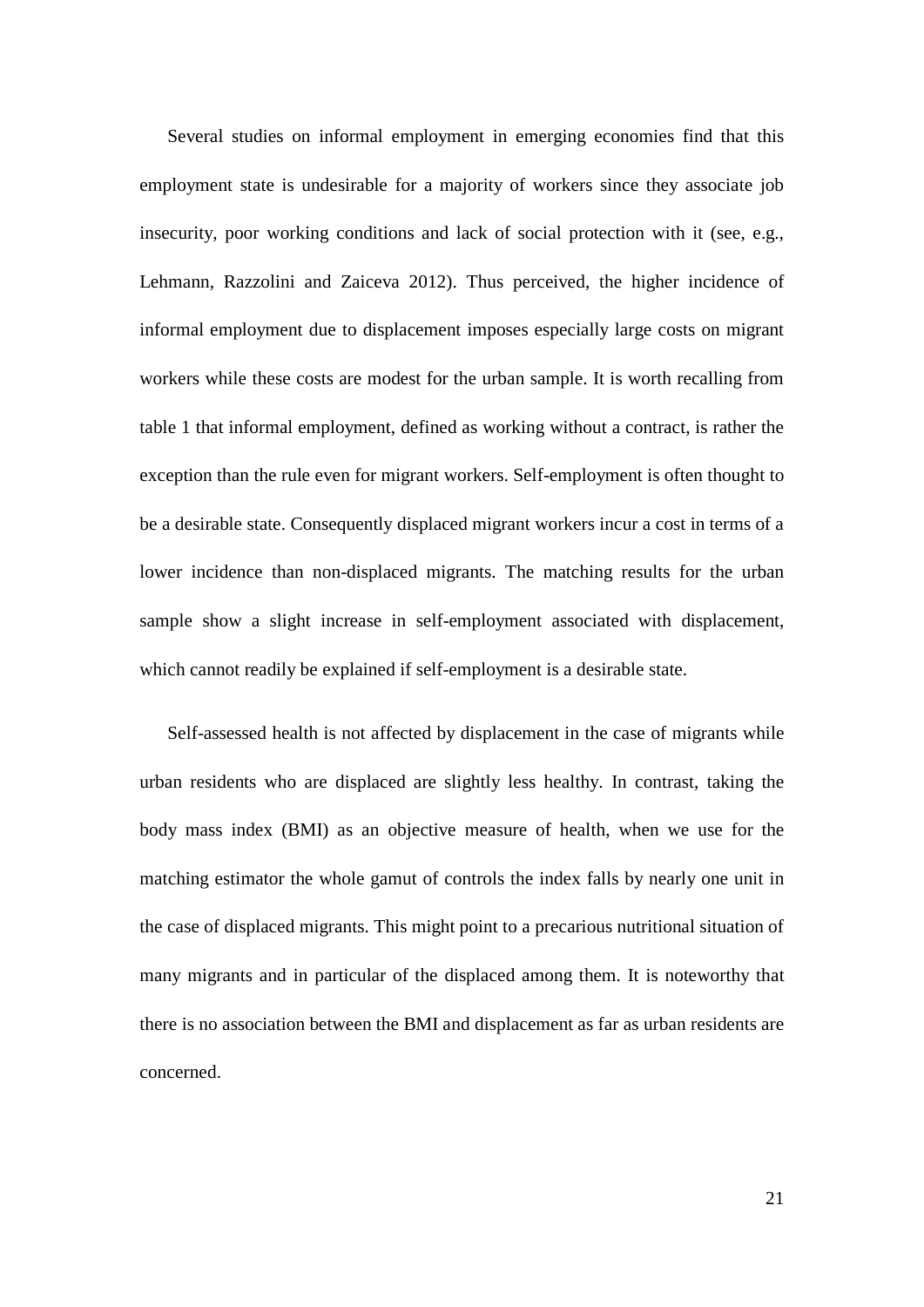In both samples displaced workers seem to be less happy, a result particularly robust in the case of urban residents. The mirror image of this is the higher likelihood for a displaced worker of feeling depressed; this effect is three times as large in the case of migrants.

The above cited literature on retrenchment establishes that the experience of displaced workers might differ by regional location, gender and age. To ascertain heterogeneous effects of displacement, we, therefore, slice the urban sample, where we have enough data, by these dimensions and additionally partition the sample by ownership of the firm where the worker had her/his last job.

The results of this last partition (panel 1 of table 6) are surprising as far as unemployment spells are concerned. When all controls are added workers having been displaced from private firms have substantially longer unemployment spells relative to quitters than workers separating involuntarily from SOEs. Wage penalties upon reemployment, on the other hand, exist for both types of displaced workers and are roughly equal if we concentrate on the matching results with all controls added. Workers displaced from private firms seem to incur a large cost in terms of reduced hours worked, an effect absent from those who were displaced from SOEs. Relative to quitters and stayers only workers laid off from a job in the state sector have a higher incidence of informal employment. Those laid off from private firms are far less likely to be self-employed in the new job than their non-displaced counterparts while the reverse effect can be seen for workers being laid off from SOEs. Self-assessed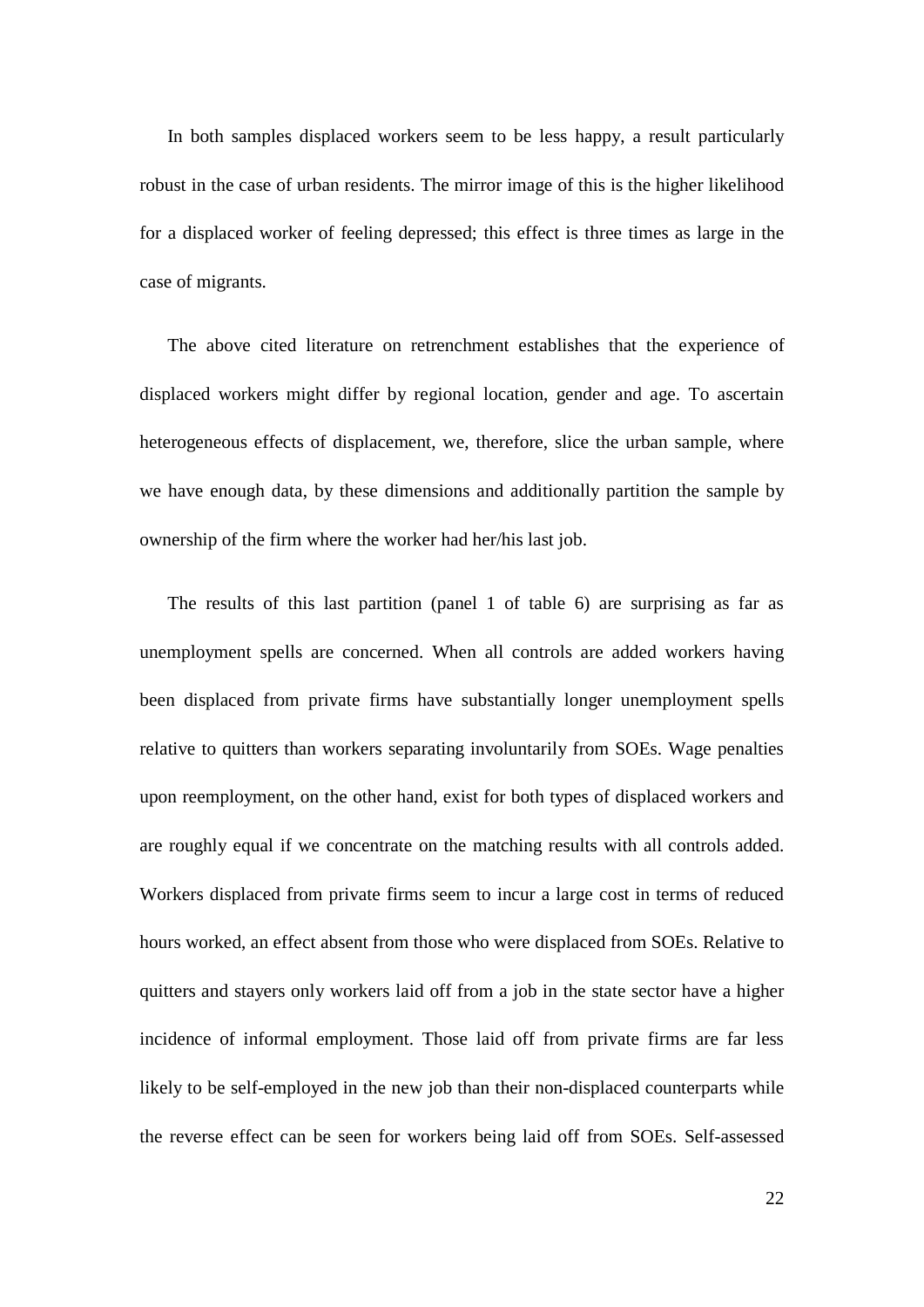health is slightly worse only for this latter group, while displaced from both types of firms feel less happy than the non-displaced if we compare the matching results with all controls. The mirror image of this is a higher likelihood of feeling depressed for all laid off urban workers.

Turning to the level of development (panel 2 of table 6) displacement is associated with substantially longer unemployment spells only for workers residing in developed regions. One reason might be the more generous income support available to displaced workers in these regions. Once we use the matching estimator with all controls the wage penalty is larger by about 80 Yuans in cities located in developed regions, while the higher incidence of an informal current job due to displacement is essentially the same in both subsamples. Self-employment, on the other hand, plays no role in this partition of the urban sample. Health is negatively associated with layoffs only in the more developed regions. In contrast the negative (positive) impact of displacement on happiness (feeling depressed) is given in both types of regions, even though the effects are more marked where there is more development.

Women are more penalized than men regarding the increased spell of unemployment and lower hours brought on by displacement as the matching entries in panel 3 of table 6 attest. In contrast, laid off men are confronted with a greater wage penalty upon reemployment. After a layoff event, both sexes experience more informality in the current job, are less happy and feel more depressed, while selfassessed health is worsened by displacement only for female workers. Like in the

23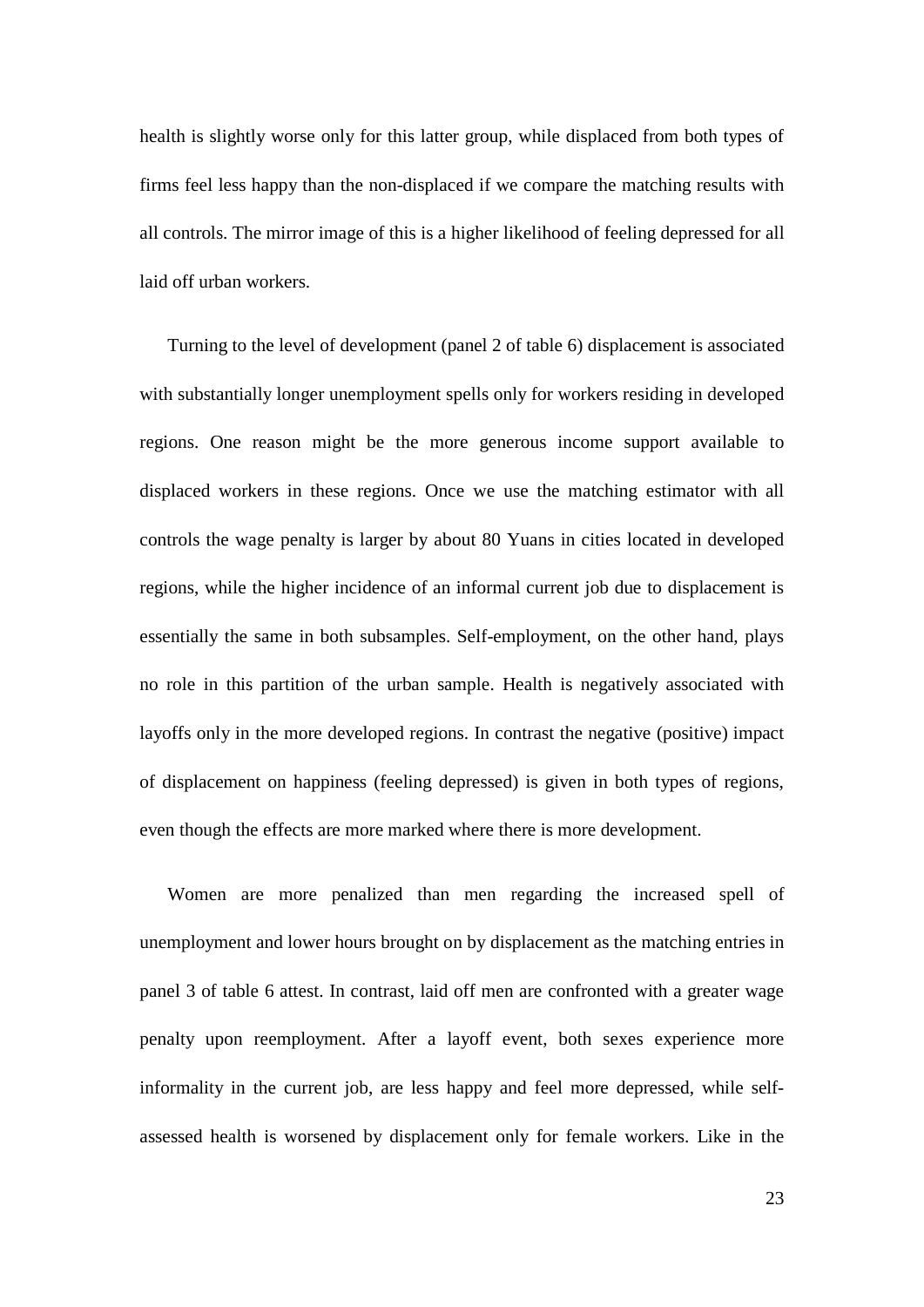previous panels of table 6 and in table 5 the BMI is not significantly related to a displacement event.

When we divide displaced workers by age we find that those who were 40 years of age or less at the time of job separation incur higher costs of job loss than older workers as far as more extended unemployment spells and larger wage penalties upon reemployment are concerned. For the other outcomes we do not find any systemic patterns and, therefore, do not present the numeric results for this partition of the urban displaced workers. $^{11}$  $^{11}$  $^{11}$ 

In summary, after slicing the data by various dimensions our results clearly show that it is important to stratify the overall sample by level of development, gender and ownership type of firm when evaluating the economic, health and psychic costs of displacement, while age seems of lesser importance.

### **5. Robustness Checks**

Our first robustness check consists in the tightening of the displacement definition. We exclude those workers from the displacement sample who separated from their jobs because of reason 5 given in table A1. A "dismissal initiated by employer" might entail individual layoffs connected to unsatisfactory performance or disciplinary problems. In addition, this type of dismissal might hit low productivity workers

<span id="page-23-0"></span><sup>&</sup>lt;sup>11</sup> They are, however, available upon request.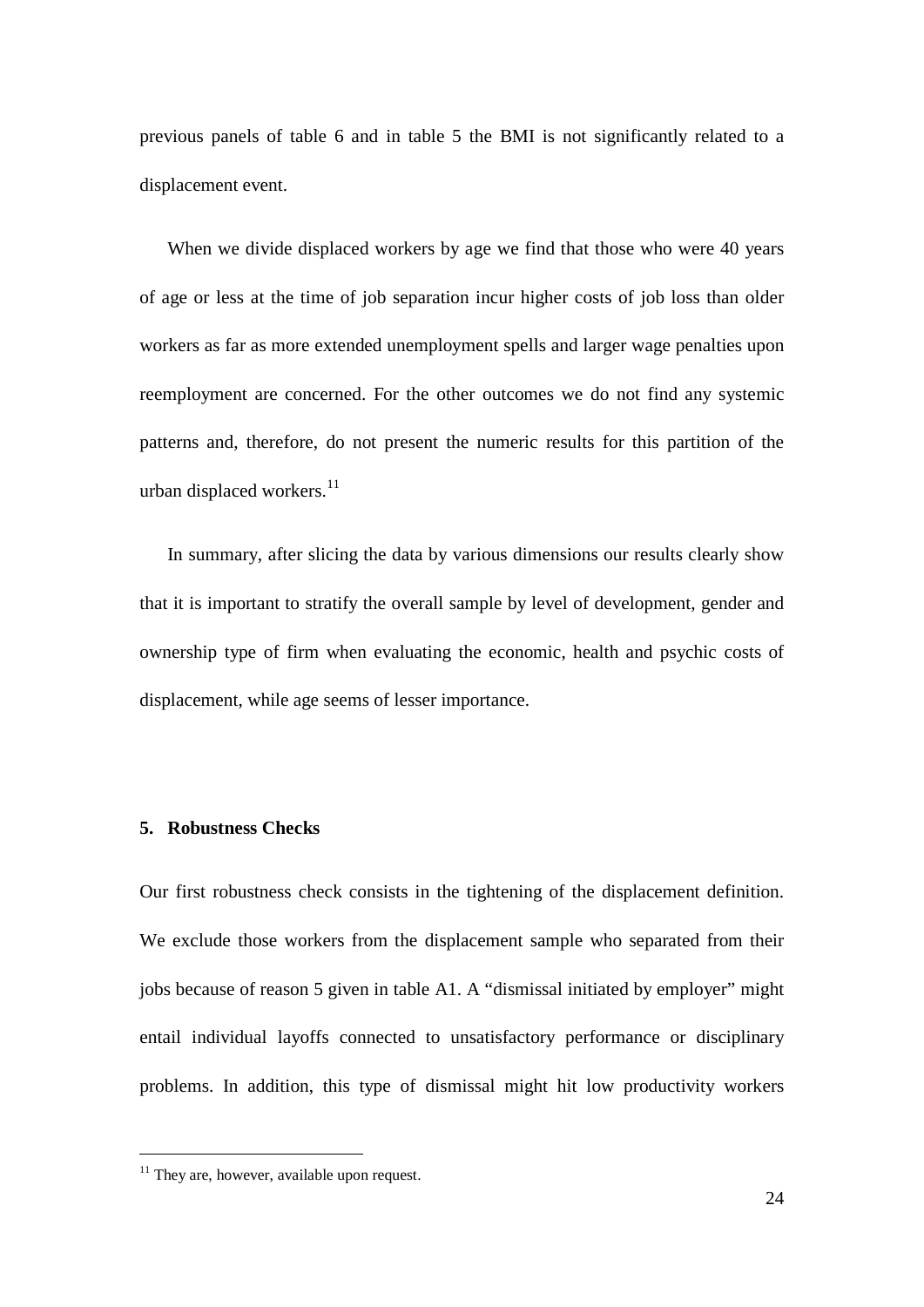especially hard who in all likelihood perform worse upon job loss than displaced workers who separated from their jobs for one of the reasons 1 through 4 given in table A1.

There are only small differences regarding the length of unemployment spells for urban displaced workers as a comparison of the first row of tables 5 and A2 shows. In addition, the fact that migrant displaced workers do not incur any costs in terms of prolonged unemployment is confirmed with this tighter definition of displacement. The absence of a wage penalty upon reemployment for migrant workers is also a robust result, while the wage loss found for reemployed urban displaced workers is slightly smaller in table A2, which can be understood as a weak confirmation of our supposition that individually dismissed workers might be on average of lower productivity. Informal employment, self-employment, self-assessed health, happiness, and feeling depressed are all associated with displacement in the same fashion as when the more encompassing definition of displacement is used. The BMI, on the other hand, is not affected by displacement even as far as the migrant sample is concerned.

Restricting displacement to involuntary job separations caused by firm bankruptcy or closure is often considered a way to reduce selection biases (see, e.g., Kuhn 2002). We are fortunate insofar as the majority of displacements are linked to bankruptcy or closure in the RUMIC data set, which is rather unusual in survey data. For example in Russia and Ukraine, where we have similar survey data in emerging

25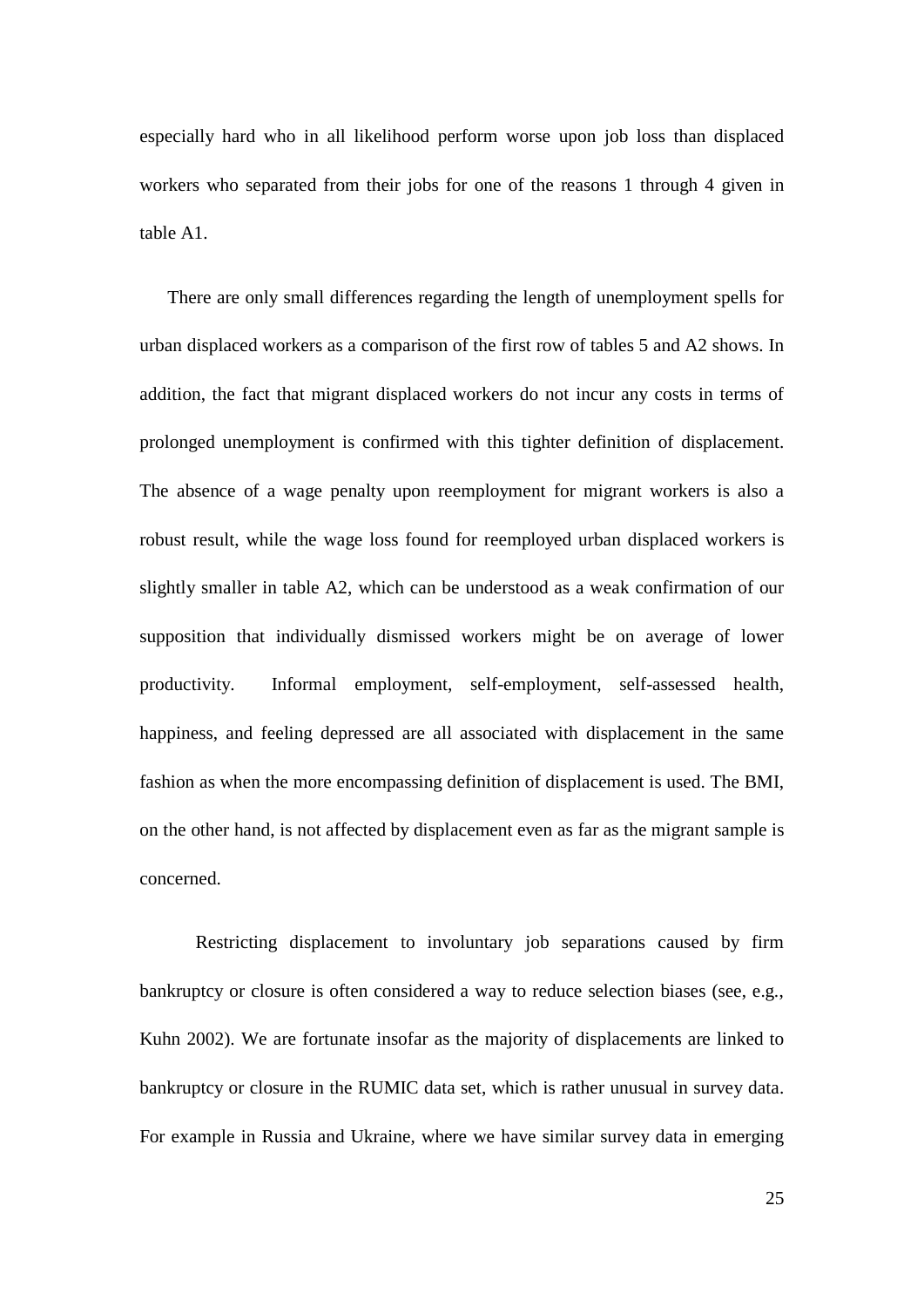economies, redundancies outnumber displacements due to bankruptcy and closure by a wide margin (Lehmann et al. 2012). Since displacement events linked to bankruptcy or closure are considered "more exogeneous" than when redundancies are also involved, similar results with this more restrictive definition of displacement would imply that we are not just looking at correlations but a causal effect of displacement on the outcomes under study.

However, with this restrictive definition the number of observations is reduced to 128 in the case of the migrant sample, which might lead to imprecise point estimates. Reduced significance certainly should not be a problem with the urban sample since we still have around 900 observations at our disposal. Comparing tables 5 and A3, one of our main results still holds: migrants do not incur costs of displacement in the form of longer unemployment spells and of wage penalties while urban residents do. Also, the magnitudes of these costs are in the same ballpark as when we include redundancies. Inspection of tables 5 and A3 establishes that displacement has similar effects on self-employment, self-assessed health and happiness whether we include redundancies or not. An increased likelihood of informal employment and of feeling depressed is associated with displacement but in table A3 these effects are only significant in the case of urban residents. Finally, a lower BMI that we found for the full sample of displaced migrant can no longer be found. All in all, though, the important results related to economic losses still pertain with this restricted sample of displaced.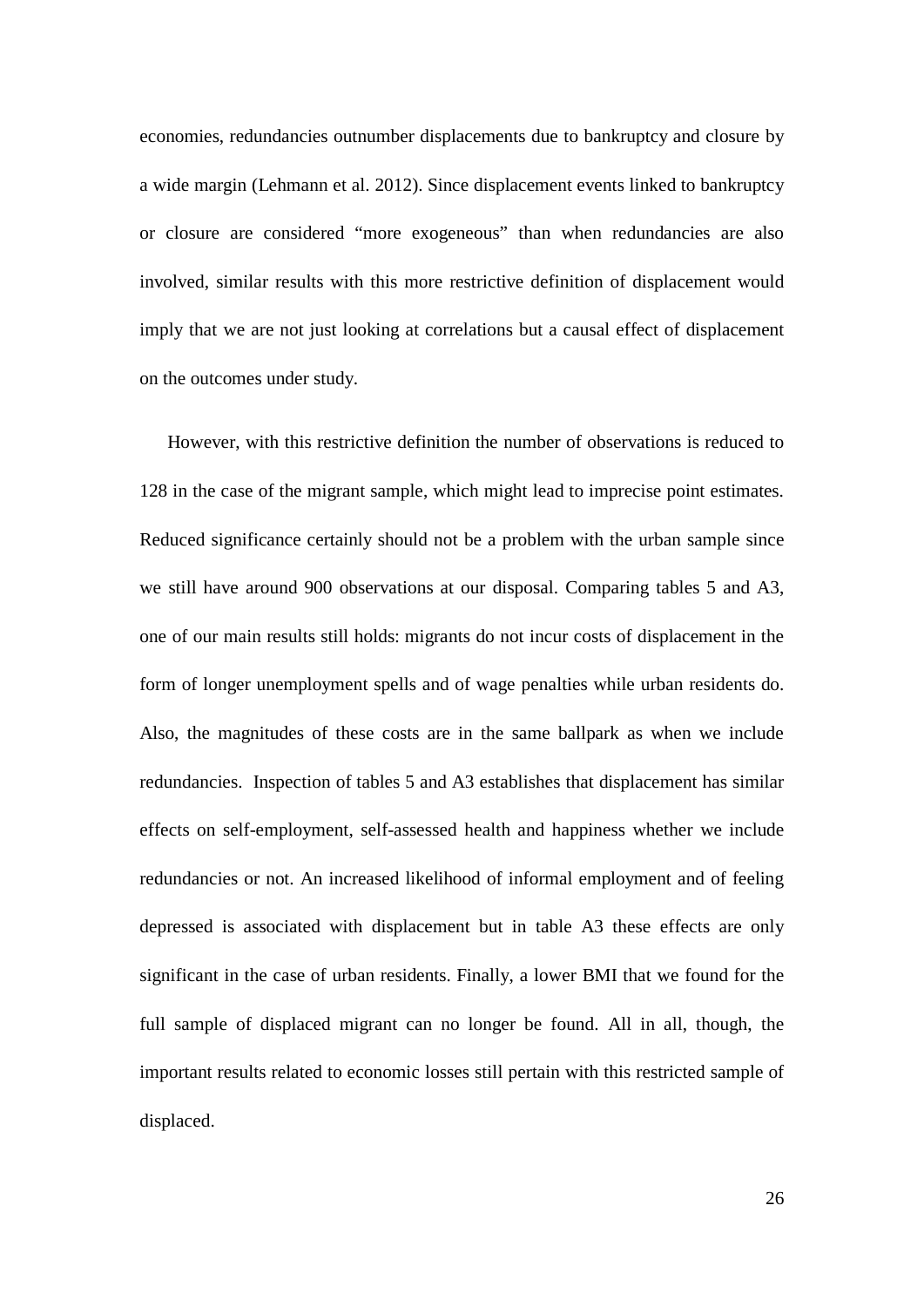Our last robustness check alters the definition of controls by keeping only stayers in this group. In the early literature on displacement stayers were used to construct a counterfactual. However, more recently students of displacement have argued that stayers are too "stable" a group to be a credible counterfactual for the displaced. Instead, both stayers and quitters should be used for the construction of this credible counterfactual, since for a displaced worker the non-treatment state might be either staying at the firm or quitting the firm.

When we compare the entries of tables 5 and A4 all the results of our analysis with all non-displaced as controls hold qualitatively when we use only stayers as controls. However the point estimates of the various losses differ somewhat. For example, the wage penalty for urban displaced is now smaller. This is not a surprise since from Table 1 we know that quitters in the urban sample have a higher average wage than stayers. So, by not including quitters one actually understates the wage penalty. In contrast, the larger likelihood of being informally employed has an upward bias in the migrant sample, because migrant stayers have a lower incidence of informal employment than migrant quitters (see table 1). So, on this evidence it strikes us as better to choose both stayers and quitters as controls when one wants to estimate the true level of losses associated with displacement.

Our robustness checks have shown that the results of table 5 remain virtually always valid whatever sample of displaced or controls we use. In particular, the dualistic nature of labor markets in cities is clearly confirmed, since our basic analysis

27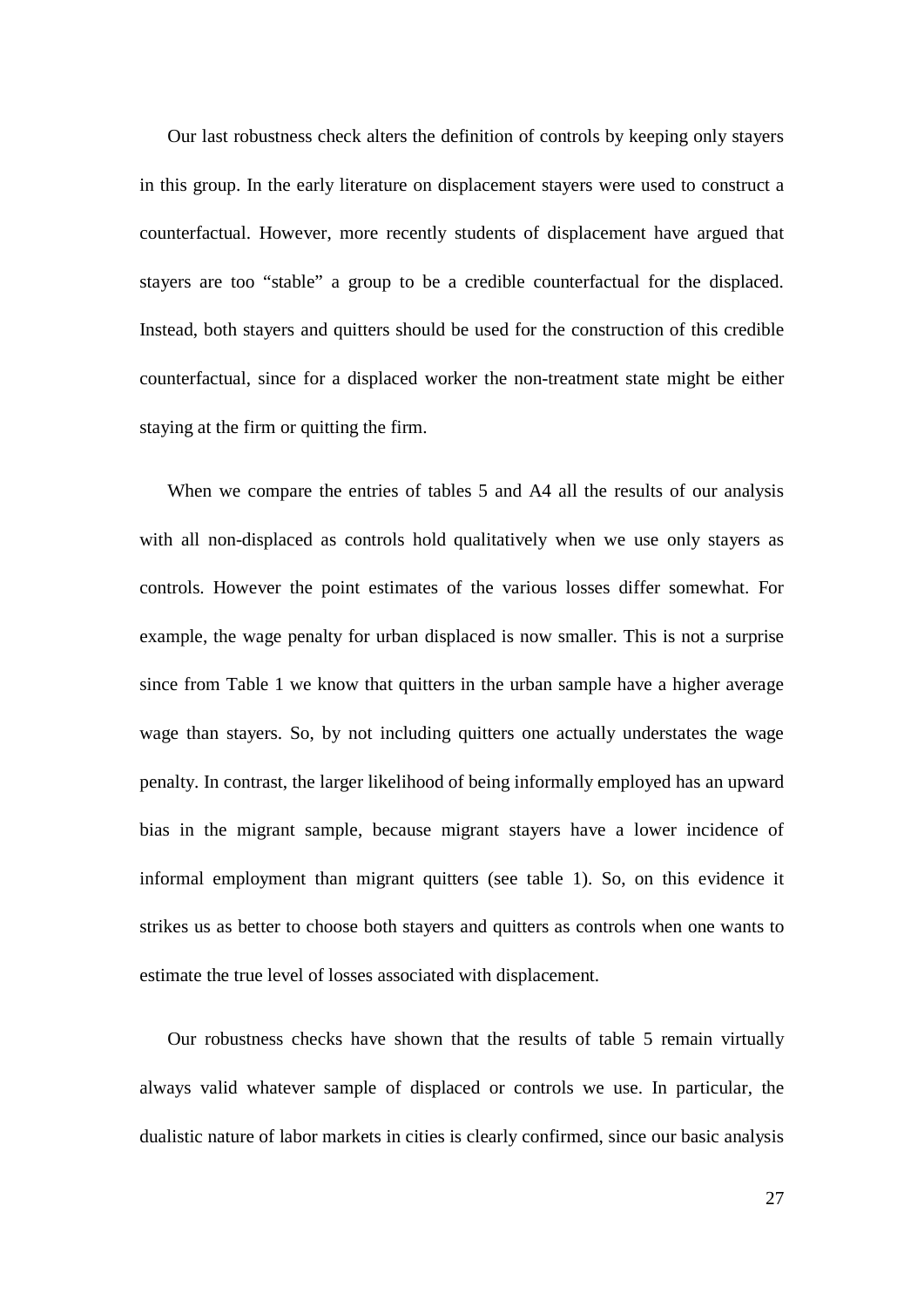presented in table 5 and our robustness checks all determine that displaced migrant workers are not confronted with longer job search than their non-displaced counterparts and that upon reemployment they do not face a wage penalty, while regarding these two outcomes displaced urban workers incur large losses.

### **6. Conclusions**

Using unique data from the 2009 wave of the RUMIC data set, which covers 15 urban labor markets in China, we analyze the costs of worker displacement for rural-tourban migrants and for workers who have urban residence rights ("hukou"). Displacement events refer to the years 2003 to 2009, which is a period marked by more natural job and worker reallocation than the late 1990s when large governmentinspired restructuring programs lead to massive layoffs of workers from SOEs.

Our paper pursues two research questions. Having data that allow a precise identification of displaced workers, of quitters and of stayers, and thus of the treated (displaced) and the controls, we attempt to evaluate economic, health and psychic costs of displacement in urban labor markets of China in a rigorous fashion. A rigorous evaluation has been difficult thus far due to a lack of appropriate data. In addition, we can undertake this evaluation for workers who separate not only from SOEs but also from private firms, and for a wider regional coverage than previously possible. Our second research question wants to shed some light on the nature of urban labor markets in China. Having data on both migrants and workers with "hukou", who both are actors in the urban labor markets we can compare the losses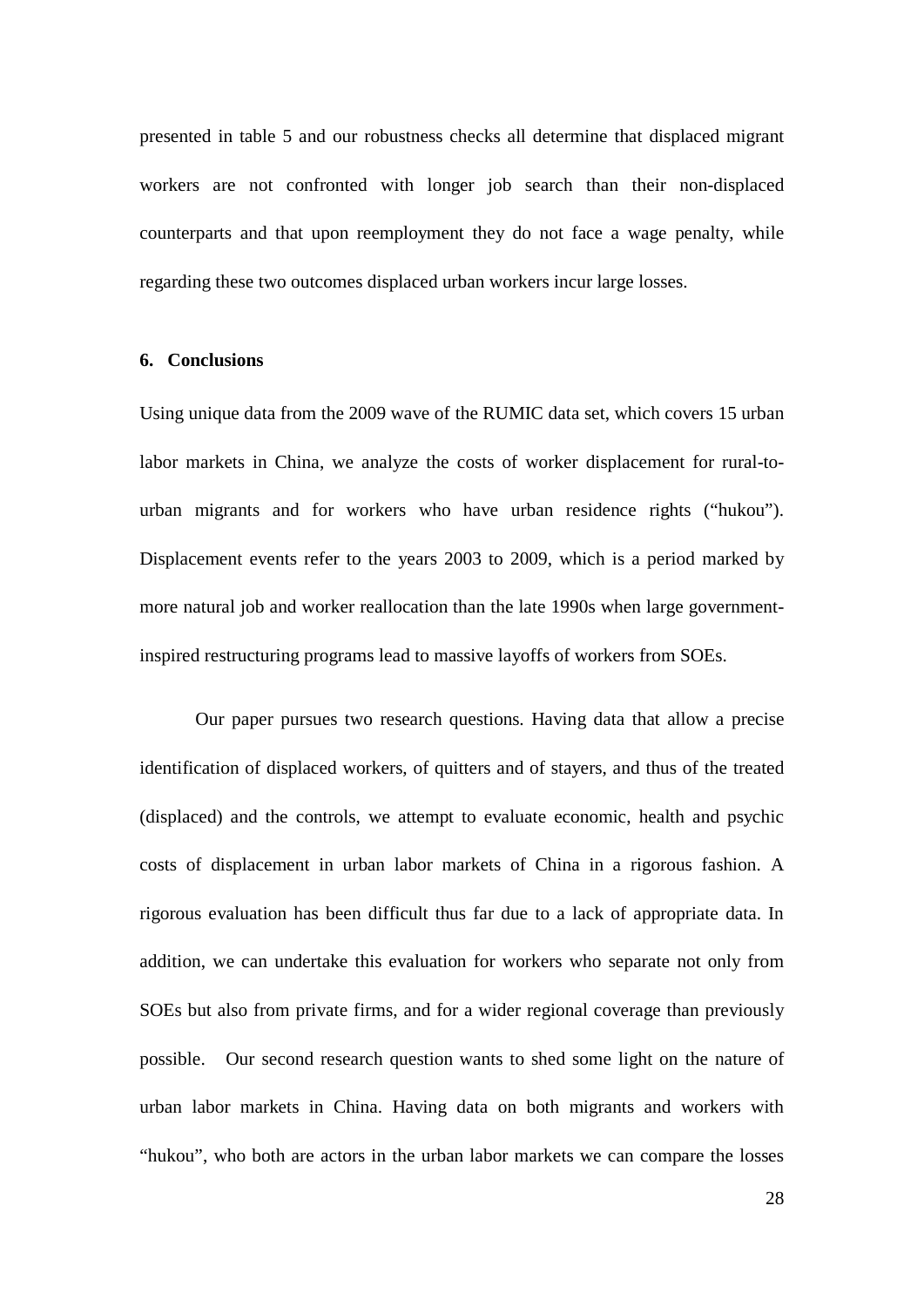associated with displacement in terms of unemployment spells and wage penalties upon reemployment. Similar losses across the two types of workers would indicate an integrated labor market while widely diverging costs would point to labor market segmentation.

We find that displaced migrant workers do not incur any costs in terms of increased unemployment spells and of wage penalties upon reemployment. In contrast urban workers when displaced experience very large costs in terms of prolonged unemployment spells and are also confronted with wage penalties that amount to roughly 20 percent. These results are robust to the definition of displacement and to the choice of the control groups as well as when the data are stratified by ownership, gender and the level of development.

This evidence clearly points to segmentation of urban labor markets in China. There is a competitive segment for migrants where the length of job search of quitters and displaced does not differ and where displaced workers upon reemployment receive a similar wage as quitters and stayers. For urban workers there exists a labor market segment that pays higher wages than in the segment for migrants; many of the displaced workers are rationed out of this segment of the market and if they find reemployment after prolonged job search they are confronted with large wage penalties.

Turning to non-conventional outcomes, our evidence establishes that displacement generates a higher likelihood of informal employment; this link is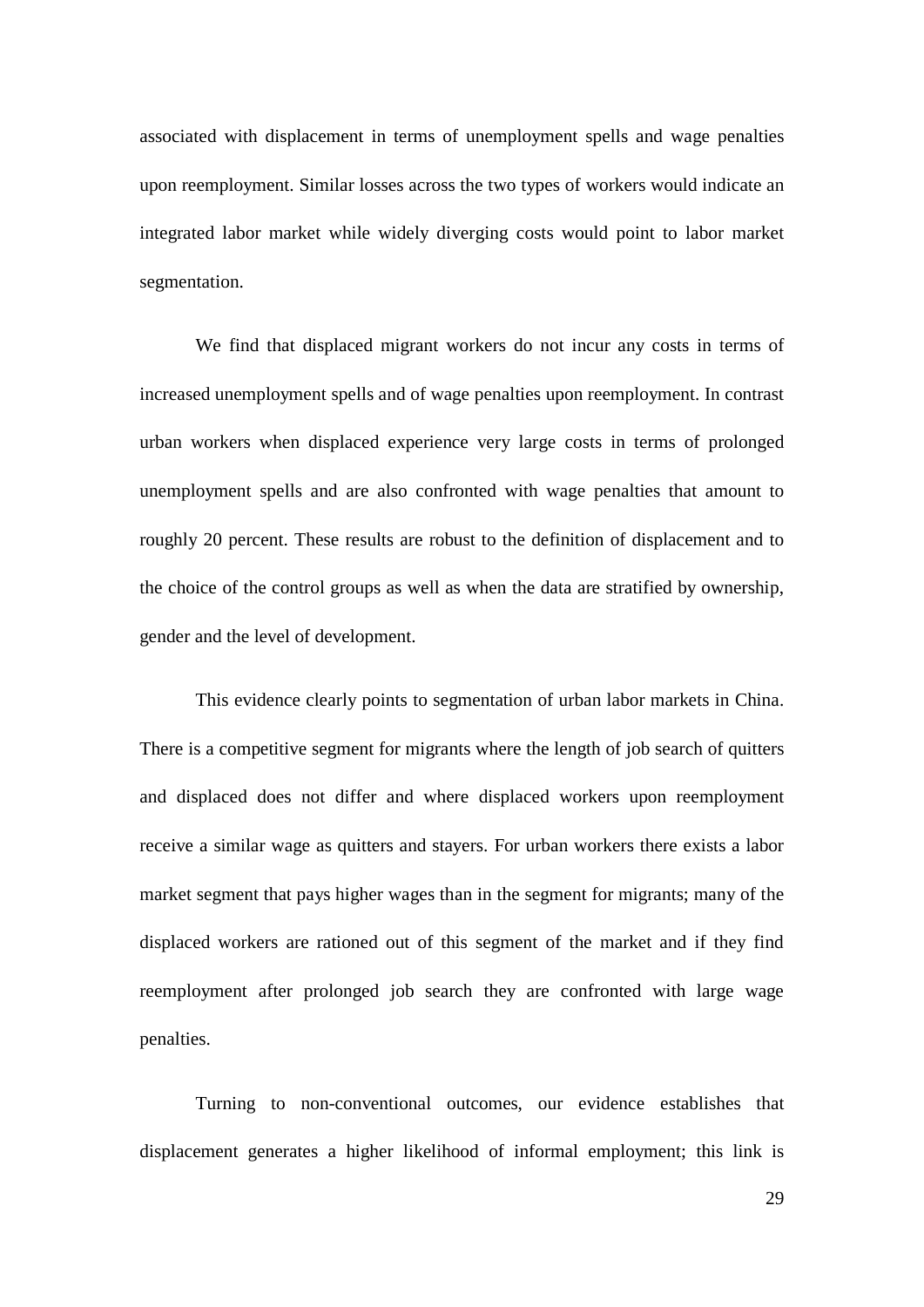particularly strong for migrants who, however, upon displacement have a lower likelihood of being self-employed in the current job. We also find that self-assessed health and happiness are slightly lower for urban residents when they are displaced. While these results do not carry over to displaced migrants, displacement seems to be linked to feeling more depressed for both subsets of workers.

Stratification of the urban data set by ownership type of the firm, from which the worker separated, by gender and by level of development show that losses associated with displacement are heterogeneous across these dimensions. It is of special political relevance that economic losses in terms of longer unemployment spells and wage penalties are more prominent in developed regions. This might point to a larger presence of institutions in these regions that delay the exit from the unemployment pool of displaced workers and that facilitate rents for incumbents and quitters who found new jobs.

Once nation-wide data on displacement become available, future research thus should try to better capture the dualistic nature of urban labor markets and to identify the channels through which institutions impact on the behavior of displaced workers.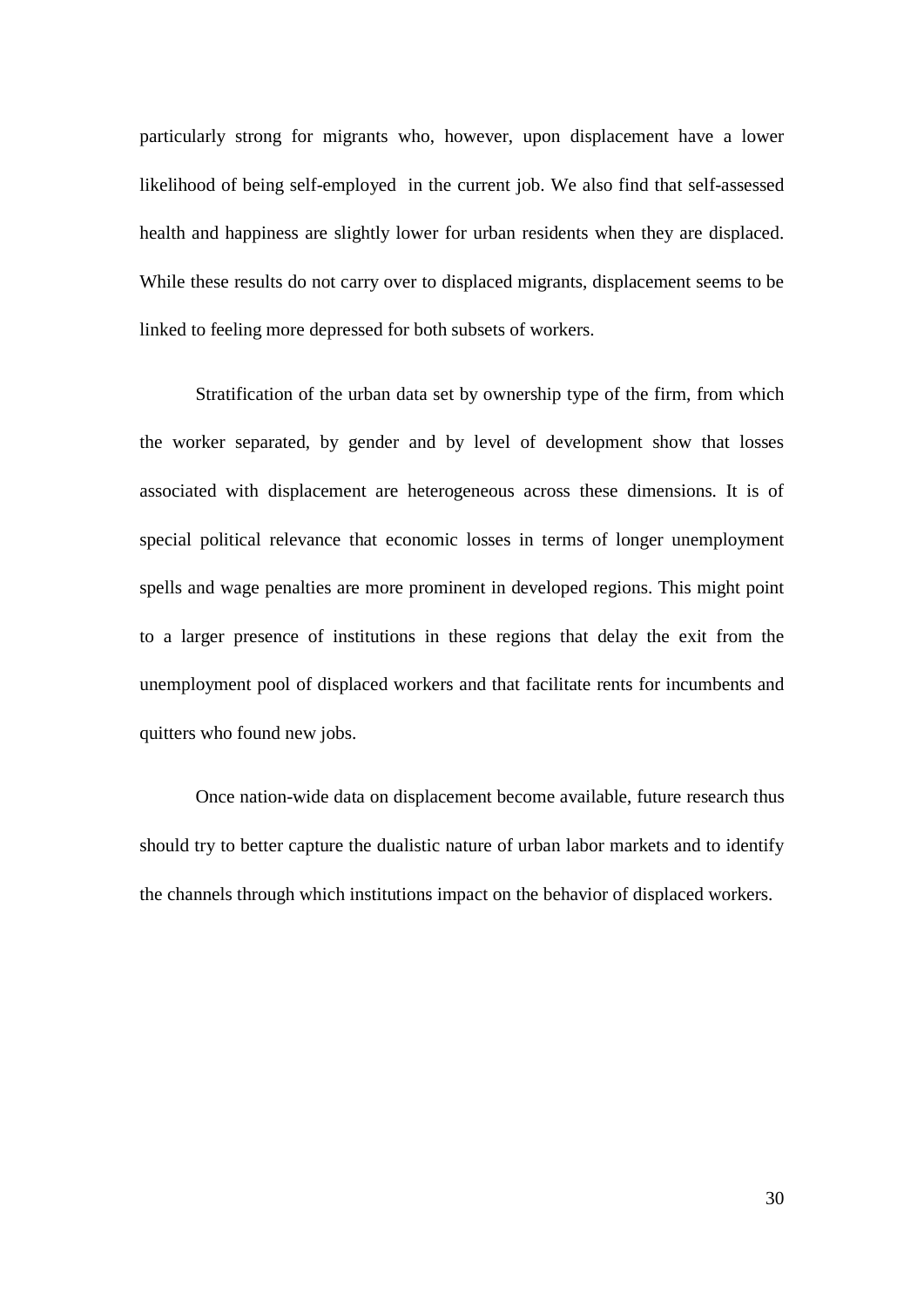### R**eferences**

Appleton, Simon, Knight, John, Song, Lina and Qingjie Xia (2006a), Labour Retrenchment in China: Determinants and Consequences, in L. Shi and H. Sato, *Unemployment, Inequality and Poverty in Urban China*, Routledge, 19-42.

Appleton, Simon, Knight, John, Song, Lina and Qingjie Xia (2006b), Contrasting Paradigms: Segmentation and Competitiveness in the Formation of the Chinese Labour Market, in L. Shi and H. Sato, *Unemployment, Inequality and Poverty in Urban China*, Routledge, 212-235.

Betcherman, Gordon and Niels-Hugo Blunch (2006), The Limited Job Prospects of Displaced Wroekrs: Evidence from Two Cities in China, Social Protection Discussion Paper No. 0613, The World Bank, Washington, D.C.

Couch, Kenneth A. and Dana W. Placzek (2010) Earnings losses of displaced workers revisited, *American Economic Review* 100 (1): 572-589.

Davis, S.J. and T.M. von Wachter (2011) Recessions and the Cost of Job Loss, National Bureau of Economic Research Working Paper No. 17638, December.

Djankov, Simeon, Murrell, Peter (2002) Enterprise restructuring in transition: a quantitative Survey, *Journal of Economic Literature*, 60: 739–792.

Dong, Xiao-yuan and Lixin C. Xu, Labor Restructuring in China: Toward a functioning labor market, *Journal of Comparative Economics*, 37(2), 287-305.

Giles, John, Park, Albert and Fang Cai (2006), How has Economic Restructuring Affected China's Urban Workers?, *The China Quarterly*, 61-95.

Heckman, James J., LaLonde, Robert J., Smith, Jeffrey A. (1999) The economics and econometrics of active labor market programs. In: Ashenfelter, Orley, Card, David (Eds.). *Handbook of Labor Economics* 3. Elsevier, Amsterdam.

Heckman, James J. and Smith, Jeffrey A. (1995) Assessing the case for social experiments, *Journal of Economic Perspectives* 9 (2): 85-110.

Hijzen, Alexander, Upward Richard and Peter W. Wright (2010) The income losses of displaced workers, *Journal of Human Resources*, 45 (1): 243-269.

Kornai, Janos (1992) *The Socialist System: The Political Economy of Communism*, Oxford University Press (reprint 2000).

Kuhn, Peter - Ed. (2002) *Losing Work, Moving On: Worker Displacement, an*

*InternationalPerspective*. W. E. Upjohn Institute for Employment Research.

Lechner, M. (2001). Identification and estimation of causal effects of multiple treatments under the conditional independence assumption. In M. Lechner and F.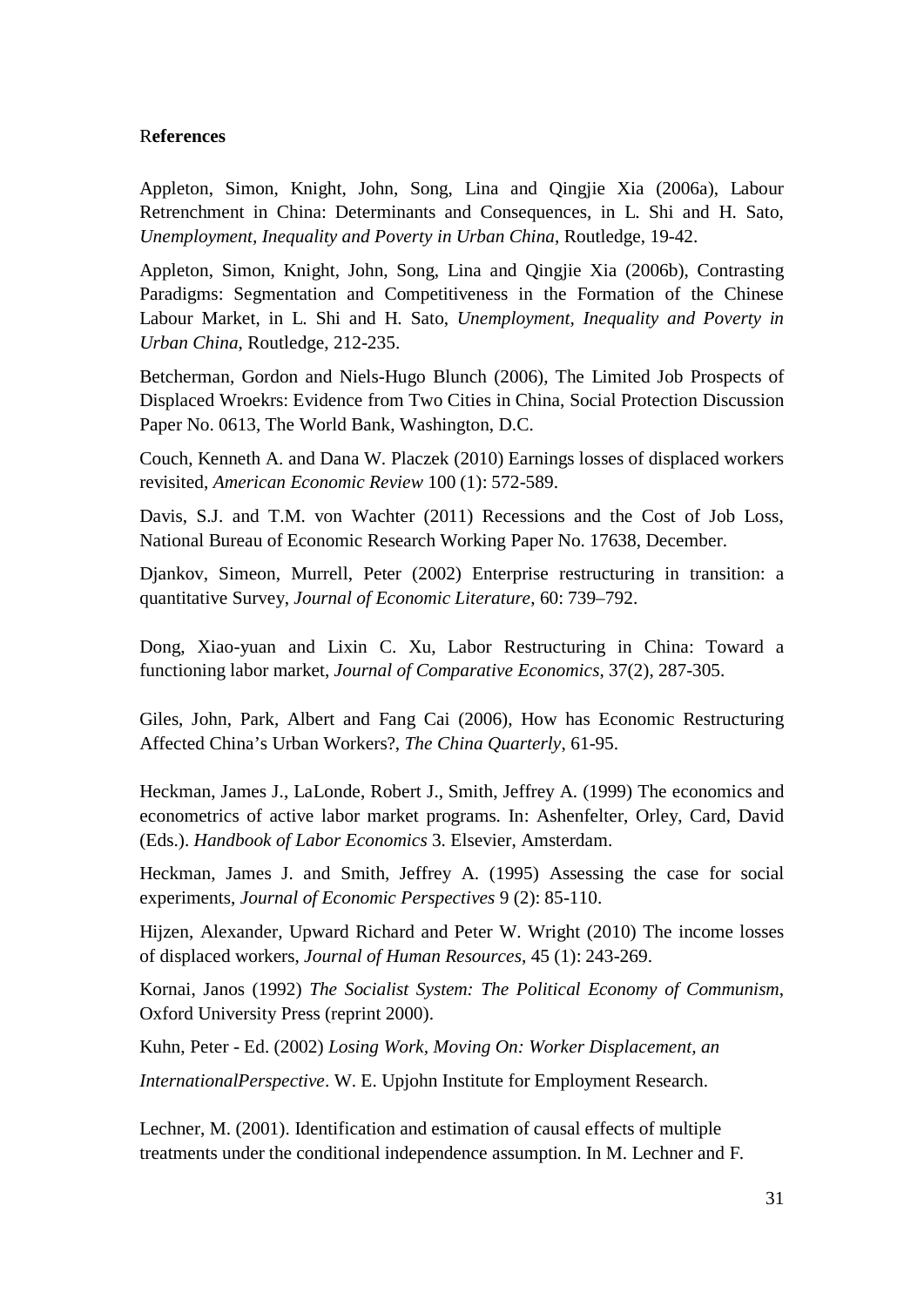Pfeiffer (Eds.), *Econometric Evaluation of Labour Market Policies*. Heidelberg: Physica.

Lehmann, Hartmut, Philips, Kaja and Jonathan Wadsworth (2005) The Incidence and Cost of Job Loss in a Transition Economy: Displaced Workers in Estonia, 1989-1999. *Journal of Comparative Economics*, 33: 59-87.

Lehmann, Hartmut, Pignatti, Norberto and Jonathan Wadsworth (2006) The Incidence and Cost of Job Loss in the Ukrainian Labor Market. *Journal of Comparative Economics*, 34: 248-271.

Lehmann, Hartmut, Muravyev Alexander, Razzolini, Tiziano and Anzelika Zaiceva (2011) The Wage and Non-wage Costs of Displacement: Evidence from Russia. Department of Economics Working Paper No. 734, University of Bologna, March.

Lehmann, Hartmut, Razzolini, Tiziano and Anzelika Zaiceva (2012) Job Separations and Inforamlity in the Russian Labor Market, in H.Lehmann and K. Tatsiramos (Eds.), *Informal Employment in Emerging and Transition Economies, Research in Labor Economics*, 34, 257-290.

Lehmann, Hartmut, Muravyev Alexander, Pignatti, Norberto, Razzolini, Tiziano and Anzelika Zaiceva (2012) Worker Displacement in Russia and Ukraine: A Comparative Analysis using Micro Data, in T. Brueck and H. Lehmann (Eds.) *In the Grip of Transition: Economic and Social Consequences of Restructuring in Russia and Ukraine*, Palgrave Macmillan, 7-46.

Lindo, J.M. (2011). Parental job loss and infant health, *Journal of Health Economics*, 30 (5), 869-879.

Liu, H. and Z. Zhao (2011). Parental job loss and children's health: Ten years after the massive layoff of the SOE's workers in China, IZA Discussion Paper No. 5846, July.

Orazem, Peter, Vodopivec, Milan and Ruth Wu (2004) Worker displacement during the transition: Experience from Slovenia, *Economics of Transition* 13: 311-340.

Perry, G., Maloney, W., Arias, O., Fajnzylber, P., Mason, A. and J. Saavedra-Chanduvi (2007) *Informality: Exit and Exclusion*. International Bank for Reconstruction and Development/World Bank, Washington.

Rosenbaum, P.R. and D.B. Rubin (1983) The central role of the Propensity Score in observational studies for causal effects, *Biometrika* 70: 41-55.

Smith, Peter J. (2002) *Analysis of Survival and Failure Data*, Chapman Hall, London.

Sullivan, Daniel and Till von Wachter (2009) Job displacement and mortality: An analysis using administrative data, *Quarterly Journal of Economics* 124 (3): 1265- 1306.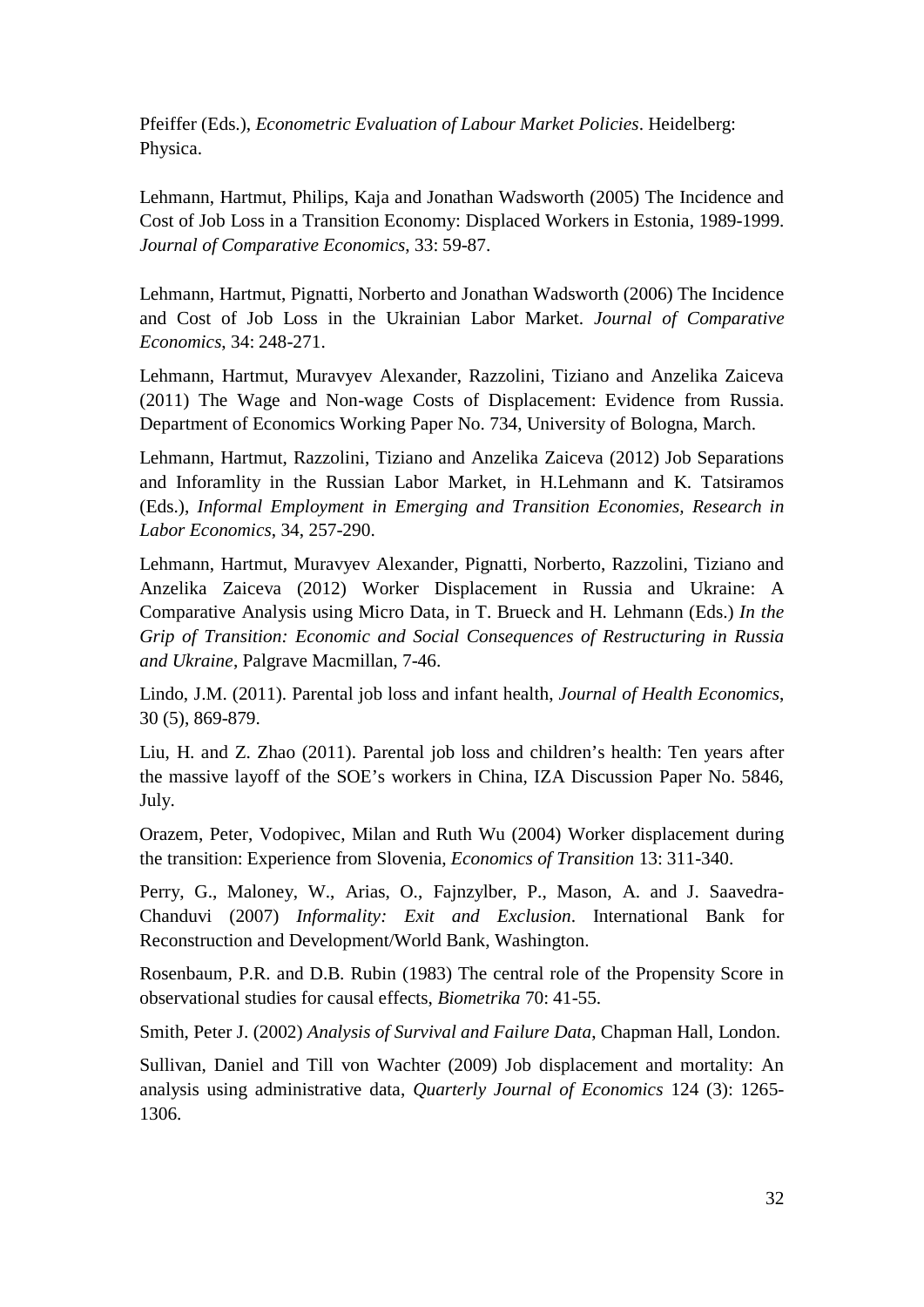# **TABLES**

|                                                        | <b>MIGRANT</b>       |           |           | <b>URBAN</b>         |            |                |  |
|--------------------------------------------------------|----------------------|-----------|-----------|----------------------|------------|----------------|--|
|                                                        | Displaced<br>workers | Quitters# | Stayers   | Displaced<br>workers | Quitters#  | <b>Stayers</b> |  |
| <b>DEMOGRAPHICS</b>                                    |                      |           |           |                      |            |                |  |
|                                                        | 33.414               | 30.781    | 31.755    | 40.246               | 38.117     | 38.617         |  |
| Age                                                    | (9.919)              | (9.304)   | (11.194)  | (12.504)             | (11.380)   | (11.510)       |  |
|                                                        | 0.633                | 0.604     | 0.523     | 0.501                | 0.485      | 0.492          |  |
| Male                                                   | (0.483)              | (0.489)   | (0.500)   | (0.500)              | (0.500)    | (0.500)        |  |
|                                                        | 0.657                | 0.622     | 0.592     | 0.752                | 0.792      | 0.794          |  |
| Married                                                | (0.476)              | (0.485)   | (0.492)   | (0.432)              | (0.406)    | (0.404)        |  |
|                                                        | 9.061                | 9.306     | 9.406     | 11.110               | 11.630     | 12.021         |  |
| Years of education                                     | (2.661)              | (2.467)   | (2.690)   | (3.023)              | (3.834)    | (3.415)        |  |
| <b>OWNERSHIP OF FIRM</b>                               |                      |           |           |                      |            |                |  |
|                                                        | 0.129                | 0.102     | 0.151     | 0.806                | 0.468      | 0.631          |  |
| Working in SOE in last job                             | (0.336)              | (0.302)   | (0.358)   | (0.396)              | (0.499)    | (0.482)        |  |
| <b>OUTCOMES</b>                                        |                      |           |           |                      |            |                |  |
| Spell of Unemployment<br>(months)                      | 5.596                | 5.366     | --        | 26.220               | 14.643     | $-$            |  |
|                                                        | (14.556)             | (12.814)  | $-$       | (29.043)             | (22.243)   | --             |  |
| Hours                                                  | 9.540                | 9.742     | 9.632     | 10.800               | 12.694     | 11.182         |  |
|                                                        | (1.935)              | (2.033)   | (2.016)   | (5.567)              | (6.467)    | (5.567)        |  |
|                                                        | 1352.254             | 1379.340  | 1376.053  | 1515.514             | 1876.820   | 1836.634       |  |
| Salary                                                 | (562.337)            | (635.557) | (678.914) | (845.486)            | (1048.646) | (989.815)      |  |
| Informal employment                                    | 0.390                | 0.322     | 0.275     | 0.121                | 0.113      | 0.098          |  |
|                                                        | (0.489)              | (0.467)   | (0.447)   | (0.326)              | (0.316)    | (0.297)        |  |
| Self-employment                                        | 0.088                | 0.215     | 0.236     | 0.074                | 0.088      | 0.077          |  |
|                                                        | (0.283)              | (0.411)   | (0.425)   | (0.262)              | (0.283)    | (0.267)        |  |
|                                                        | 0.984                | 0.985     | 0.984     | 0.957                | 0.967      | 0.985          |  |
| Self-assessed health                                   | (0.125)              | (0.123)   | (0.124)   | (0.204)              | (0.178)    | (0.122)        |  |
|                                                        | 0.105                | 0.047     | 0.050     | 0.049                | 0.033      | 0.023          |  |
| Feel depressed                                         | (0.308)              | (0.211)   | (0.217)   | (0.216)              | (0.177)    | (0.150)        |  |
|                                                        | 0.852                | 0.877     | 0.910     | 0.897                | 0.929      | 0.947          |  |
| Happiness                                              | (0.356)              | (0.329)   | (0.287)   | (0.304)              | (0.257)    | (0.223)        |  |
| <b>BMI</b>                                             | 21.865               | 21.807    | 21.817    | 22.570               | 22.397     | 22.409         |  |
|                                                        | (3.097)              | (2.911)   | (2.956)   | (2.983)              | (2.978)    | (2.803)        |  |
| <b>INDUSTRY</b>                                        |                      |           |           |                      |            |                |  |
| Agriculture, Forestry,<br>Animal husbandry,<br>Fishery |                      |           |           | 0.004                | 0.021      | 0.008          |  |
|                                                        |                      |           |           | (0.065)              | (0.145)    | (0.089)        |  |
|                                                        |                      |           |           | 0.010                | 0.006      | 0.009          |  |
| Mining                                                 |                      |           |           | (0.097)              | (0.079)    | (0.097)        |  |
|                                                        | 0.415                | 0.283     | 0.226     | 0.560                | 0.245      | 0.169          |  |
| Manufacturing                                          | (0.494)              | (0.451)   | (0.419)   | (0.497)              | (0.430)    | (0.375)        |  |
| Production and Supply of                               |                      |           |           | 0.020                | 0.022      | 0.043          |  |
| Electricity, Gas and Water                             |                      |           |           | (0.141)              | (0.148)    | (0.203)        |  |
| <b>Construction Enterprise</b>                         | 0.140                | 0.132     | 0.114     | 0.039                | 0.033      | 0.036          |  |

# **Table 1 Summary Statistics: Sample means (and standard deviations)**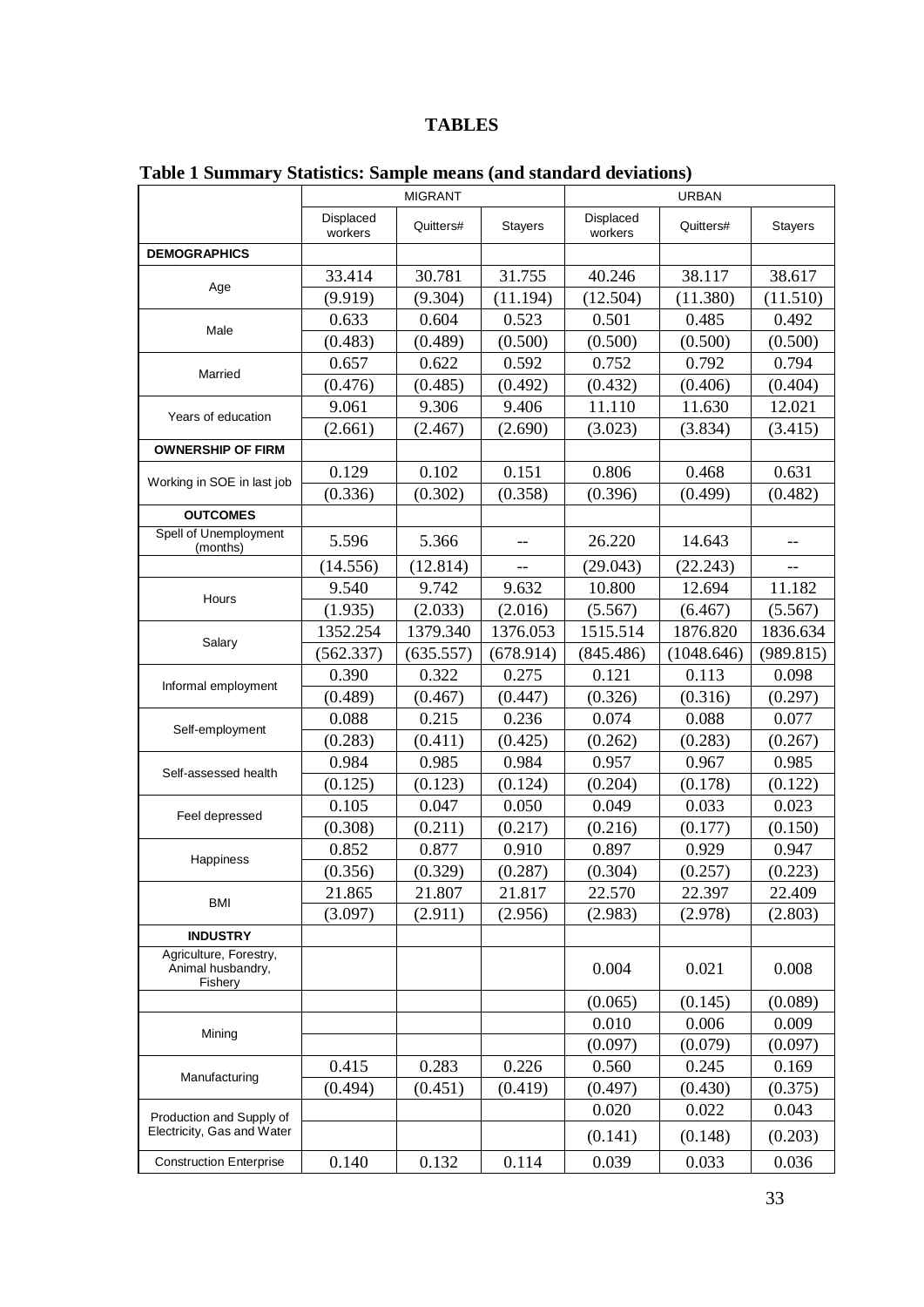|                                                                        | (0.348) | (0.339) | (0.318) | (0.195) | (0.179) | (0.186) |
|------------------------------------------------------------------------|---------|---------|---------|---------|---------|---------|
| Transport, Storage and                                                 | 0.012   | 0.017   | 0.019   | 0.045   | 0.063   | 0.092   |
| Post Industry                                                          | (0.110) | (0.129) | (0.137) | (0.207) | (0.242) | (0.290) |
| Information Transmission,<br><b>Computer Services and</b>              | 0.018   | 0.026   | 0.026   | 0.010   | 0.031   | 0.037   |
| Software Industry                                                      | (0.134) | (0.159) | (0.159) | (0.100) | (0.173) | (0.189) |
| <b>Wholesale and Retail</b>                                            | 0.122   | 0.129   | 0.236   | 0.135   | 0.183   | 0.110   |
| Trade                                                                  | (0.328) | (0.335) | (0.424) | (0.342) | (0.387) | (0.313) |
| Hotel and Catering                                                     | 0.159   | 0.196   | 0.183   | 0.030   | 0.054   | 0.027   |
| Services                                                               | (0.366) | (0.397) | (0.387) | (0.172) | (0.226) | (0.163) |
| <b>Financial Intermediation</b>                                        |         |         |         | 0.005   | 0.014   | 0.042   |
|                                                                        |         |         |         | (0.069) | (0.116) | (0.200) |
| <b>Real Estate Industry</b>                                            |         |         |         | 0.008   | 0.012   | 0.013   |
|                                                                        |         |         |         | (0.091) | (0.109) | (0.114) |
| Leasing and Business                                                   |         |         |         | 0.045   | 0.041   | 0.039   |
| <b>Services</b>                                                        |         |         |         | (0.207) | (0.199) | (0.194) |
| Scientific Research,<br><b>Technical Service and</b>                   |         |         |         | 0.006   | 0.016   | 0.033   |
| <b>Geologic Prospecting</b>                                            |         |         |         | (0.077) | (0.124) | (0.179) |
| Management of Water<br>Conservancy,                                    | 0.024   | 0.047   | 0.045   | 0.002   | 0.007   | 0.020   |
| <b>Environment and Public</b><br><b>Facilities</b>                     | (0.155) | (0.212) | (0.208) | (0.049) | (0.085) | (0.139) |
| Services to Households                                                 | 0.110   | 0.167   | 0.148   | 0.047   | 0.088   | 0.100   |
| and Other Services                                                     | (0.314) | (0.373) | (0.355) | (0.212) | (0.284) | (0.300) |
| Education                                                              |         |         |         | 0.010   | 0.028   | 0.069   |
|                                                                        |         |         |         | (0.100) | (0.164) | (0.253) |
| Health, Social Security                                                |         |         |         | 0.006   | 0.033   | 0.051   |
| and Social Welfare                                                     |         |         |         | (0.077) | (0.180) | (0.220) |
| Culture, Sport and                                                     |         |         |         | 0.010   | 0.019   | 0.020   |
| Entertainment                                                          |         |         |         | (0.097) | (0.138) | (0.142) |
| Public Management and                                                  | 0.000   | 0.003   | 0.002   | 0.007   | 0.050   | 0.080   |
| Social Organization                                                    | 0.000   | (0.053) | (0.050) | (0.081) | (0.219) | (0.272) |
| <b>OCCUPATION</b>                                                      |         |         |         |         |         |         |
| Principals in governments,<br>Parties, enterprises and<br>institutions |         |         |         | 0.020   | 0.017   | 0.061   |
|                                                                        |         |         |         | (0.141) | (0.131) | (0.239) |
| Professional technicians                                               | 0.127   | 0.081   | 0.114   | 0.144   | 0.199   | 0.241   |
|                                                                        | (0.334) | (0.273) | (0.318) | (0.351) | (0.400) | (0.428) |
| Clerk and relevant                                                     | 0.051   | 0.058   | 0.069   | 0.146   | 0.175   | 0.252   |
| personnel                                                              | (0.221) | (0.234) | (0.253) | (0.354) | (0.380) | (0.434) |
| Commercial and service                                                 | 0.510   | 0.626   | 0.689   | 0.210   | 0.310   | 0.211   |
| personnel                                                              | (0.502) | (0.484) | (0.463) | (0.408) | (0.463) | (0.408) |
| Agriculture, Forestry,                                                 |         |         |         | 0.001   | 0.016   | 0.008   |
| Animal Husbandry,<br>Fishery                                           |         |         |         | (0.035) | (0.126) | (0.089) |
| Manufacturing and<br>transporting equipment                            | 0.306   | 0.230   | 0.124   | 0.416   | 0.179   | 0.146   |
| operator and relevant<br>personnel                                     | (0.462) | (0.421) | (0.330) | (0.493) | (0.383) | (0.353) |
| Soldier                                                                |         |         |         | 0.001   | 0.025   | 0.007   |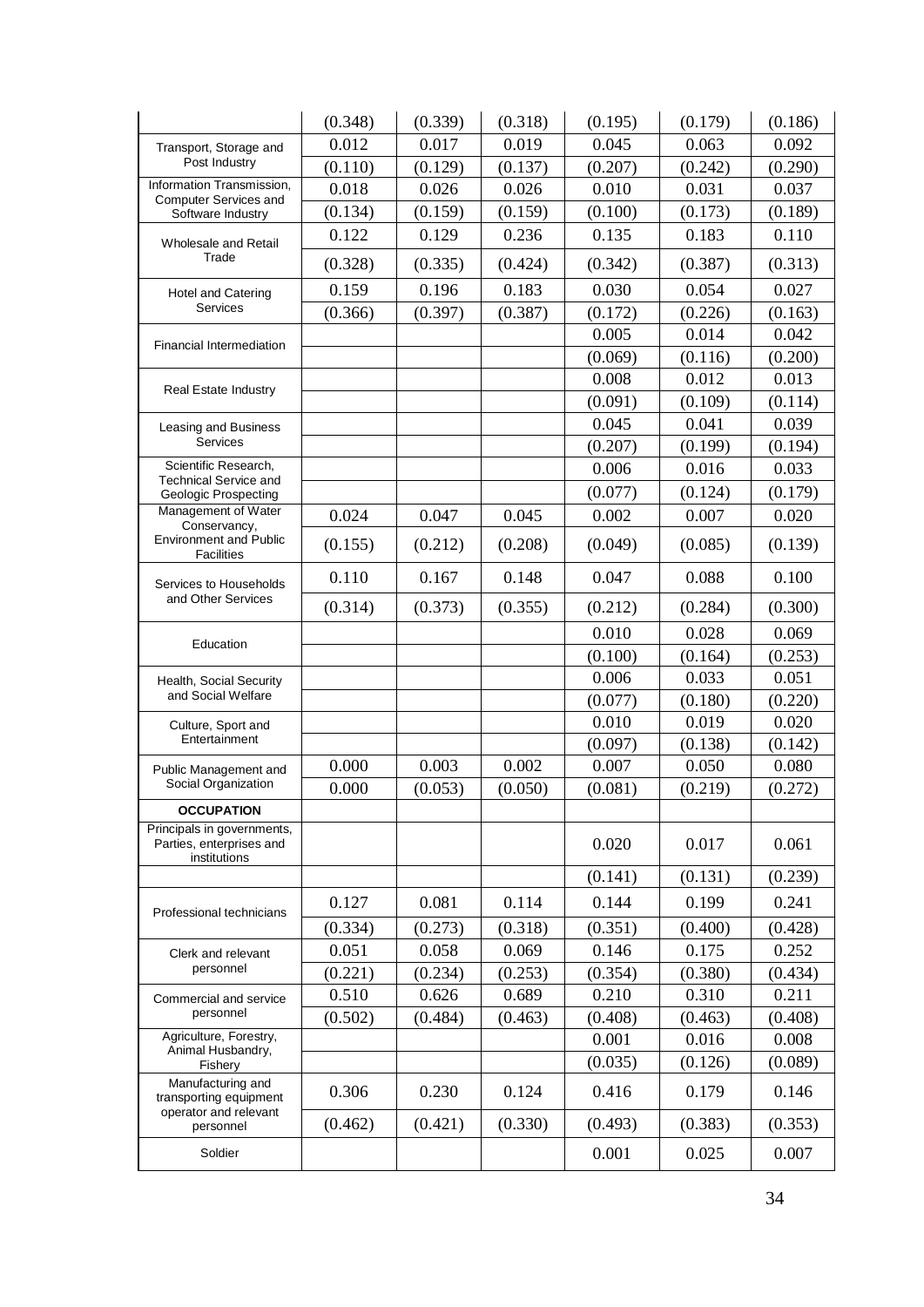|                               |         |         |         | (0.035) | (0.157) | (0.083) |
|-------------------------------|---------|---------|---------|---------|---------|---------|
| Other practitioner (difficult | 0.006   | 0.005   | 0.004   | 0.060   | 0.076   | 0.075   |
| to classify)                  | (0.080) | (0.071) | (0.065) | (0.238) | (0.265) | (0.263) |
| <b>CITY</b>                   |         |         |         |         |         |         |
| Guangzhou                     | 0.108   | 0.102   | 0.074   | 0.040   | 0.090   | 0.060   |
|                               | (0.310) | (0.303) | (0.261) | (0.196) | (0.287) | (0.237) |
| Shenzhen                      | 0.092   | 0.069   | 0.041   | 0.027   | 0.055   | 0.038   |
|                               | (0.289) | (0.254) | (0.199) | (0.162) | (0.228) | (0.192) |
| Dongguan                      | 0.036   | 0.065   | 0.045   | 0.044   | 0.065   | 0.056   |
|                               | (0.186) | (0.246) | (0.207) | (0.206) | (0.247) | (0.229) |
|                               | 0.056   | 0.064   | 0.050   | 0.075   | 0.033   | 0.088   |
| Zhengzhou                     | (0.230) | (0.245) | (0.218) | (0.264) | (0.179) | (0.283) |
|                               | 0.052   | 0.028   | 0.037   | 0.033   | 0.017   | 0.025   |
| Luoyang                       | (0.222) | (0.165) | (0.189) | (0.178) | (0.131) | (0.156) |
| Hefi                          | 0.036   | 0.043   | 0.074   | 0.063   | 0.050   | 0.086   |
|                               | (0.186) | (0.203) | (0.261) | (0.243) | (0.219) | (0.281) |
| Bengbu                        | 0.024   | 0.043   | 0.042   | 0.057   | 0.031   | 0.037   |
|                               | (0.153) | (0.203) | (0.200) | (0.231) | (0.173) | (0.189) |
| Chongqing                     | 0.096   | 0.082   | 0.069   | 0.068   | 0.074   | 0.103   |
|                               | (0.295) | (0.275) | (0.254) | (0.252) | (0.261) | (0.304) |
| Shanghai                      | 0.052   | 0.077   | 0.108   | 0.152   | 0.145   | 0.042   |
|                               | (0.222) | (0.266) | (0.311) | (0.360) | (0.352) | (0.200) |
| Nanjing                       | 0.052   | 0.046   | 0.142   | 0.054   | 0.048   | 0.079   |
|                               | (0.222) | (0.209) | (0.349) | (0.226) | (0.214) | (0.270) |
| Wuxi                          | 0.032   | 0.014   | 0.082   | 0.045   | 0.054   | 0.035   |
|                               | (0.176) | (0.119) | (0.274) | (0.208) | (0.226) | (0.185) |
| Hangzhou                      | 0.127   | 0.132   | 0.069   | 0.075   | 0.074   | 0.089   |
|                               | (0.334) | (0.339) | (0.253) | (0.264) | (0.262) | (0.285) |
| Ningbo                        | 0.076   | 0.059   | 0.022   | 0.043   | 0.051   | 0.037   |
|                               | (0.265) | (0.236) | (0.147) | (0.203) | (0.220) | (0.189) |
| Wuhan                         | 0.112   | 0.091   | 0.083   | 0.096   | 0.056   | 0.089   |
|                               | (0.315) | (0.288) | (0.276) | (0.295) | (0.230) | (0.284) |
| Chengdu                       | 0.052   | 0.084   | 0.063   | 0.127   | 0.157   | 0.136   |
|                               | (0.222) | (0.277) | (0.243) | (0.333) | (0.364) | (0.343) |
| <b>Observations</b>           | 251     | 2428    | 2182    | 1673    | 2062    | 2738    |

# Retirees and early retirees are excluded from the subsample of quitters. -- not applicable.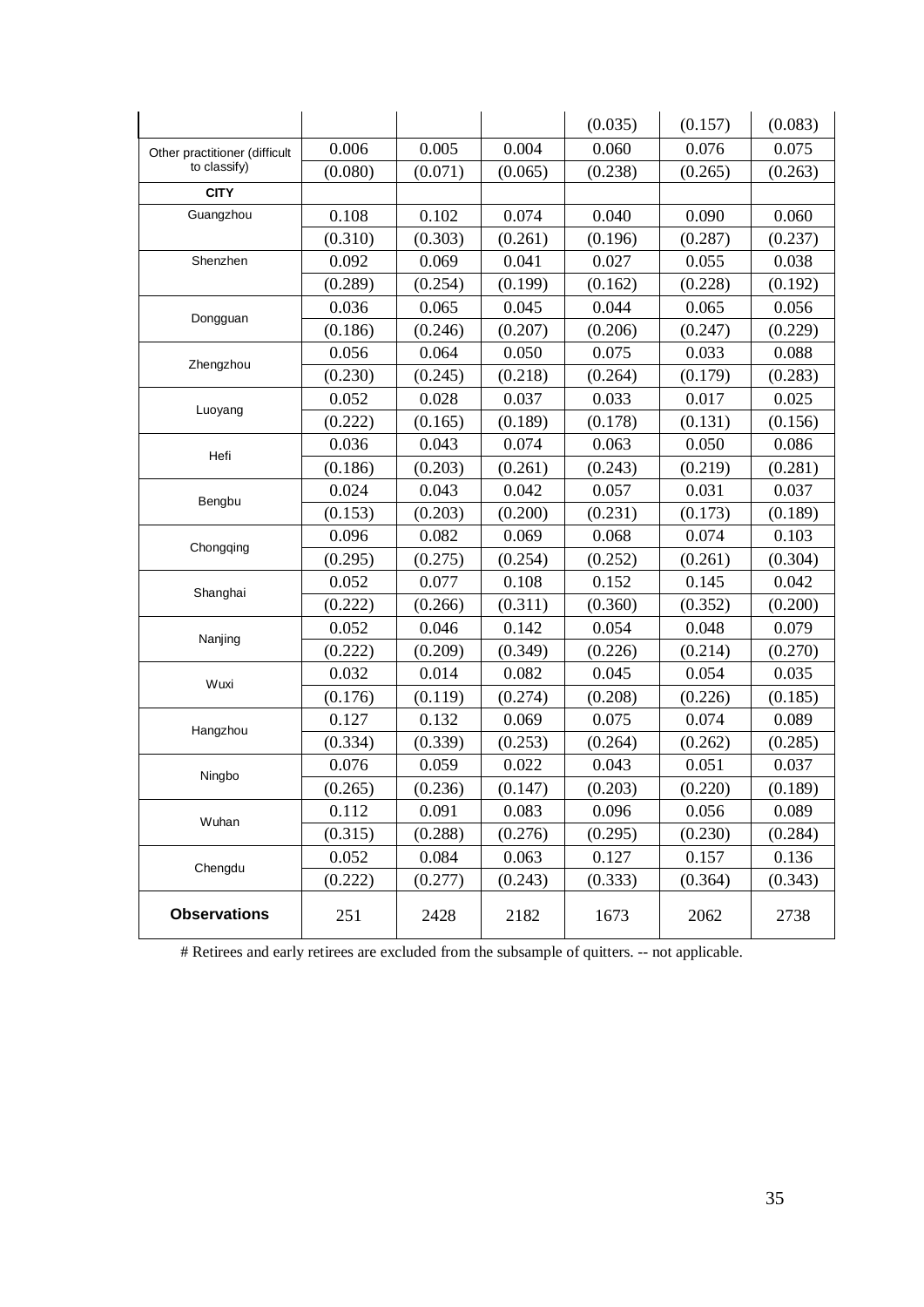|                            |                                                                                       | Only demographic and ownership controls |               |                      | All controls   |               |                      |  |
|----------------------------|---------------------------------------------------------------------------------------|-----------------------------------------|---------------|----------------------|----------------|---------------|----------------------|--|
|                            |                                                                                       | <b>Stayers</b>                          | Quitters#     | Displaced<br>Workers | <b>Stayers</b> | Quitters#     | Displaced<br>Workers |  |
|                            | <b>Male</b>                                                                           | $-0.0890***$                            | $0.0743***$   | $0.0147***$          | $-0.105***$    | $0.0991***$   | $0.00579*$           |  |
|                            |                                                                                       | (0.008)                                 | (0.009)       | (0.004)              | (0.006)        | (0.006)       | (0.003)              |  |
|                            | <b>Married</b>                                                                        | $-0.0905***$                            | $0.0960***$   | $-0.00546$           | $-0.121***$    | $0.128***$    | $-0.00683*$          |  |
|                            |                                                                                       | (0.011)                                 | (0.011)       | (0.005)              | (0.007)        | (0.008)       | (0.004)              |  |
|                            | Age                                                                                   | $0.00416***$                            | $-0.00516***$ | $0.00100***$         | $0.00183***$   | $-0.00302***$ | $0.00119***$         |  |
|                            |                                                                                       | (0.001)                                 | (0.001)       | (0.000)              | (0.000)        | (0.000)       | (0.000)              |  |
| <b>Years of education</b>  |                                                                                       | $0.00482***$                            | $-0.00404**$  | $-0.001$             | $0.0101***$    | $-0.00554***$ | $-0.00458***$        |  |
|                            |                                                                                       | (0.002)                                 | (0.002)       | (0.001)              | (0.001)        | (0.001)       | (0.001)              |  |
| Working in SOE in last job |                                                                                       | $0.101***$                              | $-0.0994***$  | $-0.001$             | $0.151***$     | $-0.146***$   | $-0.005$             |  |
|                            |                                                                                       | (0.013)                                 | (0.013)       | (0.006)              | (0.010)        | (0.010)       | (0.005)              |  |
|                            | Construction                                                                          |                                         |               |                      | $0.0518***$    | $-0.0250**$   | $-0.0268***$         |  |
|                            | Enterprise                                                                            |                                         |               |                      | (0.011)        | (0.011)       | (0.003)              |  |
|                            | Transport, Storage<br>and Post Industry                                               |                                         |               |                      | $-0.0489*$     | $0.0530*$     | (0.004)              |  |
|                            |                                                                                       |                                         |               |                      | (0.027)        | (0.028)       | (0.013)              |  |
|                            | Information<br>Transmission,<br><b>Computer Services</b><br>and Software<br>Industry  |                                         |               |                      | 0.030          | (0.011)       | $-0.0184**$          |  |
|                            |                                                                                       |                                         |               |                      | (0.019)        | (0.019)       | (0.008)              |  |
|                            | Wholesale and                                                                         |                                         |               |                      | $0.113***$     | $-0.0891***$  | $-0.0238***$         |  |
|                            | <b>Retail Trade</b>                                                                   |                                         |               |                      | (0.011)        | (0.011)       | (0.004)              |  |
| Industry                   | <b>Hotel and Catering</b>                                                             |                                         |               |                      | $0.0212**$     | (0.008)       | $-0.0136***$         |  |
|                            | <b>Services</b>                                                                       |                                         |               |                      | (0.010)        | (0.010)       | (0.004)              |  |
|                            | Management of<br>Water<br>Conservancy,<br>Environment and<br><b>Public Facilities</b> |                                         |               |                      | $-0.0320**$    | $0.0674***$   | $-0.0353***$         |  |
|                            |                                                                                       |                                         |               |                      | (0.015)        | (0.016)       | (0.004)              |  |
|                            | Services to<br>Households and                                                         |                                         |               |                      | 0.0596***      | $-0.0325***$  | $-0.0271***$         |  |
|                            | <b>Other Services</b>                                                                 |                                         |               |                      | (0.010)        | (0.010)       | (0.003)              |  |
|                            | Public                                                                                |                                         |               |                      |                |               |                      |  |
|                            | Management and<br>Social Organization                                                 |                                         |               |                      | $-0.0977*$     | $0.158***$    | $-0.0602***$         |  |
|                            |                                                                                       |                                         |               |                      | (0.051)        | (0.051)       | (0.001)              |  |
|                            | Clerk and relevant<br>personnel                                                       |                                         |               |                      | $-0.0531***$   | $0.0573***$   | (0.004)              |  |
|                            |                                                                                       |                                         |               |                      | (0.014)        | (0.015)       | (0.008)              |  |
|                            | Commercial and<br>service personnel                                                   |                                         |               |                      | $-0.0259**$    | $0.0473***$   | $-0.0214***$         |  |
|                            |                                                                                       |                                         |               |                      | (0.011)        | (0.011)       | (0.004)              |  |
| Occupation                 | Manufacturing and<br>transporting<br>equipment operator<br>and relevant<br>personnel  |                                         |               |                      | $-0.121***$    | $0.123***$    | (0.001)              |  |
|                            |                                                                                       |                                         |               |                      | (0.010)        | (0.011)       | (0.005)              |  |
|                            | Other practitioner<br>(difficult to classify)                                         |                                         |               |                      | 0.040          | (0.060)       | 0.020                |  |
|                            |                                                                                       |                                         |               |                      | (0.047)        | (0.049)       | (0.026)              |  |

# **Table 2 Multinomial logit results for migrant sample – marginal effects**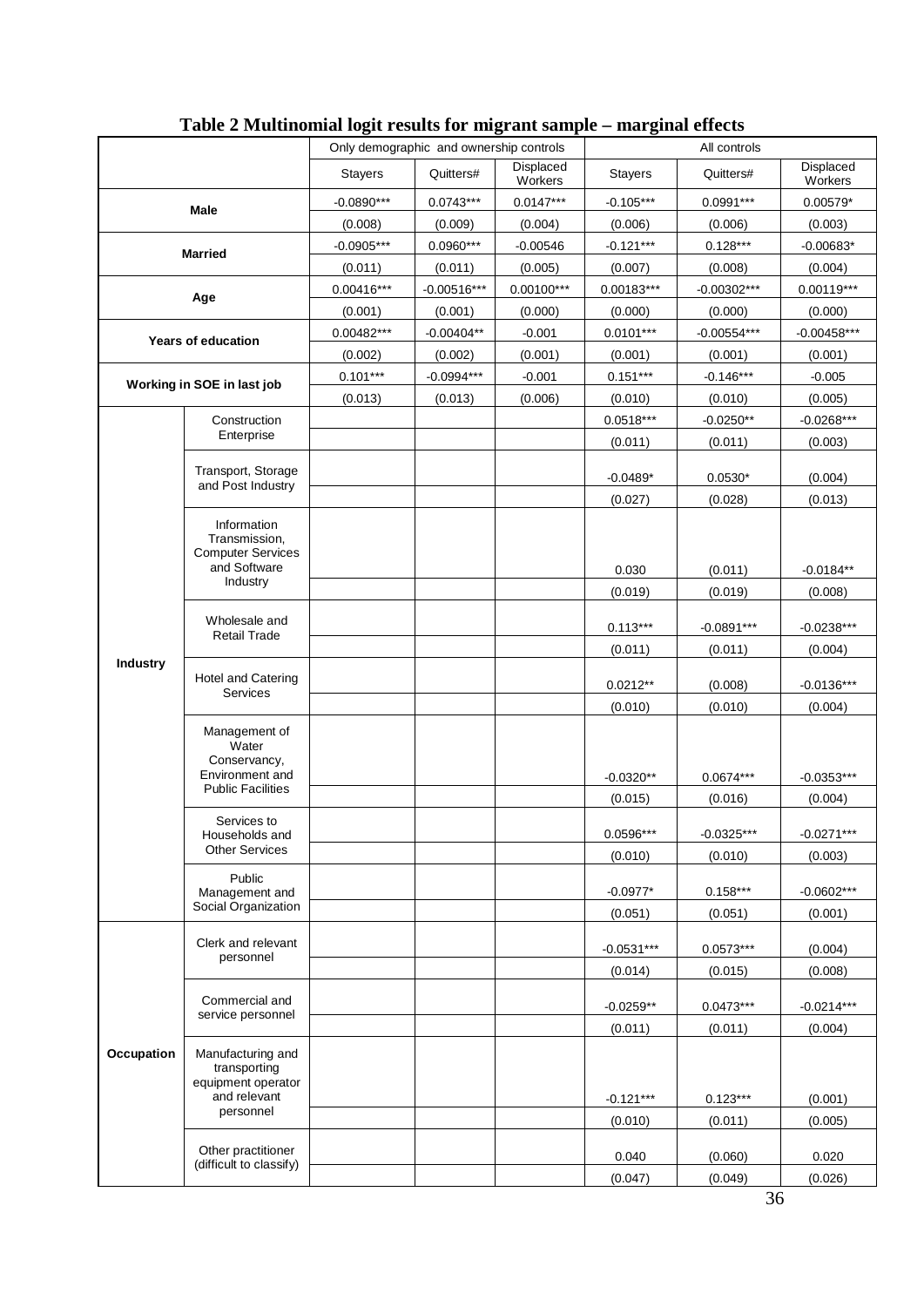|              | Shenzhen     |        |      |      | 0.024<br>(0.016) | (0.005)<br>(0.016) | $-0.0190***$<br>(0.005) |
|--------------|--------------|--------|------|------|------------------|--------------------|-------------------------|
|              | Dongguan     |        |      |      | $0.0290*$        | 0.002              | $-0.0307***$            |
|              |              |        |      |      | (0.016)          | (0.016)            | (0.005)                 |
|              | Zhengzhou    |        |      |      | $0.0328*$        | $-0.0351**$        | 0.002                   |
|              |              |        |      |      | (0.018)          | (0.018)            | (0.008)                 |
|              | Luoyang      |        |      |      | (0.003)          | (0.026)            | $0.0285**$              |
|              |              |        |      |      | (0.021)          | (0.022)            | (0.012)                 |
|              | Hefi         |        |      |      | $0.218***$       | $-0.193***$        | $-0.0252***$            |
|              |              |        |      |      | (0.016)          | (0.015)            | (0.005)                 |
|              | Bengbu       |        |      |      | $0.157***$       | $-0.107***$        | $-0.0499***$            |
|              |              |        |      |      | (0.018)          | (0.018)            | (0.003)                 |
|              | Chongqing    |        |      |      | $0.0437***$      | $-0.0470***$       | 0.003                   |
| City         |              |        |      |      | (0.014)          | (0.015)            | (0.007)                 |
|              | Shanghai     |        |      |      | $0.283***$       | $-0.235***$        | $-0.0483***$            |
|              |              |        |      |      | (0.014)          | (0.014)            | (0.003)                 |
|              | Nanjing      |        |      |      | $0.430***$       | $-0.378***$        | $-0.0516***$            |
|              |              |        |      |      | (0.011)          | (0.011)            | (0.002)                 |
|              | Wuxi         |        |      |      | $0.508***$       | $-0.449***$        | $-0.0592***$            |
|              |              |        |      |      | (0.010)          | (0.009)            | (0.002)                 |
|              | Hangzhou     |        |      |      | $-0.0474***$     | $0.0590***$        | $-0.0117**$             |
|              |              |        |      |      | (0.014)          | (0.014)            | (0.005)                 |
|              | Ningbo       |        |      |      | $-0.112***$      | $0.106***$         | 0.006                   |
|              |              |        |      |      | (0.016)          | (0.017)            | (0.008)                 |
|              | Wuhan        |        |      |      | $0.124***$       | $-0.117***$        | (0.007)                 |
|              |              |        |      |      | (0.014)          | (0.014)            | (0.006)                 |
|              | Chengdu      |        |      |      | $0.0555***$      | (0.014)            | $-0.0420***$            |
|              |              |        |      |      | (0.015)          | (0.015)            | (0.003)                 |
| Pseudo $R^2$ |              | 0.0113 |      |      | 0.1337           |                    |                         |
|              | Observations | 4515   | 4515 | 4515 | 2509             | 2509               | 2509                    |

# Retirees and early retirees are excluded from the subsample of quitters.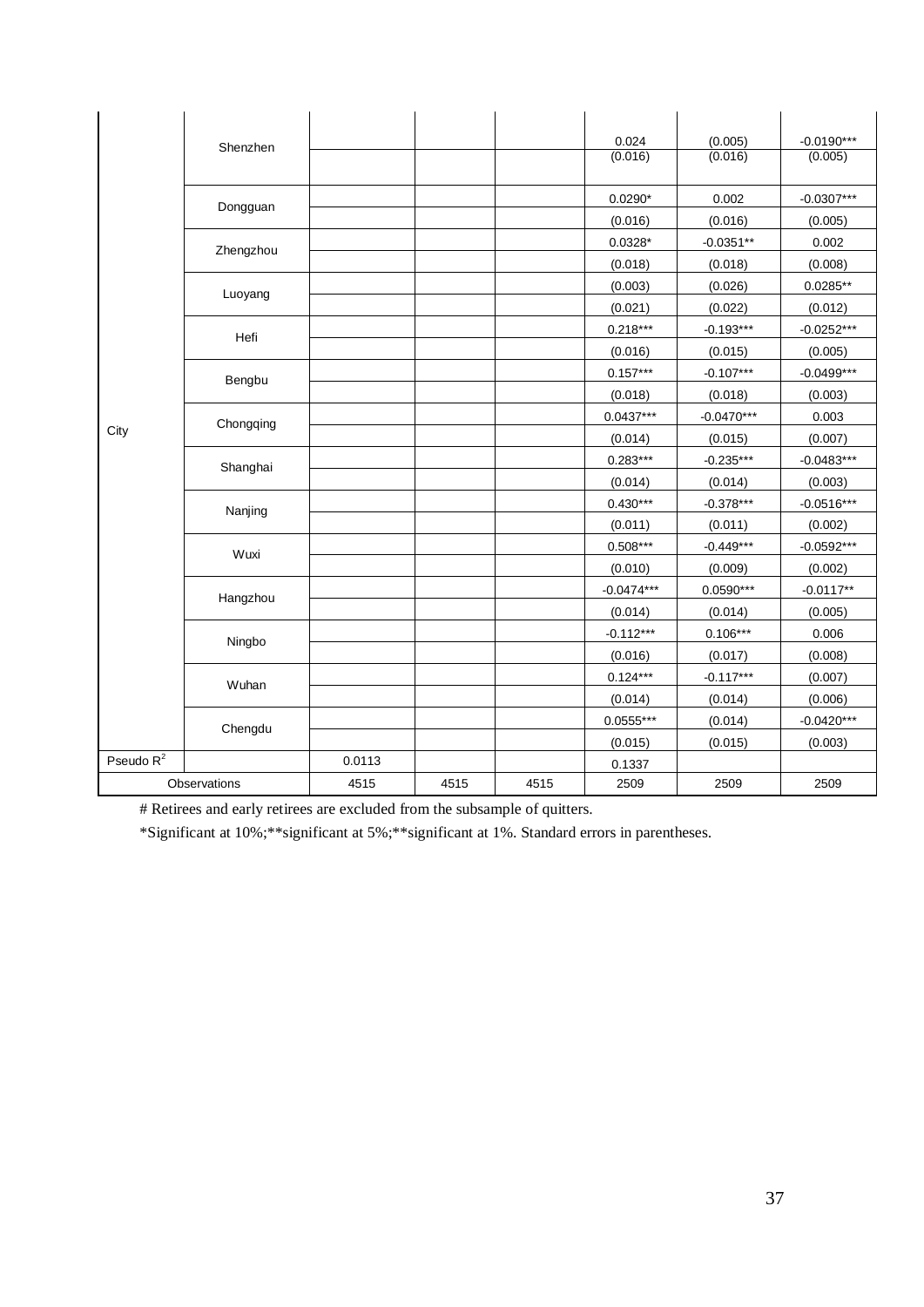|                           |                                               |                | Only demographic and ownership controls |                      |                | All controls  |                      |
|---------------------------|-----------------------------------------------|----------------|-----------------------------------------|----------------------|----------------|---------------|----------------------|
| Urban                     |                                               | <b>Stayers</b> | Quitters#                               | Displaced<br>Workers | <b>Stayers</b> | Quitters#     | Displaced<br>Workers |
| Male                      |                                               | $-0.006$       | $-0.005$                                | 0.011                | $-0.005$       | $-0.006$      | 0.011                |
|                           |                                               | (0.012)        | (0.011)                                 | (0.011)              | (0.011)        | (0.010)       | (0.010)              |
| <b>Married</b>            |                                               | $0.0579***$    | $0.0583***$                             | $-0.116***$          | 0.027          | $0.0681***$   | $-0.0951***$         |
|                           |                                               | (0.020)        | (0.019)                                 | (0.012)              | (0.018)        | (0.018)       | (0.013)              |
| Age                       |                                               | $-0.00150**$   | $-0.00247***$                           | $0.00396***$         | $-0.001$       | $-0.00280***$ | 0.00372***           |
|                           |                                               | (0.001)        | (0.001)                                 | (0.001)              | (0.001)        | (0.001)       | (0.001)              |
| <b>Years of education</b> |                                               | $0.0144***$    | 0.001                                   | $-0.0158***$         | 0.00473***     | 0.001         | $-0.00533***$        |
|                           |                                               | (0.002)        | (0.002)                                 | (0.002)              | (0.002)        | (0.002)       | (0.002)              |
|                           | Working in SOE in last job                    | 0.004          | $-0.210***$                             | $0.206***$           | $-0.0374***$   | $-0.179***$   | $0.216***$           |
|                           |                                               | (0.013)        | (0.010)                                 | (0.015)              | (0.013)        | (0.011)       | (0.014)              |
|                           | Mining                                        |                |                                         |                      | 0.119          | $-0.145***$   | 0.026                |
|                           |                                               |                |                                         |                      | (0.086)        | (0.051)       | (0.085)              |
|                           | Manufacturing                                 |                |                                         |                      | $-0.029$       | $-0.156***$   | $0.185**$            |
|                           |                                               |                |                                         |                      | (0.068)        | (0.046)       | (0.083)              |
|                           | Production and                                |                |                                         |                      |                |               |                      |
|                           | Supply of<br>Electricity, Gas                 |                |                                         |                      | $0.252***$     | $-0.178***$   | (0.074)              |
|                           | and Water                                     |                |                                         |                      | (0.068)        | (0.034)       | (0.063)              |
|                           |                                               |                |                                         |                      |                |               |                      |
|                           | Construction<br>Enterprise                    |                |                                         |                      | 0.081          | $-0.131***$   | 0.051                |
|                           |                                               |                |                                         |                      | (0.070)        | (0.041)       | (0.074)              |
|                           | Transport,                                    |                |                                         |                      |                |               |                      |
|                           | Storage and Post<br>Industry                  |                |                                         |                      | $0.229***$     | $-0.137***$   | (0.093)              |
|                           |                                               |                |                                         |                      | (0.065)        | (0.040)       | (0.058)              |
|                           | Information<br>Transmission,                  |                |                                         |                      |                |               |                      |
|                           | Computer<br>Services and<br>Software Industry |                |                                         |                      |                |               |                      |
|                           |                                               |                |                                         |                      | $0.237***$     | $-0.132***$   | $-0.105*$            |
| <b>Industry</b>           |                                               |                |                                         |                      | (0.068)        | (0.042)       | (0.061)              |
|                           | Wholesale and                                 |                |                                         |                      | 0.046          | $-0.118***$   | 0.071                |
|                           | <b>Retail Trade</b>                           |                |                                         |                      | (0.066)        | (0.042)       | (0.072)              |
|                           | Hotel and                                     |                |                                         |                      |                |               |                      |
|                           | <b>Catering Services</b>                      |                |                                         |                      | 0.043          | $-0.075$      | 0.032                |
|                           |                                               |                |                                         |                      | (0.071)        | (0.050)       | (0.074)              |
|                           | Financial                                     |                |                                         |                      | $0.340***$     | $-0.132***$   | $-0.208***$          |
|                           | Intermediation                                |                |                                         |                      | (0.058)        | (0.044)       | (0.039)              |
|                           | <b>Real Estate</b>                            |                |                                         |                      | 0.108          | $-0.076$      | $-0.032$             |
|                           | Industry                                      |                |                                         |                      | (0.080)        | (0.056)       | (0.077)              |
|                           | Leasing and                                   |                |                                         |                      |                |               |                      |
|                           | <b>Business</b>                               |                |                                         |                      | 0.024          | $-0.116***$   | 0.093                |
|                           | Services                                      |                |                                         |                      | (0.069)        | (0.043)       | (0.076)              |
|                           | Scientific                                    |                |                                         |                      |                |               |                      |
|                           | Research,<br><b>Technical Service</b>         |                |                                         |                      |                |               |                      |
|                           | and Geologic                                  |                |                                         |                      | $0.341***$     | $-0.186***$   | $-0.154***$          |
|                           | Prospecting                                   |                |                                         |                      | (0.063)        | (0.036)       | (0.054)              |

# **Table 3 Multinomial logit results for urban sample – marginal effects**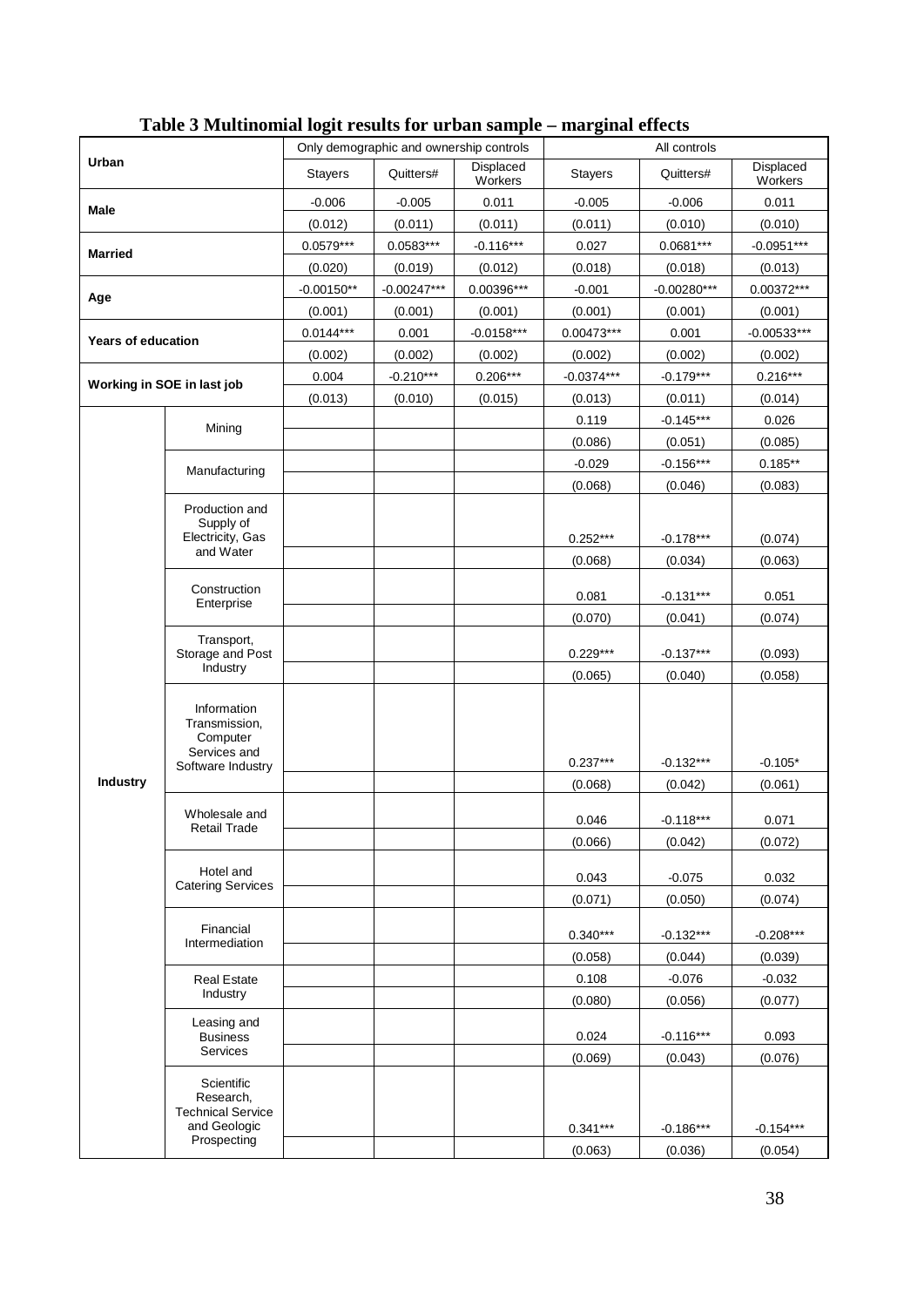|            | Management of<br>Water<br>Conservancy,                         |                         |                        |                        |
|------------|----------------------------------------------------------------|-------------------------|------------------------|------------------------|
|            | Environment and<br><b>Public Facilities</b>                    | $0.355***$              | $-0.163***$            | $-0.192***$            |
|            |                                                                | (0.064)                 | (0.044)                | (0.051)                |
|            | Services to<br>Households and                                  | $0.178***$              | $-0.124***$            | (0.055)                |
|            | <b>Other Services</b>                                          | (0.067)                 | (0.041)                | (0.063)                |
|            |                                                                | $0.341***$              | $-0.163***$            | $-0.178***$            |
|            | Education                                                      | (0.058)                 | (0.037)                | (0.045)                |
|            | Health, Social<br>Security and                                 |                         |                        |                        |
|            | Social Welfare                                                 | $0.304***$              | $-0.0973**$            | $-0.206***$            |
|            |                                                                | (0.060)                 | (0.048)                | (0.038)                |
|            | Culture, Sport<br>and<br>Entertainment                         | $0.171**$               | $-0.119**$             | $-0.053$               |
|            |                                                                | (0.075)                 | (0.047)                | (0.071)                |
|            | Public<br>Management and<br>Social                             |                         |                        |                        |
|            | Organization                                                   | $0.346***$<br>(0.054)   | $-0.108**$             | $-0.238***$            |
|            |                                                                |                         | (0.046)                | (0.028)                |
|            | Professional<br>technicians                                    | $-0.134***$             | $0.135***$             | $-0.001$               |
|            |                                                                | (0.029)                 | (0.042)                | (0.036)                |
|            | Clerk and relevant                                             |                         |                        |                        |
|            | personnel                                                      | $-0.0851***$<br>(0.030) | $0.0736*$<br>(0.040)   | 0.012                  |
|            |                                                                |                         |                        | (0.036)                |
|            | Commercial and<br>service personnel                            | $-0.195***$             | $0.120***$             | $0.0750*$              |
|            |                                                                | (0.029)                 | (0.043)                | (0.040)                |
|            | Agriculture,<br>Forestry, Animal<br>Husbandry,<br>Fishery and  | $-0.129*$               | $0.343***$             | $-0.214***$            |
| Occupation | <b>Water Resources</b><br>Producer                             | (0.067)                 | (0.079)                | (0.050)                |
|            | Manufacturing<br>and transporting<br>equipment<br>operator and |                         |                        |                        |
|            | relevant<br>personnel                                          | $-0.205***$             | 0.0996**               | $0.105***$             |
|            |                                                                | (0.029)                 | (0.042)                | (0.041)                |
|            | Soldier                                                        | $-0.310***$             | $0.505***$             | $-0.195***$            |
|            |                                                                | (0.030)                 | (0.064)                | (0.059)                |
|            | Other practitioner<br>(difficult to<br>classify)               | $-0.169***$             | $0.104**$              | 0.065                  |
|            |                                                                | (0.030)                 | (0.046)                | (0.043)                |
|            | Shenzhen                                                       | 0.017                   | $-0.0610**$            | 0.044                  |
|            |                                                                | (0.035)                 | (0.027)                | (0.037)                |
|            | Dongguan                                                       | 0.022                   | $-0.0841***$           | $0.0619*$              |
| City       |                                                                | (0.032)<br>$0.108***$   | (0.023)<br>$-0.200***$ | (0.034)<br>$0.0924***$ |
|            | Zhengzhou                                                      | (0.032)                 | (0.016)                | (0.032)                |
|            |                                                                | 0.006                   | $-0.128***$            | $0.122***$             |
|            | Luoyang                                                        | (0.040)                 | (0.029)                | (0.041)                |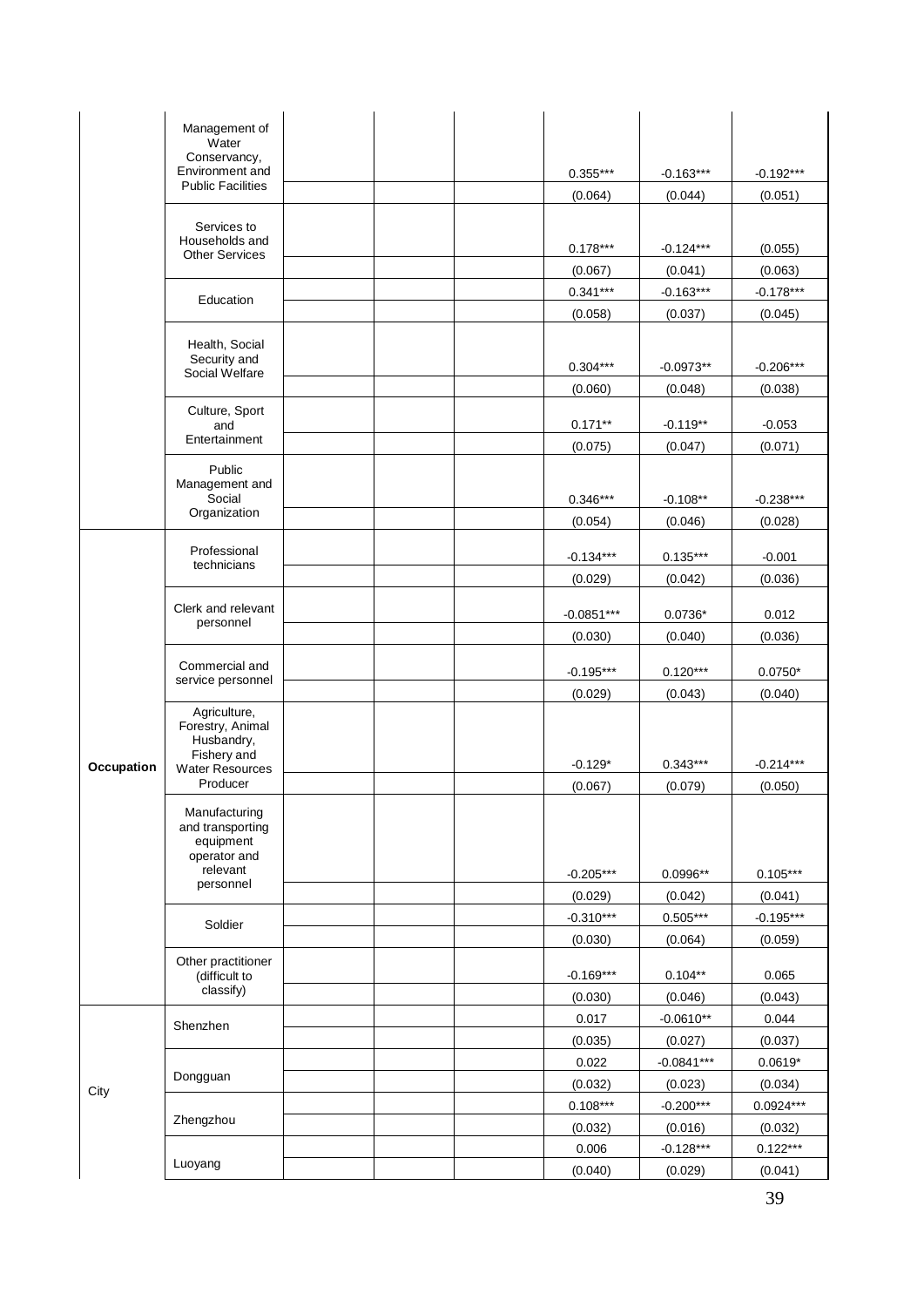|              |              |        |      |      | $0.118***$  | $-0.143***$  | 0.025       |
|--------------|--------------|--------|------|------|-------------|--------------|-------------|
|              | Hefi         |        |      |      | (0.031)     | (0.019)      | (0.030)     |
|              |              |        |      |      | 0.013       | $-0.144***$  | $0.131***$  |
|              | Bengbu       |        |      |      | (0.035)     | (0.022)      | (0.036)     |
|              |              |        |      |      | $0.129***$  | $-0.126***$  | $-0.003$    |
|              | Chongqing    |        |      |      | (0.029)     | (0.019)      | (0.029)     |
|              |              |        |      |      | $-0.183***$ | $0.0562**$   | $0.127***$  |
|              | Shanghai     |        |      |      | (0.024)     | (0.027)      | (0.030)     |
|              |              |        |      |      | $0.115***$  | $-0.150***$  | 0.034       |
|              | Nanjing      |        |      |      | (0.031)     | (0.019)      | (0.031)     |
|              |              |        |      |      | 0.004       | $-0.044$     | 0.039       |
|              | Wuxi         |        |      |      | (0.034)     | (0.028)      | (0.034)     |
|              |              |        |      |      | $0.0632**$  | $-0.121***$  | $0.0577*$   |
|              | Hangzhou     |        |      |      | (0.030)     | (0.020)      | (0.030)     |
|              |              |        |      |      | (0.009)     | $-0.0532**$  | $0.0620*$   |
|              | Ningbo       |        |      |      | (0.034)     | (0.027)      | (0.035)     |
|              |              |        |      |      | $0.0622**$  | $-0.155***$  | $0.0930***$ |
|              | Wuhan        |        |      |      | (0.030)     | (0.018)      | (0.030)     |
|              |              |        |      |      | $-0.015$    | $-0.0585***$ | 0.0736***   |
|              | Chengdu      |        |      |      | (0.026)     | (0.021)      | (0.028)     |
| Pseudo $R^2$ |              | 0.0238 |      |      | 0.1111      |              |             |
|              | Observations | 6382   | 6382 | 6382 | 6382        | 6382         | 6382        |

# Retirees and early retirees are excluded from the sample of quitters.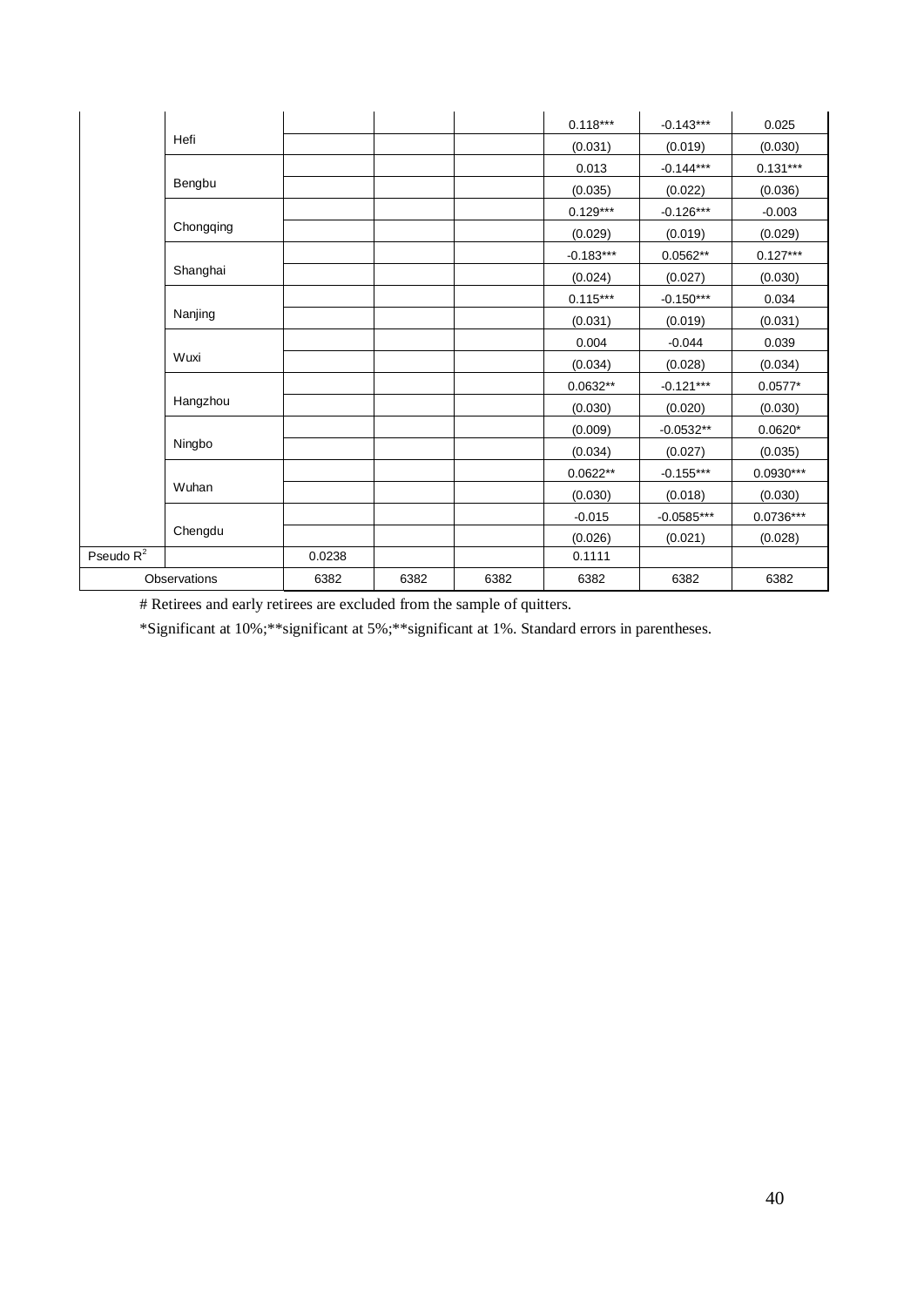|                                     |           | Migrant              | Urban     |                      |  |
|-------------------------------------|-----------|----------------------|-----------|----------------------|--|
| % returning                         | Quitters# | Displaced<br>Workers | Quitters# | Displaced<br>Workers |  |
| $< 1$ month                         | 0.488     | 0.476                | 0.398     | 0.242                |  |
| $<$ 3 months                        | 0.746     | 0.747                | 0.509     | 0.334                |  |
| $\leq 6$ months                     | 0.845     | 0.858                | 0.567     | 0.383                |  |
| $< 12$ months                       | 0.907     | 0.916                | 0.683     | 0.477                |  |
| mean completed duration<br>(months) | 5.366     | 5.596                | 14.643    | 26.220               |  |
| N                                   | 2161      | 225                  | 860       | 677                  |  |

**Table 4 Cumulative return rates to employment for quitters and displaced workers**

Notes: The fractions are based on one minus the Kaplan-Meier survivor function.

# Retirees and early retirees are excluded from the subsample of quitters.

|                     |                                       | <b>MIGRANT</b> |              |             |              |                                       | <b>URBAN</b> |               |
|---------------------|---------------------------------------|----------------|--------------|-------------|--------------|---------------------------------------|--------------|---------------|
|                     | Demographic and<br>ownership controls |                | All controls |             |              | Demographic and<br>ownership controls |              | All controls  |
|                     | ols                                   | pscore         | ols          | pscore      | ols          | pscore                                | ols          | pscore        |
|                     | 0.169                                 | 0.145          | 0.027        | $-0.072$    | $11.556***$  | $8.131***$                            | $10.227***$  | $8.73***$     |
| Unemployment spell  | (0.920)                               | (1.573)        | (1.150)      | (1.741)     | (1.336)      | (2.104)                               | (1.492)      | (2.284)       |
| Salary              | $-49.57$                              | $-116.364*$    | 22.203       | $-91.842$   | $-265.07***$ | $-348.52***$                          | $-235.22***$ | $-233.231***$ |
|                     | (44.569)                              | (65.427)       | (51.162)     | (79.250)    | (34.567)     | (64.890)                              | (35.778)     | (52.427)      |
|                     | $-0.204*$                             | $-0.269$       | 0.019        | $-0.149$    | $-1.098$     | $-0.8$                                | $-1.434$     | $-2.759*$     |
| Hours               | (0.133)                               | (0.207)        | (0.161)      | (0.247)     | (1.153)      | (1.649)                               | (1.416)      | (1.968)       |
|                     | $0.102***$                            | $0.102**$      | $0.113***$   | $0.086*$    | 0.01         | $0.032*$                              | $0.039***$   | $0.043***$    |
| Informal employment | (0.030)                               | (0.047)        | (0.039)      | (0.059)     | (0.009)      | (0.017)                               | (0.010)      | (0.014)       |
|                     | $-0.158***$                           | $-0.143***$    | $-0.102***$  | $-0.079**$  | $-0.006$     | $0.027*$                              | 0.005        | $0.023*$      |
| Self-employment     | (0.026)                               | (0.037)        | (0.030)      | (0.040)     | (0.008)      | (0.015)                               | (0.008)      | (0.012)       |
|                     | $-0.001$                              | $-0.012$       | 0.004        | $\theta$    | $-0.015***$  | $-0.018*$                             | $-0.012***$  | $-0.013*$     |
| Health              | (0.008)                               | (0.010)        | (0.010)      | (0.014)     | (0.005)      | (0.010)                               | (0.005)      | (0.008)       |
|                     | $-0.03*$                              | $-0.068**$     | $-0.012$     | 0.024       | $-0.033***$  | $-0.042***$                           | $-0.029***$  | $-0.032***$   |
| Happiness           | (0.022)                               | (0.034)        | (0.030)      | (0.048)     | (0.007)      | (0.016)                               | (0.008)      | (0.013)       |
|                     | $0.06***$                             | $0.073***$     | $0.067***$   | 0.047       | $0.022***$   | $0.021*$                              | $0.028***$   | $0.026***$    |
| Feel depressed      | (0.016)                               | (0.028)        | (0.020)      | (0.038)     | (0.005)      | (0.011)                               | (0.006)      | (0.008)       |
|                     | $-0.296*$                             | $-0.389$       | $-0.296*$    | $-0.933***$ | 0.053        | $-0.015$                              | 0.008        | 0.052         |
| <b>BMI</b>          | (0.174)                               | (0.312)        | (0.218)      | (0.373)     | (0.077)      | (0.172)                               | (0.085)      | (0.139)       |

**Table 5 Losses associated with worker displacement**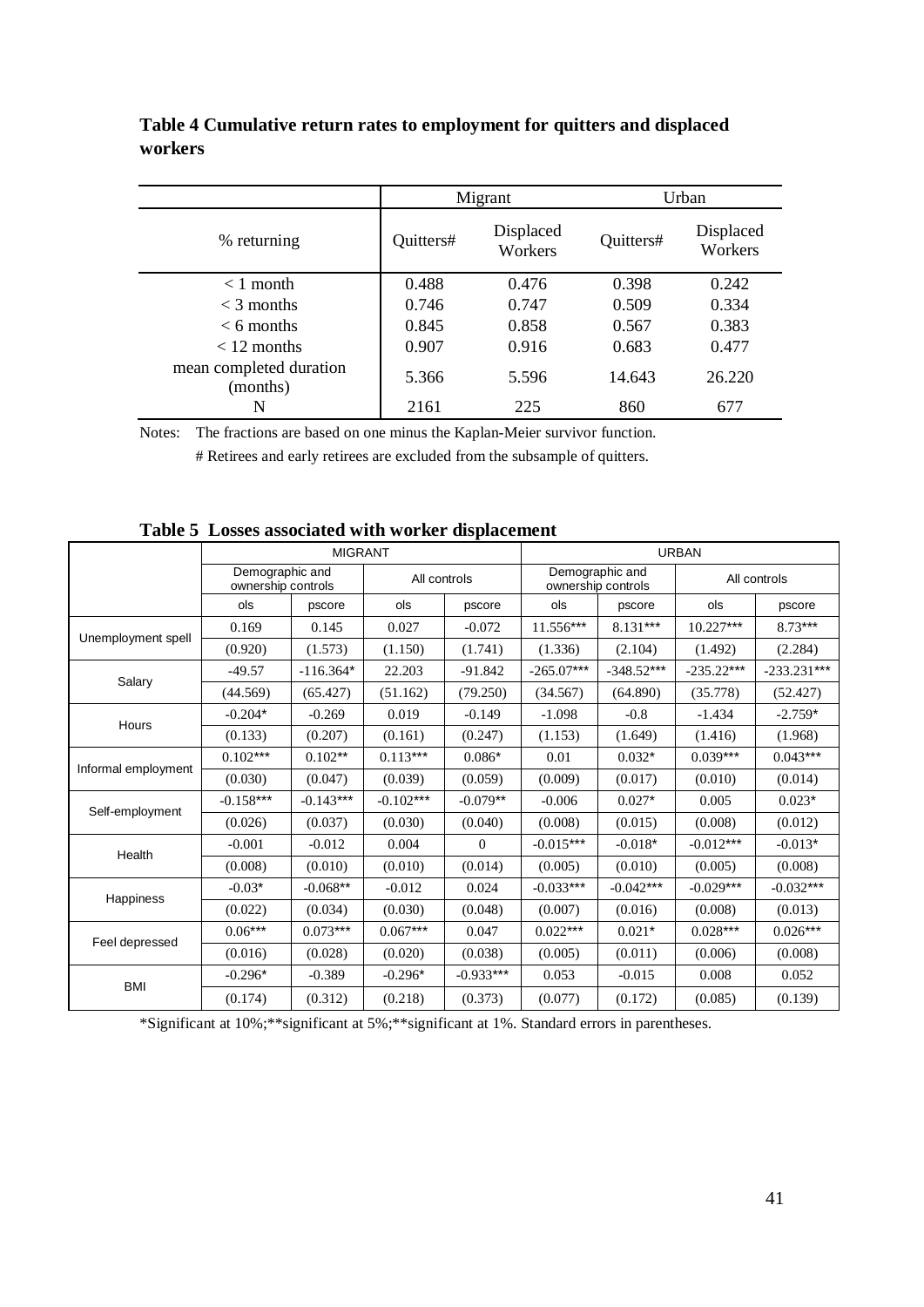|                                       |                                       |                              | Private     |               |               |                                       | <b>SOE</b>                         |               |
|---------------------------------------|---------------------------------------|------------------------------|-------------|---------------|---------------|---------------------------------------|------------------------------------|---------------|
| Ownership type of<br>firm in last job | Demographic and ownership<br>controls |                              |             | All controls  |               | Demographic and ownership<br>controls |                                    | All controls  |
|                                       | ols                                   | pscore                       | ols         | pscore        | ols           | pscore                                | ols                                | pscore        |
|                                       | 9.955***                              | $6.113*$                     | $10.286***$ | 11.348***     | 9.94***       | $6.824***$                            | 9.784***                           | 2.777         |
| Unemployment spell                    | (2.150)                               | (3.485)                      | (2.208)     | (3.288)       | (1.856)       | (2.870)                               | (2.054)                            | (2.915)       |
| Salary                                | $-184.738***$                         | $-142.036$                   | $-163.27**$ | $-293.131***$ | $-316.929***$ | $-366.032***$                         | $-234.091***$                      | $-260.775***$ |
|                                       | (74.757)                              | (107.294)                    | (70.179)    | (106.592)     | (39.279)      | (68.174)                              | (42.492)                           | (66.008)      |
| Hours                                 | $-5.001**$                            | $-5*$                        | $-8.582***$ | $\sim$        | 0.869         | $\mathbf{0}$                          | $-0.014$                           | $-0.778$      |
|                                       | (2.240)                               | (2.647)                      | (2.756)     | Ξ.            | (1.346)       | (1.843)                               | (2.104)                            | (5.067)       |
|                                       | $-0.013$                              | $-0.022$                     | $-0.013$    | 0.038         | $0.044***$    | $0.063***$                            | $0.055***$                         | $0.051***$    |
| Informal employment                   | (0.022)                               | (0.033)                      | (0.022)     | (0.029)       | (0.009)       | (0.016)                               | (0.010)                            | (0.015)       |
|                                       | $-0.116***$                           | $-0.059**$                   | $-0.104***$ | $-0.103***$   | $0.061***$    | $0.07***$                             | $0.053***$                         | $0.06***$     |
| Self-employment                       | (0.021)                               | (0.026)                      | (0.021)     | (0.026)       | (0.007)       | (0.011)                               | (0.008)                            | (0.011)       |
| Health                                | $-0.012$                              | $-0.006$                     | $-0.012$    | 0.016         | $-0.016***$   | $-0.022**$                            | $-0.012**$                         | $-0.014*$     |
|                                       | (0.010)                               | (0.017)                      | (0.010)     | (0.018)       | (0.006)       | (0.010)                               | (0.006)                            | (0.010)       |
|                                       | $-0.012$                              | $-0.019$                     | $-0.015$    | $-0.031*$     | $-0.039***$   | $-0.036**$                            | $-0.035***$                        | $-0.027*$     |
| Happiness                             | (0.015)                               | (0.024)                      | (0.015)     | (0.021)       | (0.009)       | (0.017)                               | (0.010)                            | (0.015)       |
| Feel depressed                        | $0.027**$                             | $0.028*$                     | $0.031***$  | 0.013         | $0.026***$    | $0.026***$                            | $0.029***$                         | $0.035***$    |
|                                       | (0.012)                               | (0.019)                      | (0.012)     | (0.020)       | (0.006)       | (0.010)                               | (0.007)                            | (0.008)       |
| BMI                                   | 0.124                                 | 0.042                        | 0.053       | 0.031         | 0.046         | 0.167                                 | 0.001                              | $-0.025$      |
|                                       | (0.165)                               | (0.288)                      | (0.167)     | (0.267)       | (0.089)       | (0.184)                               | (0.101)                            | (0.154)       |
|                                       |                                       |                              |             |               |               |                                       |                                    |               |
| Level of development                  |                                       | Cities in developed regions# |             |               |               |                                       | Cities in less developed regions## |               |
|                                       | ols                                   | pscore                       | ols         | pscore        | ols           | pscore                                | ols                                | pscore        |
| Unemployment spell                    | 17.807***                             | 18.035***                    | 15.821***   | $10.345***$   | 5.598***      | 2.651                                 | 5.353***                           | 2.386         |
|                                       | (2.055)                               | (2.783)                      | (2.405)     | (3.755)       | (1.743)       | (2.746)                               | (1.909)                            | (2.864)       |

# **Table 6. Heterogeneity of losses of displaced urban workers by: ownership type of firm, level of development, gender and age**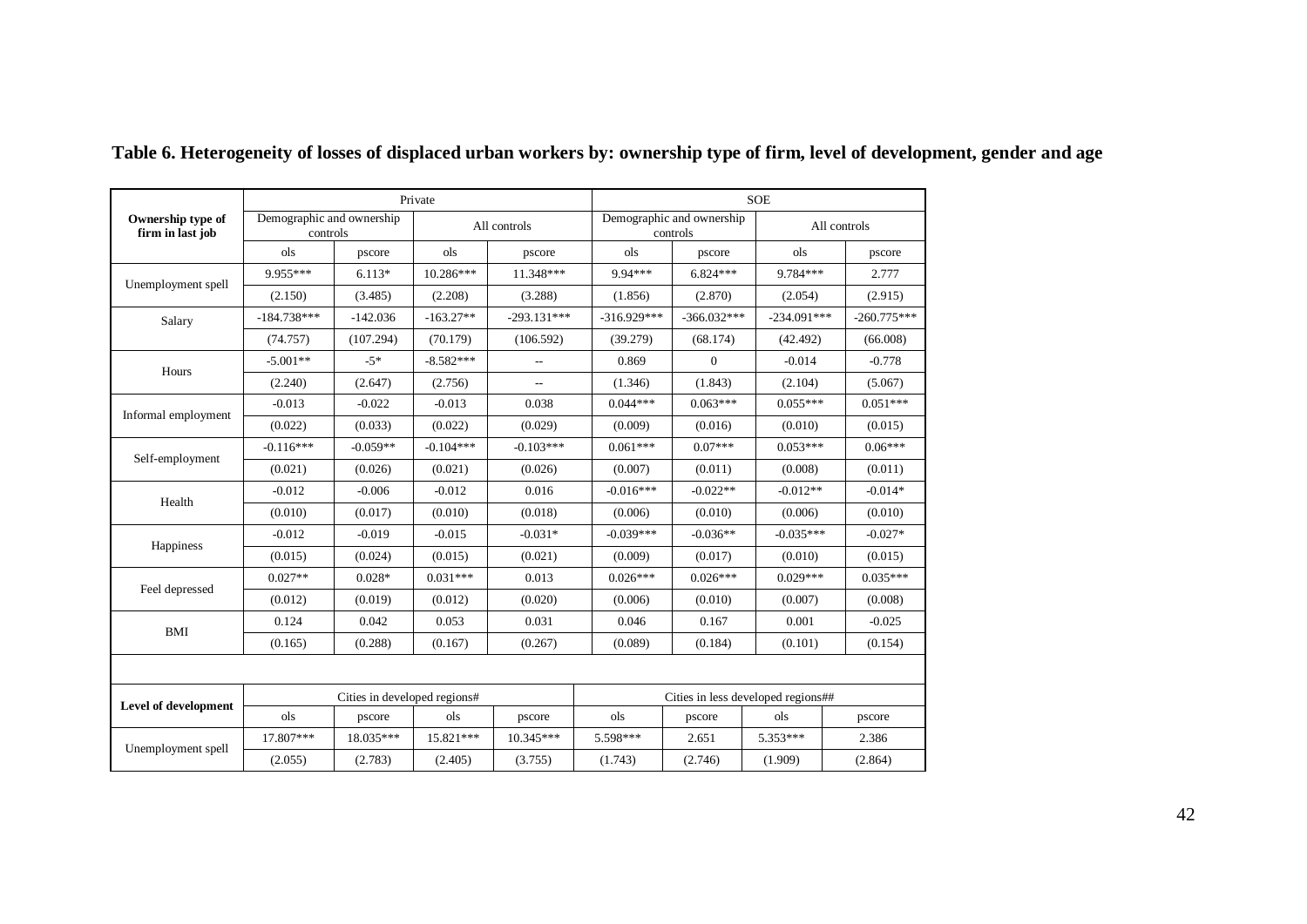| Salary              | $-288.511***$ | $-215.962***$ | $-255.391***$ | $-278.105***$ | $-253.775***$ | $-279.93***$ | $-214.72***$ | $-176.86**$ |
|---------------------|---------------|---------------|---------------|---------------|---------------|--------------|--------------|-------------|
|                     | (43.403)      | (66.861)      | (47.168)      | (69.028)      | (51.517)      | (86.100)     | (55.082)     | (77.341)    |
| Hours               | $-4.59***$    | $-4.75**$     | $-3.178*$     | $-1.563$      | 1.421         | 1.737        | $-0.12$      | 1.278       |
|                     | (1.567)       | (2.258)       | (1.849)       | (2.943)       | (1.669)       | (2.184)      | (2.110)      | (3.421)     |
|                     | $0.019*$      | 0.004         | $0.046***$    | $0.05***$     | $\Omega$      | 0.029        | $0.028**$    | $0.052***$  |
| Informal employment | (0.012)       | (0.021)       | (0.014)       | (0.018)       | (0.013)       | (0.022)      | (0.014)      | (0.021)     |
|                     | $-0.02*$      | $-0.022$      | 0.002         | 0.005         | 0.006         | $0.044***$   | 0.01         | 0.016       |
| Self-employment     | (0.011)       | (0.019)       | (0.012)       | (0.017)       | (0.011)       | (0.018)      | (0.012)      | (0.018)     |
| Health              | $-0.02***$    | $-0.029***$   | $-0.02***$    | $-0.022*$     | $-0.008$      | $-0.009$     | $-0.004$     | $-0.004$    |
|                     | (0.007)       | (0.011)       | (0.007)       | (0.012)       | (0.007)       | (0.012)      | (0.007)      | (0.011)     |
|                     | $-0.044***$   | $-0.053***$   | $-0.044***$   | $-0.023$      | $-0.022**$    | $-0.037*$    | $-0.018*$    | $-0.016$    |
| Happiness           | (0.010)       | (0.017)       | (0.011)       | (0.018)       | (0.011)       | (0.020)      | (0.012)      | (0.019)     |
|                     | $0.029***$    | $0.028***$    | $0.039***$    | $0.043***$    | $0.012*$      | 0.013        | $0.015*$     | $0.02*$     |
| Feel depressed      | (0.008)       | (0.012)       | (0.009)       | (0.012)       | (0.007)       | (0.013)      | (0.008)      | (0.011)     |
| BMI                 | 0.023         | $-0.077$      | 0.045         | $-0.069$      | 0.073         | 0.067        | 0.027        | $-0.058$    |
|                     | (0.103)       | (0.189)       | (0.116)       | (0.191)       | (0.114)       | (0.222)      | (0.125)      | (0.216)     |

# Guangzhou,Shenzhen,Dongguan,Shanghai,Nanjing,Wuxi,Hangzhou,Ningbo ## Zhengzhou, Luoyang, Hefi, Bengbu, Chongqing, Wuhan, Chengdu.

| Gender              |               | Female        |                                          |              | Male          |              |               |               |
|---------------------|---------------|---------------|------------------------------------------|--------------|---------------|--------------|---------------|---------------|
|                     | ols           | pscore        | ols                                      | pscore       | ols           | pscore       | ols           | pscore        |
|                     | 8.912***      | $7.272***$    | $9.247***$                               | $11.405***$  | $14.215***$   | 14.769***    | 11.978***     | 8.039***      |
| Unemployment spell  | (1.869)       | (2.946)       | (3.018)<br>(2.110)<br>(1.913)<br>(2.869) |              | (2.128)       | (3.329)      |               |               |
| Salary              | $-302.239***$ | $-514.906***$ | $-267.216***$                            | $-105.824*$  | $-226.244***$ | $-184.115**$ | $-193.397***$ | $-236.009***$ |
|                     | (49.342)      | (100.669)     | (53.230)                                 | (71.618)     | (48.458)      | (81.867)     | (52.249)      | (75.433)      |
| Hours               | $-2.842*$     | $-6.5***$     | $-2.989*$                                | $-10.133***$ | 1.43          | 0.267        | $3.243*$      | 2.333         |
|                     | (1.624)       | (2.497)       | (1.808)                                  | (3.713)      | (1.677)       | (2.736)      | (2.007)       | (3.848)       |
| Informal employment | $0.018*$      | $0.037*$      | $0.043***$                               | 0.028        | 0.003         | 0.029        | $0.033***$    | $0.028*$      |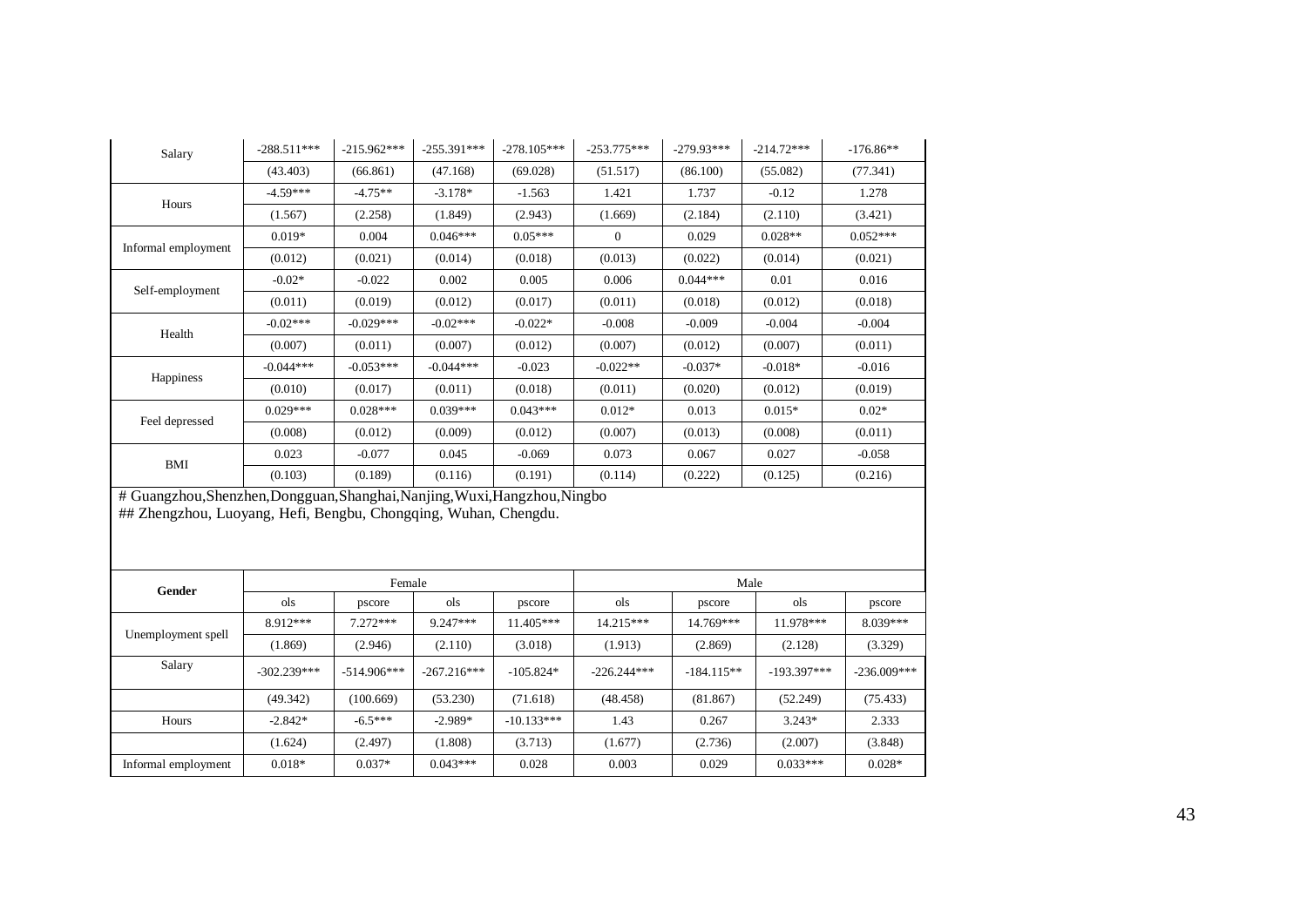|                 | (0.013)          | (0.026)   | (0.014)     | (0.021)     | (0.013)   | (0.022)     | (0.014)    | (0.020)    |
|-----------------|------------------|-----------|-------------|-------------|-----------|-------------|------------|------------|
| Self-employment | $\boldsymbol{0}$ | $0.042*$  | 0.009       | 0.022       | $-0.013$  | 0.012       | 0.001      | 0.015      |
|                 | (0.011)          | (0.022)   | (0.012)     | (0.018)     | (0.011)   | (0.020)     | (0.012)    | (0.017)    |
| Health          | $-0.02***$       | $-0.029*$ | $-0.022***$ | $-0.023*$   | $-0.009*$ | $-0.004$    | $-0.003$   | $-0.008$   |
|                 | (0.007)          | (0.015)   | (0.008)     | (0.012)     | (0.006)   | (0.013)     | (0.007)    | (0.012)    |
| Happiness       | $-0.045***$      | $-0.04*$  | $-0.044***$ | $-0.063***$ | $-0.02**$ | $-0.051***$ | $-0.016*$  | $-0.029*$  |
|                 | (0.010)          | (0.024)   | (0.011)     | (0.017)     | (0.010)   | (0.020)     | (0.011)    | (0.017)    |
| Feel depressed  | $0.026***$       | 0.013     | $0.032***$  | $0.029***$  | $0.017**$ | $0.028**$   | $0.022***$ | $0.032***$ |
|                 | (0.007)          | (0.016)   | (0.008)     | (0.011)     | (0.008)   | (0.013)     | (0.008)    | (0.012)    |
| BMI             | $0.15*$          | 0.045     | 0.081       | 0.003       | 0.002     | $-0.105$    | 0.026      | $-0.083$   |
|                 | (0.104)          | (0.252)   | (0.115)     | (0.192)     | (0.111)   | (0.227)     | (0.123)    | (0.198)    |

\*Significant at 10%;\*\*significant at 5%;\*\*significant at 1%. – not sufficient observations. Standard errors in parentheses.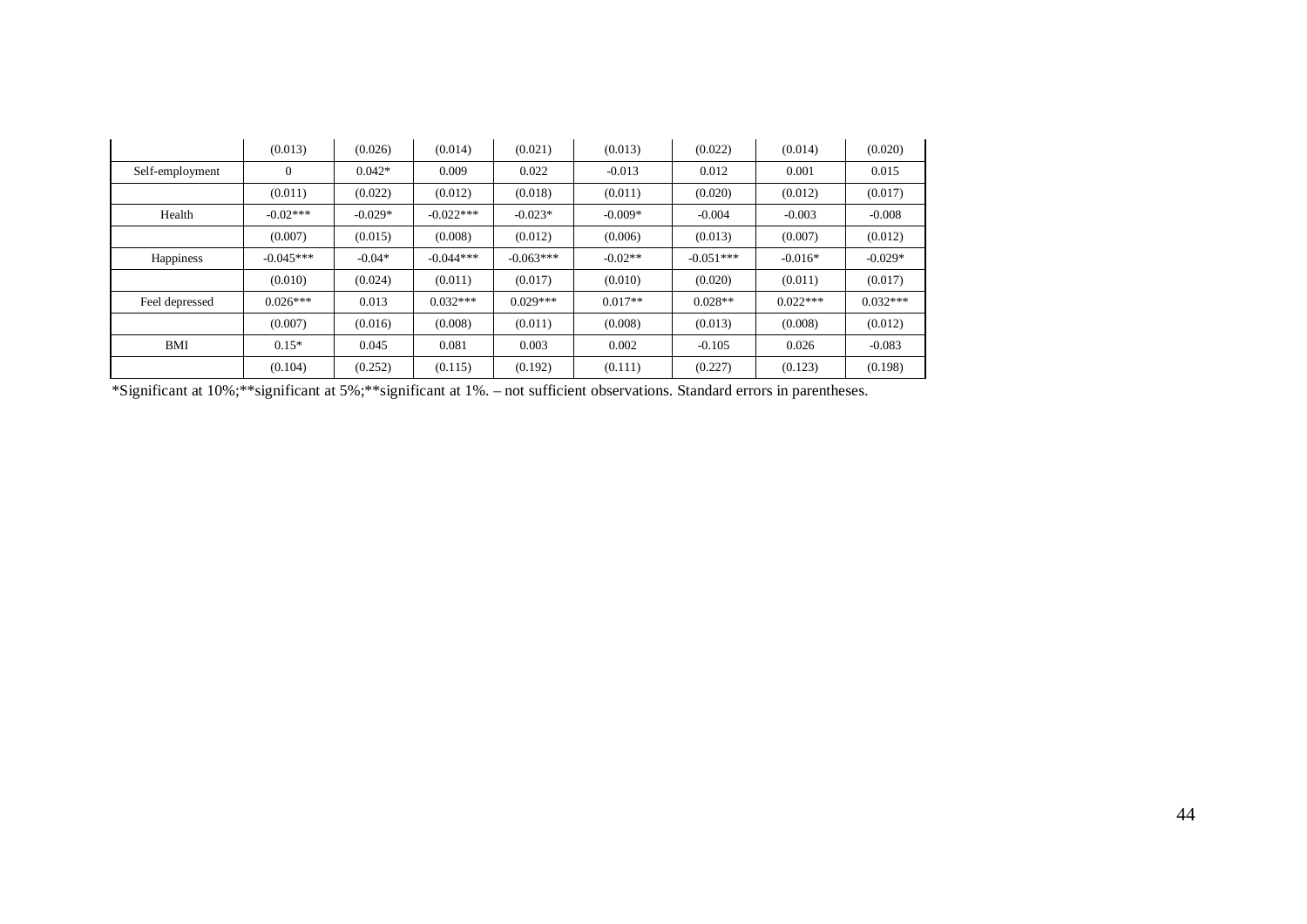# **APPENDIX**

| Reasons                                                                       | Migrant | Urban | Classification |
|-------------------------------------------------------------------------------|---------|-------|----------------|
| 1Factory bankruptcy or closure                                                | 128     | 914   | Displacement   |
| 2 Moving of enterprise/organization                                           | 29      | 85    | Displacement   |
| 3Factory acquisition, restructuring and<br>privatization                      | 19      | 294   | Displacement   |
| 4 Laid off collectively                                                       | 27      | 314   | Displacement   |
| 5 Dismissal initiated by employer                                             | 48      | 66    | Displacement   |
| 6 Expiring of employment contract                                             | 50      | 237   | Quit           |
| 7 Expiring of probation time                                                  | 15      | 17    | Quit           |
| 8 Own illness or injury                                                       | 34      | 79    | Quit           |
| 9 Studies                                                                     | 21      | 27    | Quit           |
| 10 Retirement                                                                 | 7       | 1727  | Quit           |
| 11 Early retirement                                                           | 6       | 406   | Quit           |
| 12 Marriage                                                                   | 44      | 55    | Quit           |
| 13 Parental leave                                                             | 56      | 179   | Quit           |
| 14 Need to take care of other members of family                               | 57      | 85    | Quit           |
| 15 Change of residence                                                        | 13      | 70    | Quit           |
| 16 Wanted/was proposed job with higher salary<br>or better working conditions | 1167    | 680   | Quit           |
| 17 Wanted/was proposed more interesting work                                  | 222     | 133   | Quit           |
| 18 Wanted to start own business                                               | 286     | 165   | Quit           |
| 19 Closure of own business                                                    | 34      | 69    | Quit           |
| 20 Other (Specify)                                                            | 429     | 266   | Quit           |

**Table A1. Reasons for leaving job, classification as quit or displacement, and their distribution: migrant and urban samples 2009**

Note Authors' calculations based on 2009 wave of RUMIC data set.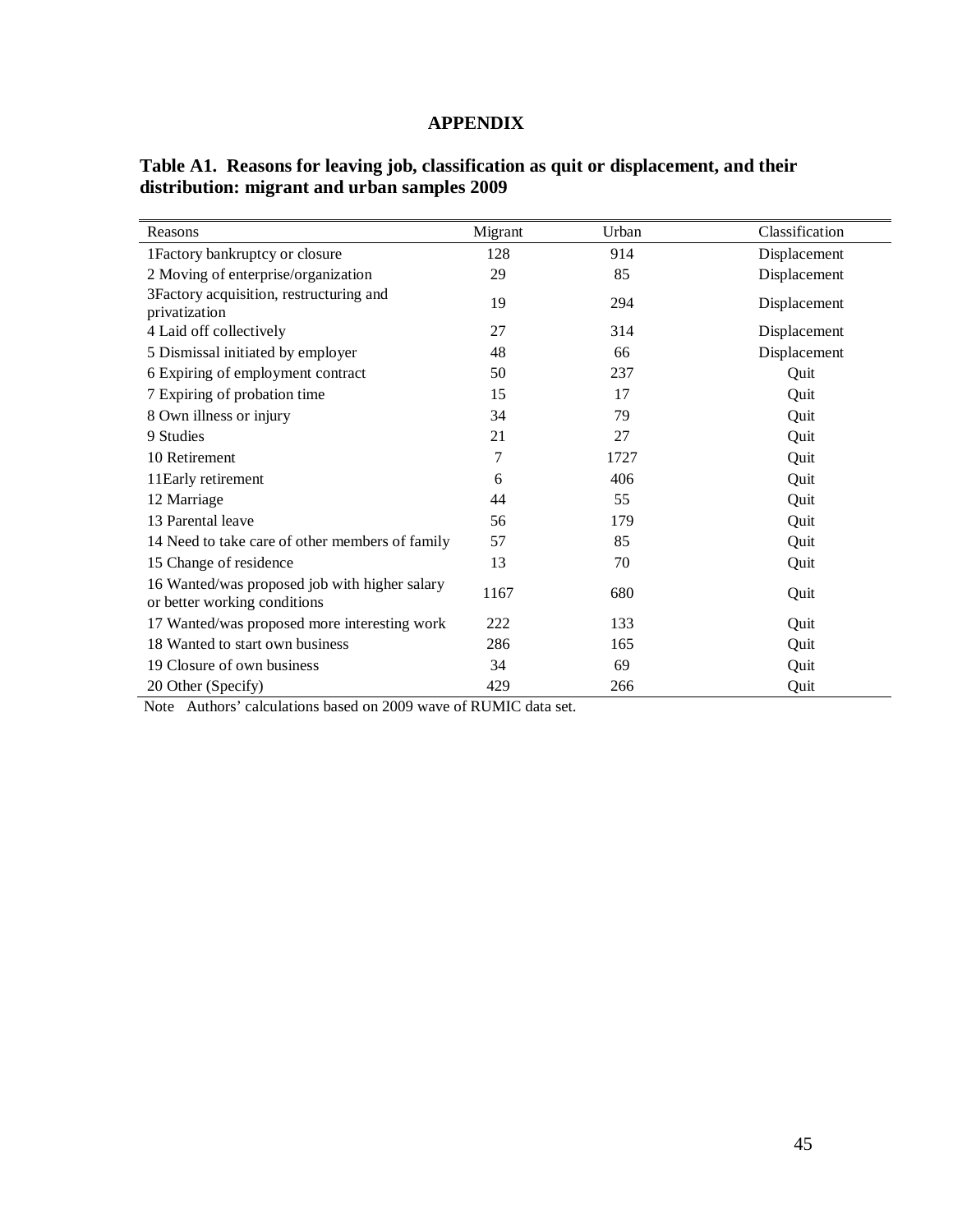|                  | <b>MIGRANT</b>                        |             |              |            | <b>URBAN</b>                          |                      |               |               |
|------------------|---------------------------------------|-------------|--------------|------------|---------------------------------------|----------------------|---------------|---------------|
|                  | Demographic and ownership<br>controls |             | All controls |            | Demographic and ownership<br>controls |                      | All controls  |               |
|                  | ols                                   | pscore      | ols          | pscore     | ols                                   | pscore               | ols           | pscore        |
| Unemployment     | 0.210                                 | $-2.256$    | 0.098        | 0.465      | 11.823***                             | $8.701***$           | $10.675***$   | $10.227***$   |
| spell            | (1.024)                               | (1.927)     | (1.269)      | (1.865)    | (1.343)                               | (2.082)              | (1.509)       | (2.336)       |
|                  | $-15.506$                             | $-116.012*$ | 42.414       | 18.868     | $-258.783***$                         | $-318.877***$        | $-233.566***$ | $-213.100***$ |
| Salary           | (50.204)                              | (72.547)    | (56.977)     | (75.637)   | (35.087)                              | (64.452)<br>$-1.594$ | (36.482)      | (52.543)      |
|                  | $-0.119$                              | $-0.246$    | 0.139        | $-0.066$   | $-0.840$                              |                      | $-0.823$      | $-1.115$      |
| Hours            | (0.148)                               | (0.233)     | (0.178)      | (0.263)    | (1.188)                               | (1.775)              | (1.538)       | (2.364)       |
| Informal         | $0.078***$                            | $0.081*$    | $0.076*$     | 0.048      | 0.011                                 | $0.030*$             | $0.043***$    | $0.048***$    |
| employment       | (0.033)                               | (0.051)     | (0.042)      | (0.065)    | (0.009)                               | (0.017)              | (0.010)       | (0.014)       |
|                  | $-0.149***$                           | $-0.142***$ | $-0.091***$  | $-0.097**$ | $-0.005$                              | $0.035***$           | 0.009         | $0.032***$    |
| Self-employment  | (0.028)                               | (0.042)     | (0.033)      | (0.047)    | (0.008)                               | (0.014)              | (0.009)       | (0.011)       |
| Health           | 0.001                                 | $-0.010$    | 0.011        | 0.000      | $-0.014***$                           | $-0.013$             | $-0.010**$    | 0.001         |
|                  | (0.009)                               | (0.011)     | (0.011)      | (0.012)    | (0.005)                               | (0.010)              | (0.005)       | (0.009)       |
|                  | $-0.023$                              | $-0.055*$   | $-0.006$     | $-0.010$   | $-0.032***$                           | $-0.041***$          | $-0.025***$   | $-0.023*$     |
| <b>Happiness</b> | (0.025)                               | (0.037)     | (0.033)      | (0.052)    | (0.007)                               | (0.016)              | (0.008)       | (0.013)       |
|                  | $0.050***$                            | $0.074***$  | $0.067***$   | $0.099***$ | $0.021***$                            | $0.023**$            | $0.027***$    | $0.021***$    |
| Feel depressed   | (0.017)                               | (0.028)     | (0.022)      | (0.036)    | (0.005)                               | (0.010)              | (0.006)       | (0.009)       |
| <b>BMI</b>       | $-0.245$                              | $-0.351$    | $-0.306$     | $-0.393$   | 0.063                                 | $-0.055$             | 0.027         | 0.139         |
|                  | (0.193)                               | (0.333)     | (0.240)      | (0.405)    | (0.078)                               | (0.171)              | (0.086)       | (0.144)       |

# **Table A2 Robustness check 1 - The Losses of Displaced Workers (Individual dismissal dropped)**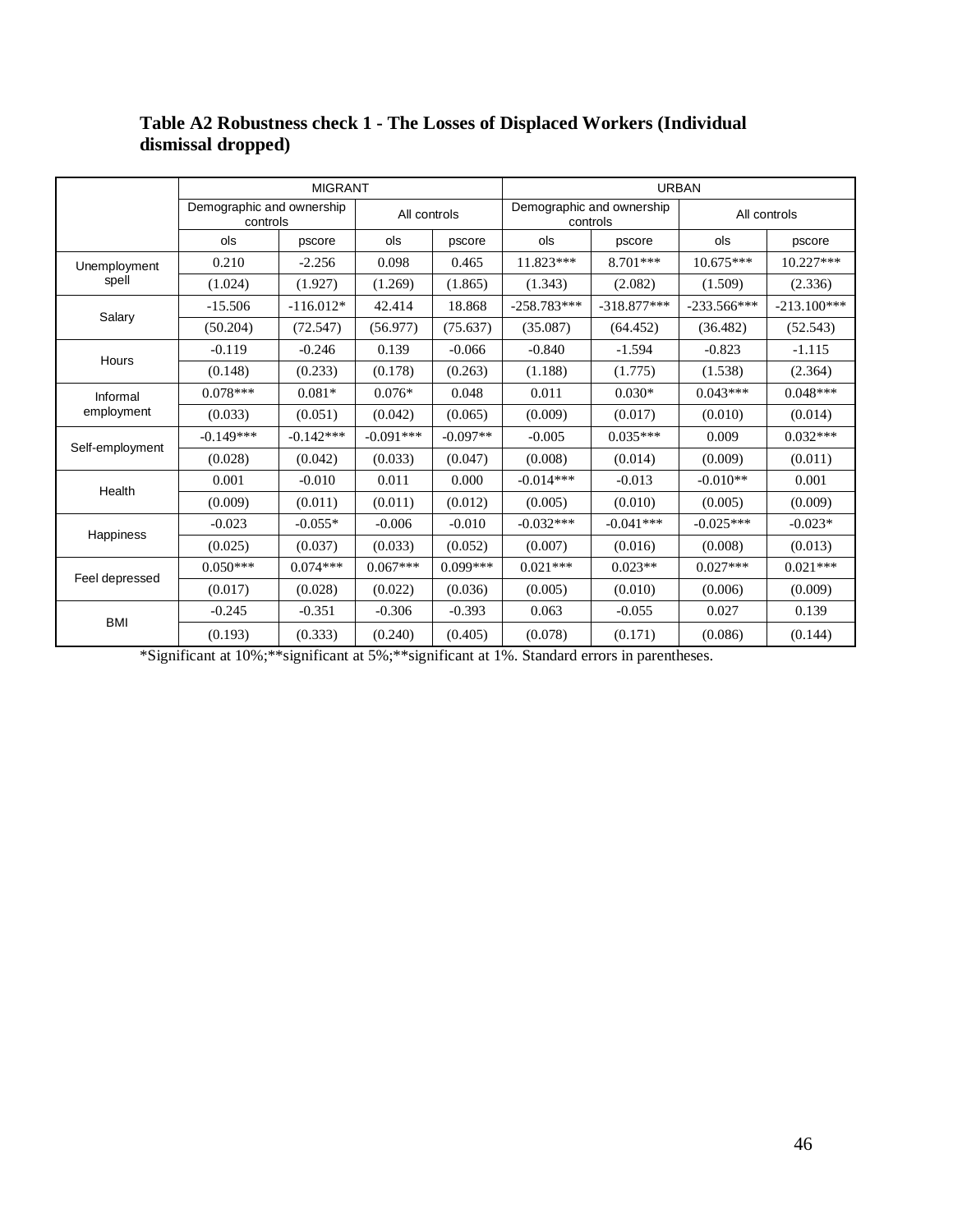|                 | <b>MIGRANT</b>                        |             |              |          | <b>URBAN</b>  |                                       |               |               |  |
|-----------------|---------------------------------------|-------------|--------------|----------|---------------|---------------------------------------|---------------|---------------|--|
|                 | Demographic and ownership<br>controls |             | All controls |          |               | Demographic and ownership<br>controls |               | All controls  |  |
|                 | ols                                   | pscore      | ols          | pscore   | ols           | pscore                                | ols           | pscore        |  |
| Unemployment    | 0.167                                 | $-1.056$    | $-1.125$     | $-2.522$ | 12.184***     | $11.532***$                           | $10.639***$   | $9.503***$    |  |
| spell           | (1.271)                               | (2.457)     | (1.579)      | (2.170)  | (1.529)       | (2.347)                               | (1.748)       | (2.732)       |  |
|                 | $-43.347$                             | $-132.525*$ | 39.593       | 33.065   | $-315.446***$ | $-396.993***$                         | $-233.069***$ | $-205.036***$ |  |
| Salary          | (63.665)                              | (88.748)    | (73.360)     | (98.798) | (45.194)      | (71.572)                              | (46.400)      | (63.703)      |  |
| <b>Hours</b>    | 0.049                                 | $-0.017$    | $0.352*$     | $0.507*$ | $-1.897$      | $-0.526$                              | $-0.795$      | $-0.842$      |  |
|                 | (0.187)                               | (0.278)     | (0.228)      | (0.368)  | (1.428)       | (1.978)                               | (1.682)       | (2.537)       |  |
| Informal        | 0.041                                 | 0.056       | 0.062        | 0.068    | 0.006         | 0.023                                 | $0.041***$    | $0.051***$    |  |
| employment      | (0.041)                               | (0.061)     | (0.054)      | (0.081)  | (0.011)       | (0.020)                               | (0.012)       | (0.017)       |  |
| Self-employment | $-0.135***$                           | $-0.129***$ | $-0.086**$   | $-0.068$ | $-0.008$      | $0.027*$                              | 0.010         | $0.024*$      |  |
|                 | (0.036)                               | (0.050)     | (0.042)      | (0.057)  | (0.010)       | (0.016)                               | (0.011)       | (0.014)       |  |
| Health          | 0.007                                 | 0.000       | 0.018        | $0.041*$ | $-0.013**$    | $-0.017*$                             | $-0.009*$     | $-0.018*$     |  |
|                 | (0.011)                               | (0.012)     | (0.014)      | (0.024)  | (0.006)       | (0.011)                               | (0.006)       | (0.010)       |  |
|                 | $-0.004$                              | 0.009       | $-0.005$     | 0.000    | $-0.037***$   | $-0.051***$                           | $-0.029***$   | $-0.002$      |  |
| Happiness       | (0.030)                               | (0.047)     | (0.041)      | (0.063)  | (0.009)       | (0.018)                               | (0.010)       | (0.017)       |  |
|                 | 0.028                                 | 0.028       | 0.011        | 0.032    | $0.024***$    | $0.023*$                              | $0.028***$    | $0.031***$    |  |
| Feel depressed  | (0.021)                               | (0.034)     | (0.027)      | (0.039)  | (0.006)       | (0.013)                               | (0.007)       | (0.010)       |  |
|                 | 0.015                                 | $-0.243$    | $-0.140$     | $-0.274$ | $-0.018$      | $-0.069$                              | $-0.052$      | 0.104         |  |
| <b>BMI</b>      | (0.242)                               | (0.418)     | (0.308)      | (0.502)  | (0.097)       | (0.192)                               | (0.106)       | (0.179)       |  |

## **Table A3 Robustness check 2 - The Losses of Displaced Workers (displacement restricted to factory bankruptcy or closure)**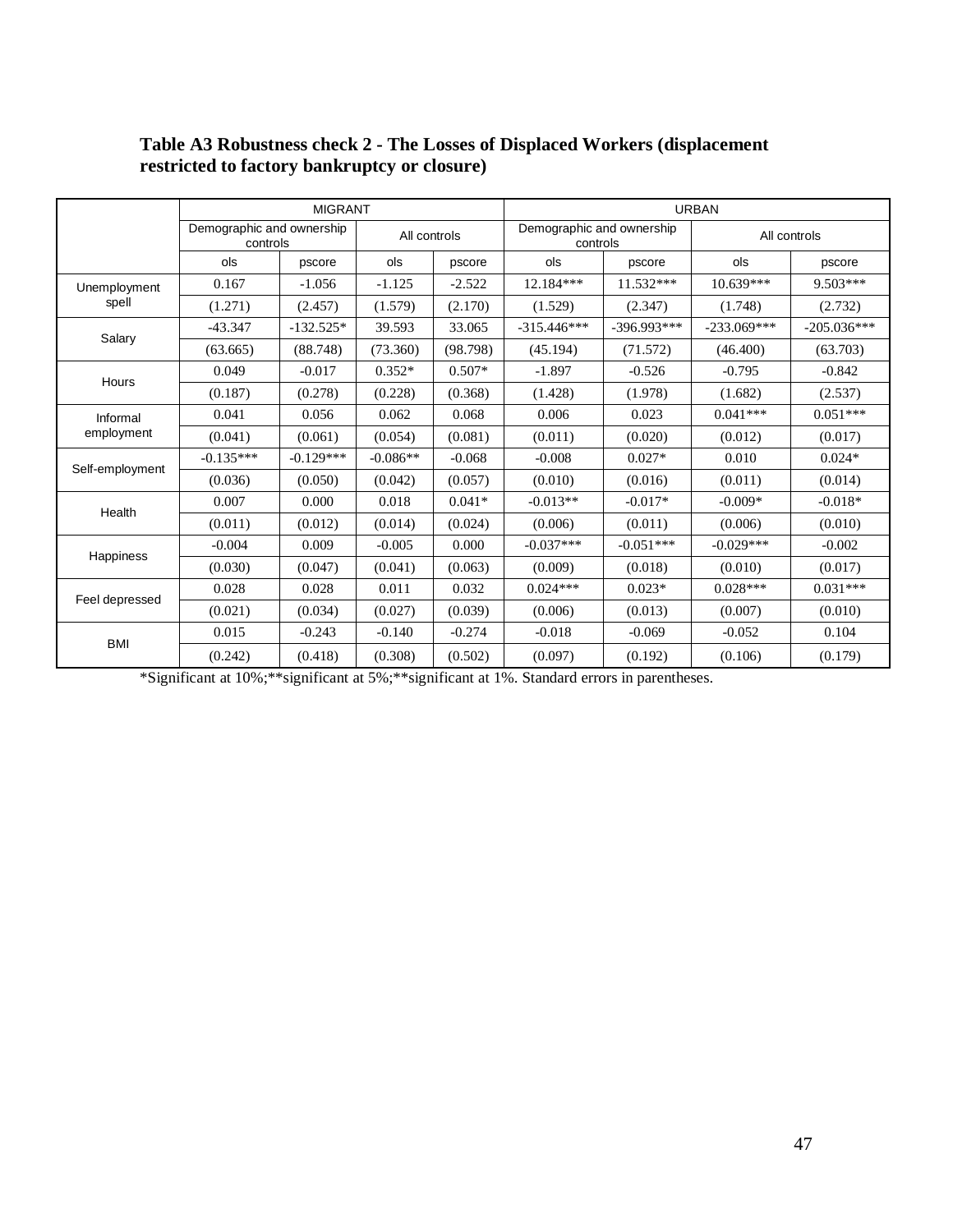|                 |                                       | <b>MIGRANT</b> |              |            | <b>URBAN</b>                          |                |                |                |
|-----------------|---------------------------------------|----------------|--------------|------------|---------------------------------------|----------------|----------------|----------------|
|                 | Demographic and ownership<br>controls |                | All controls |            | Demographic and ownership<br>controls |                | All controls   |                |
|                 | ols                                   | pscore         | ols          | pscore     | ols                                   | pscore         | ols            | pscore         |
|                 | $-68.728$                             | $-253.134$ *** | 38.832       | 94.621     | $-247.109$ ***                        | $-309.726$ *** | $-219.070$ *** | $-196.840$ *** |
| Salary          | (47.767)                              | (75.153)       | (56.351)     | (70.483)   | (35.383)                              | (65.144)       | (38.283)       | (60.991)       |
|                 | $-0.173$                              | $-0.308*$      | 0.194        | $-0.095$   | $-0.950$                              | $-0.714$       | $-4.533$ ***   | $-6.360*$      |
| Hours           | (0.135)                               | (0.209)        | (0.170)      | (0.257)    | (1.195)                               | (1.702)        | (1.813)        | (3.991)        |
| Informal        | $0.131$ ***                           | $0.127$ ***    | $0.123$ ***  | 0.053      | 0.012                                 | 0.016          | $0.035$ ***    | $0.037**$      |
| employment      | (0.030)                               | (0.047)        | (0.042)      | (0.065)    | (0.010)                               | (0.019)        | (0.011)        | (0.018)        |
|                 | $-0.174$ ***                          | $-0.167$ ***   | $-0.047*$    | 0.020      | $-0.007$                              | 0.010          | $-0.003$       | $0.023*$       |
| Self-employment | (0.026)                               | (0.039)        | (0.029)      | (0.037)    | (0.008)                               | (0.016)        | (0.009)        | (0.016)        |
|                 | 0.000                                 | $-0.004$       | 0.006        | $-0.013*$  | $-0.023$ ***                          | $-0.022**$     | $-0.019$ ***   | $-0.012$       |
| Health          | (0.008)                               | (0.012)        | (0.011)      | (0.009)    | (0.005)                               | (0.010)        | (0.006)        | (0.009)        |
|                 | $-0.051**$                            | $-0.034$       | $-0.036$     | $-0.087**$ | $-0.040$ ***                          | $-0.016$       | $-0.038$ ***   | $-0.048$ ***   |
| Happiness       | (0.022)                               | (0.037)        | (0.031)      | (0.044)    | (0.008)                               | (0.017)        | (0.009)        | (0.015)        |
|                 | $0.060$ ***                           | $0.063$ ***    | $0.074$ ***  | $0.071$ ** | $0.025$ ***                           | 0.012          | $0.030$ ***    | $0.032$ ***    |
| Feel depressed  | (0.017)                               | (0.027)        | (0.023)      | (0.035)    | (0.006)                               | (0.011)        | (0.007)        | (0.010)        |
|                 | $-0.320*$                             | $-0.715**$     | $-0.413*$    | $-0.697*$  | 0.075                                 | 0.106          | 0.061          | 0.092          |
| <b>BMI</b>      | (0.180)                               | (0.341)        | (0.231)      | (0.396)    | (0.083)                               | (0.173)        | (0.097)        | (0.174)        |

# **Table A4 Robustness check 3 - The Losses of Displaced Workers (Only stayers as controls)**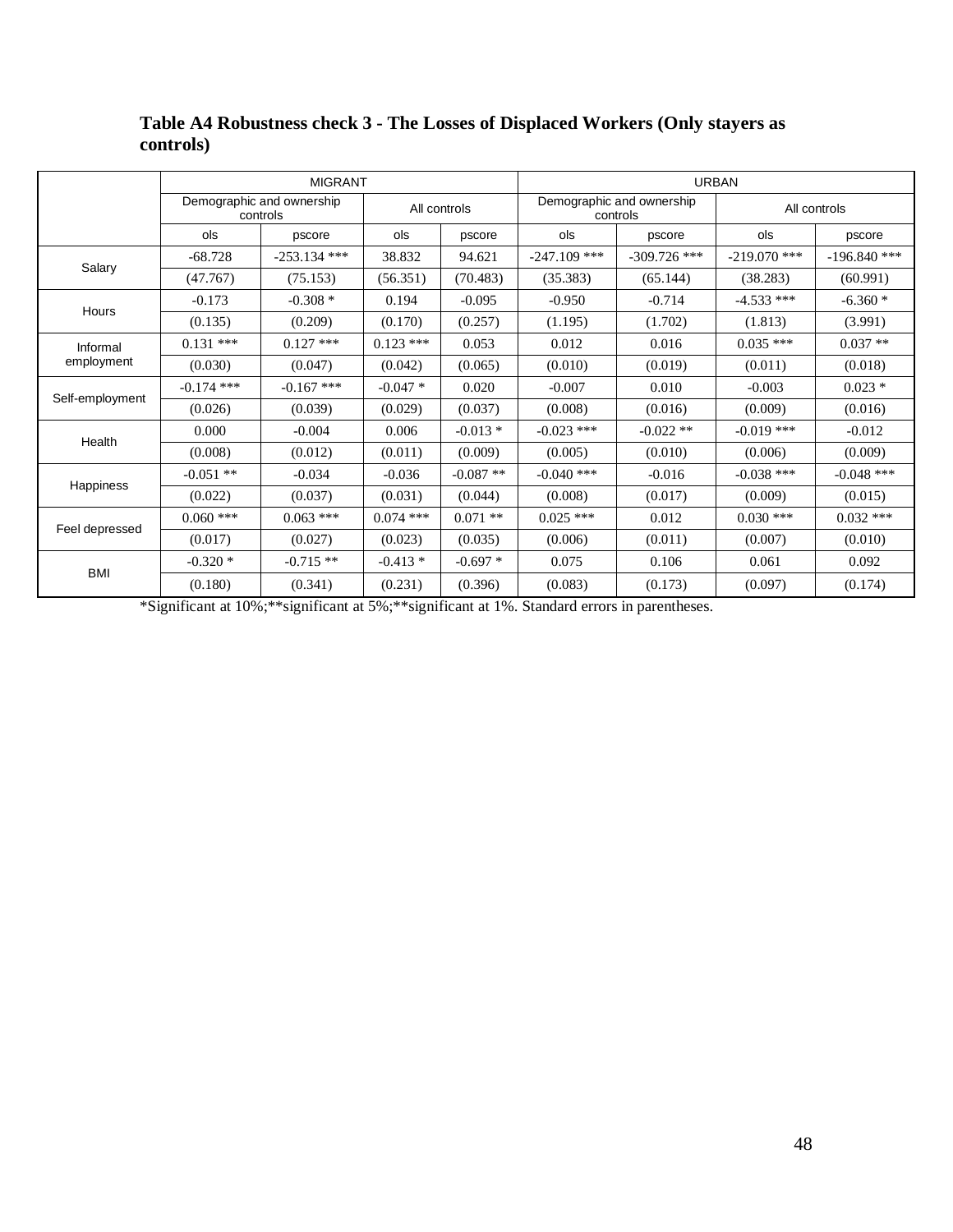## **FIGURES**





Survival Rate of Quitters



Survival Rate of Displaced Workers